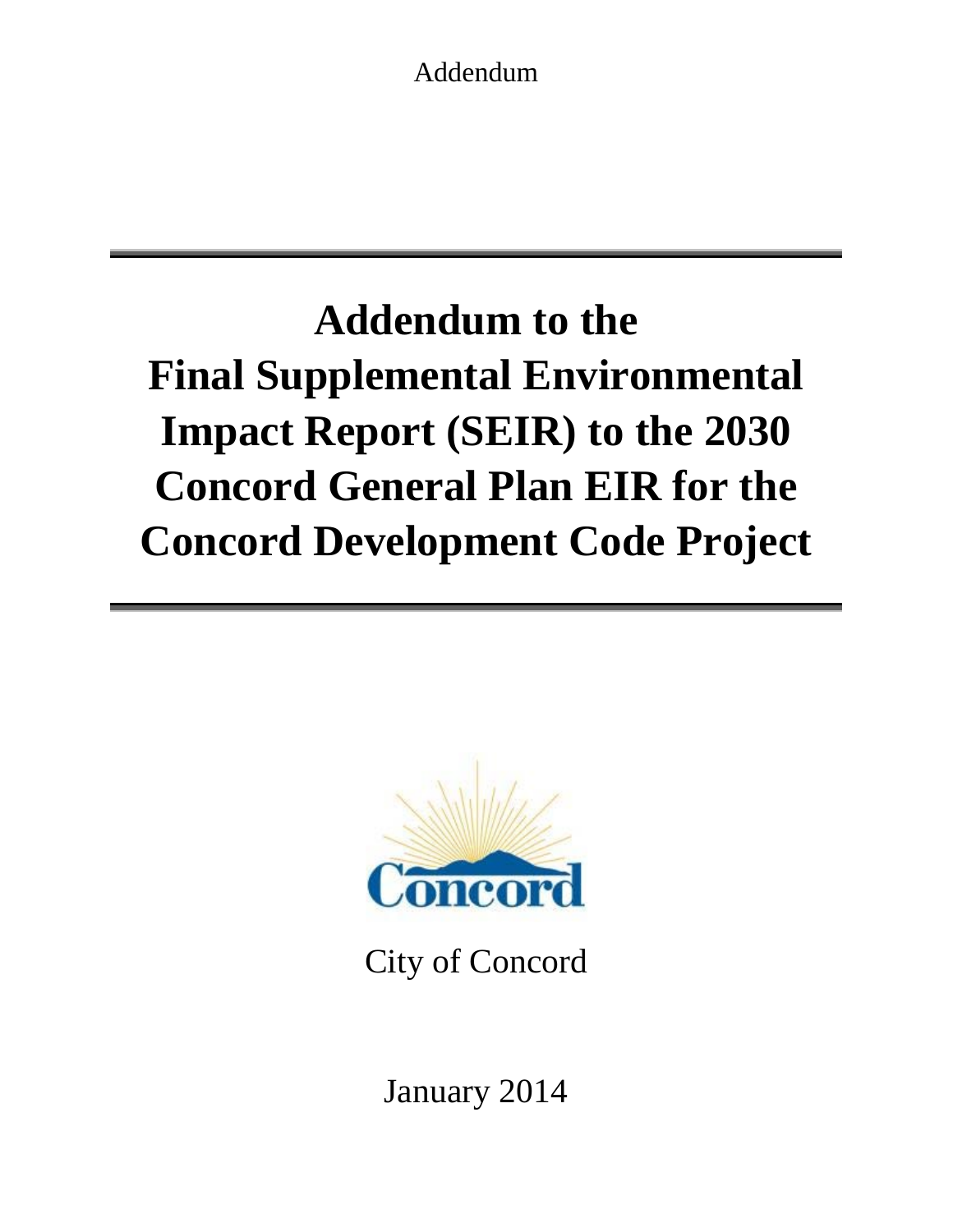| 2.1         |                                                                     |  |
|-------------|---------------------------------------------------------------------|--|
| 2.2         |                                                                     |  |
|             | SECTION 3.0 ENVIRONMENTAL CHECKLIST AND IMPACTS OF PROPOSED CHANGES |  |
| 3.1         |                                                                     |  |
| 3.2         |                                                                     |  |
| 3.4         |                                                                     |  |
| 3.5         |                                                                     |  |
|             |                                                                     |  |
|             |                                                                     |  |
| SECTION 6.0 |                                                                     |  |
|             |                                                                     |  |

## **TABLES**

| Table 3.1-6 |  |
|-------------|--|
|             |  |
| Table 3.4-1 |  |
| Table 3.4-2 |  |
| Table 3.4-3 |  |
| Table 3.4-4 |  |
| Table 3.4-5 |  |

## **APPENDICES**

Appendix A Transportation Assessment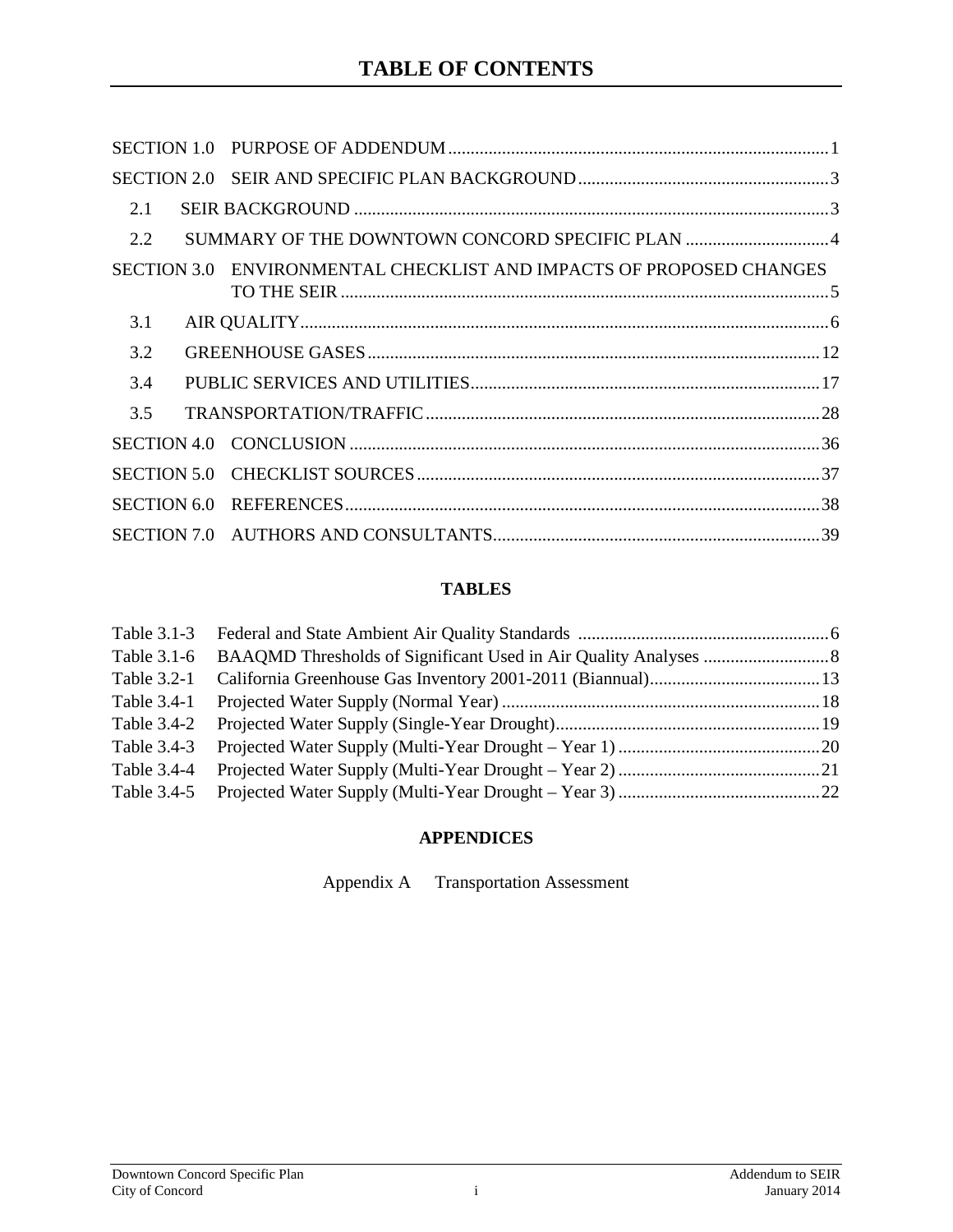# <span id="page-2-0"></span>**SECTION 1.0 PURPOSE OF ADDENDUM**

The California Environmental Quality Act (CEQA) recognizes that between the date an environmental document is completed and the date the project is fully implemented, one or more of the following changes may occur: 1) the project may change; 2) the environmental setting in which the project is located may change; 3) laws, regulations or policies may change in ways that impact the environment; and/or 4) previously unknown information can arise. Before proceeding with a project, CEQA requires the Lead Agency to evaluate these changes to determine whether or not they affect the conclusions in the environmental document.

The CEQA Guidelines Section 15162 states that when an EIR has been certified or a Negative Declaration adopted for a project, no subsequent EIR shall be prepared for that project unless the Lead Agency determines, on the basis of substantial evidence in light of the whole record, one or more of the following:

- 1. Substantial changes are proposed in the project which will require major revisions of the previous EIR or Negative Declaration due to the involvement of new significant environmental effects or a substantial increase in the severity of previously identified significant effects;
- 2. Substantial changes occur with respect to the circumstances under which the project is undertaken which will require major revisions of the previous EIR or Negative Declaration due to the involvement of new significant environmental effects or a substantial increase in the severity of previously identified significant effects; or
- 3. New information of substantial importance, which was not known and could not have been known with the exercise of reasonable diligence at the time the previous EIR was certified as complete or the Negative Declaration was adopted, shows any of the following:
	- a. The project will have one or more significant effects not discussed in the previous EIR or Negative Declaration;
	- b. Significant effects previously examined will be substantially more severe than shown in the previous EIR;
	- c. Mitigation measures or alternatives previously found not to be feasible would in fact be feasible and would substantially reduce one or more significant effects of the project, but the project proponents decline to adopt the mitigation measure or alternative; or
	- d. Mitigation measures or alternatives which are considerably different from those analyzed in the previous EIR would substantially reduce one or more significant effects on the environment, but the project proponents decline to adopt the mitigation measure or alternative.

CEQA Guidelines Section 15164 states that the Lead Agency or responsible agency shall prepare an Addendum to a previously certified EIR if some changes or additions are necessary but none of the conditions described in Section 15162 calling for preparation of a subsequent EIR have occurred. The CEQA Guidelines also state that an addendum need not be circulated for public review but can be included in or attached to the final EIR prior to making a decision on the project.

The purpose of this Addendum is to update the *Final Supplemental Environmental Impact Report*  (SEIR) *to the 2030 Concord General Plan Environmental Impact Report for the Concord*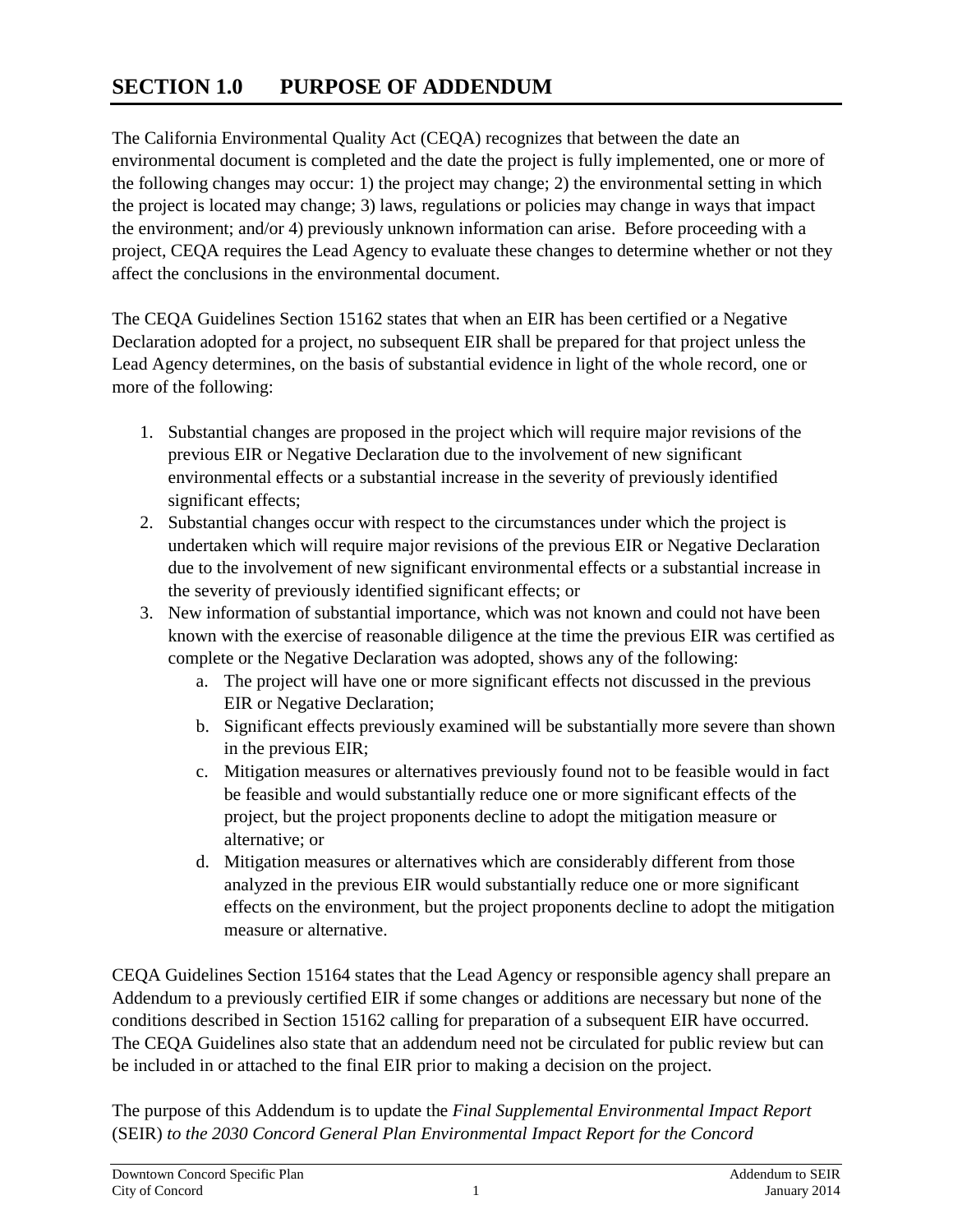*Development Code Project* certified in July 2012. Updates in this Addendum are based on recent changes to local, state, and federal regulations, changes to environmental data (i.e., federal and state air quality standards, state greenhouse gas inventory data, and county water supply data), and implementation of the City's *Downtown Concord Specific Plan* (Specific Plan). Updates to Section 3.1 *Air Quality*, Section 3.2 *Greenhouse Gas Emissions*, Section 3.4 *Public Services and Utilities,* and Section 3.5 *Transportation/Traffic* of the SEIR are included in this Addendum. Noise was the other environmental issue addressed in the SEIR (Section 3.3); no updates to this section are required*.* This Addendum does not require major revisions to the SEIR and impacts in this Addendum are consistent with those in the SEIR. None of the conditions described in Section 15162 calling for preparation of a subsequent EIR have occurred; therefore, this Addendum to the certified SEIR is consistent with CEQA Guidelines. The Specific Plan will not result in more significant impacts; no changes to and no new mitigation measures are required.

The air quality, greenhouse gas emissions, and public services and utilities sections were updated based on changes to agency regulations and new data. The Transportation/Traffic section was reviewed and updated as appropriate to confirm that no new impacts would occur as a result of implementation of the Specific Plan, as described in this Addendum.

Conditions within the Downtown Concord Priority Development Area (PDA) have not changed substantially since the SEIR was adopted and the Specific Plan proposes development essentially identical to that envisioned in the General Plan and SEIR. The Specific Plan is a refinement of the General Plan to provide more detail and mechanisms to further encourage pedestrian-friendly, business-oriented development in Downtown Concord.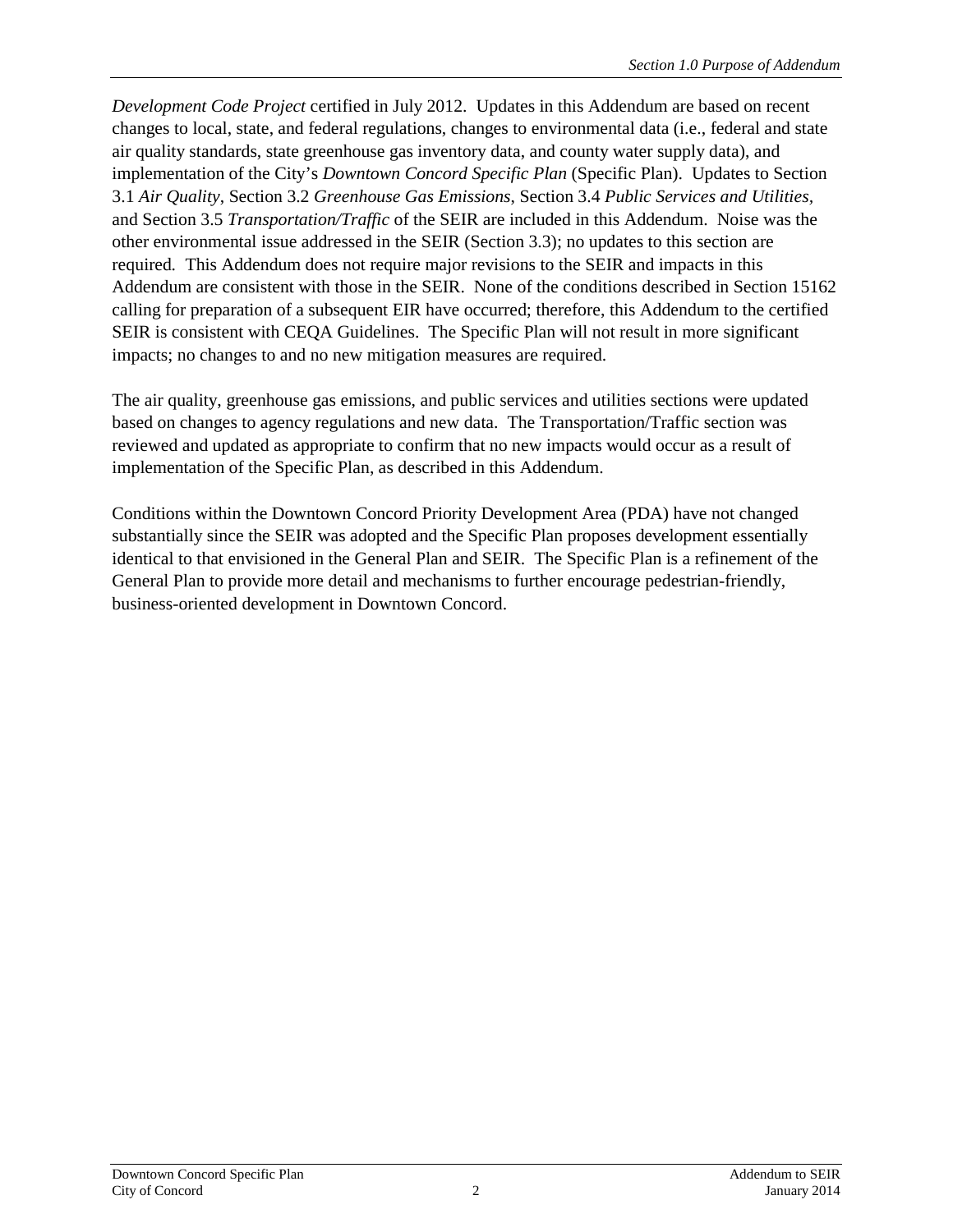#### <span id="page-4-1"></span><span id="page-4-0"></span>**2.1 SEIR BACKGROUND**

In October 2007, the Concord City Council adopted the *Concord 2030 Urban Area General Plan* (General Plan), which provides a framework for the urban area and articulates a vision for the City over the next 20 years. The General Plan includes a number of key themes and initiatives, such as the integration of economic development into land use planning, greater support of mixed-use development and transit-supportive land uses around the Downtown Bay Area Rapid Transit (BART) station and transportation corridors, and an emphasis on preserving environmental resources and community assets.

In connection with the City's approval of the General Plan, the City certified the *Final Environmental Impact Report for the Concord 2030 Urban Area General Plan* (General Plan EIR) in 2007, which evaluates at a program level, the environmental consequences of the General Plan and alternatives to the project, and includes mitigation measures to reduce or avoid the General Plan's significant environmental effects. Subsequent projects can then tier from the General Plan EIR.

In July 2012, the City of Concord certified the *Final Supplemental Environmental Impact Report*  (SEIR) *to the 2030 Concord General Plan EIR for the Concord Development Code Project*. The Concord Development Code Project includes four major components: 1) amendments to the Concord 2030 General Plan text and General Plan Land Use Map; 2) adoption of the new Development Code (Concord 2012 Development Code); and 3) a new zoning map. The SEIR describes the potential impacts relating to a number of environmental issues associated with adoption of the Concord 2012 Development Code and related General Plan Land Use Map changes, and methods by which these impacts could be mitigated or avoided.

Over the past year (2013), the City has prepared the *City of Concord Downtown Concord Specific Plan* (Specific Plan), utilizing a grant from the Metropolitan Transportation Commission (MTC). The Specific Plan was developed through a public planning process, based on goals and policies of the Concord 2030 General Plan. The proposed Specific Plan outlines policies focused on what is achievable to implement in Downtown Concord over the next 20 to 30 years and sets forth actions and policies to be implemented by the City of Concord focusing on revitalizing the Downtown Concord PDA, accommodating growth in a future population and employment base combined with transportation and urban design implementation strategies (refer to Section 2.2 *Summary of the Downtown Concord Specific Plan* of this Addendum for a more detailed description of the Specific Plan).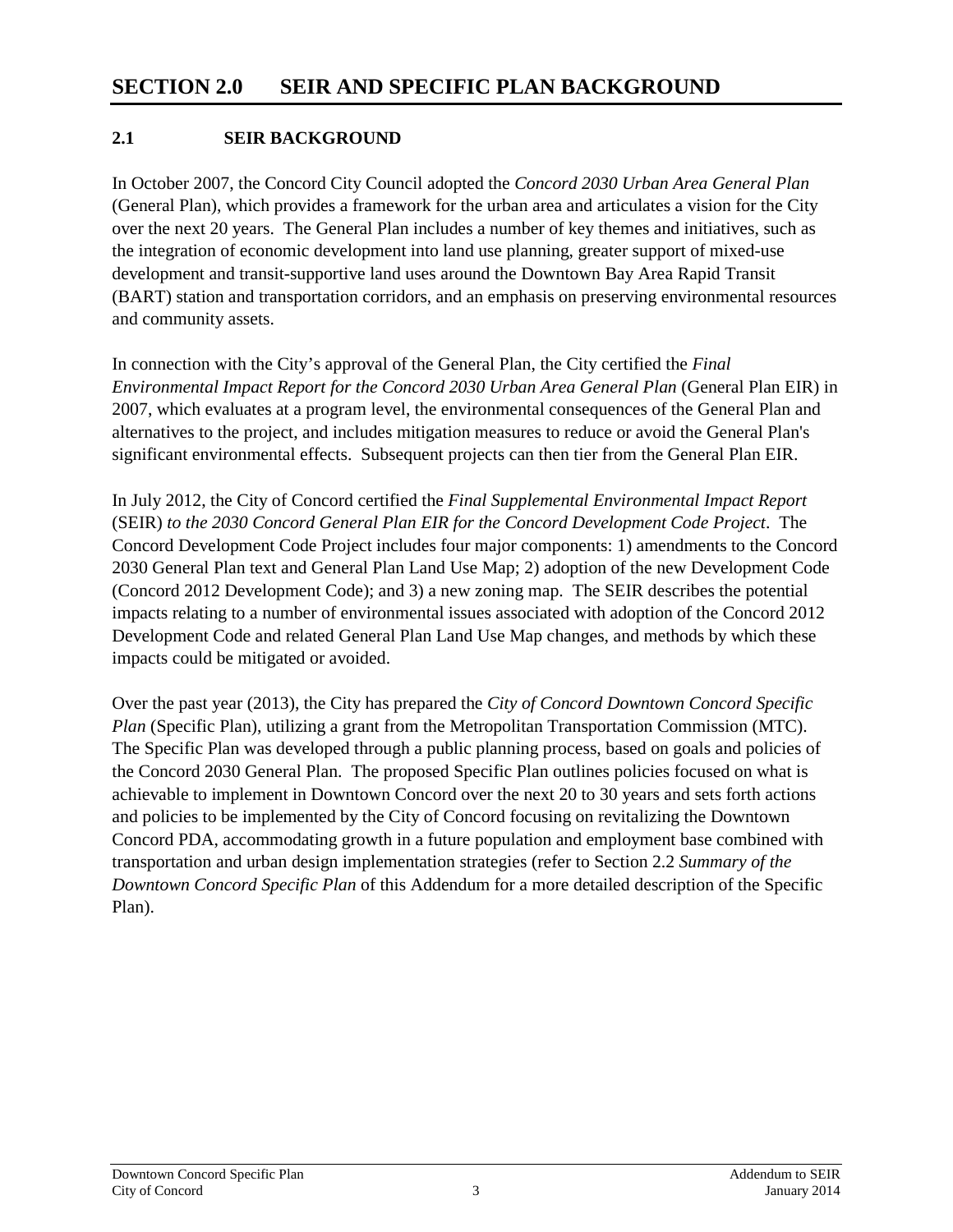## <span id="page-5-0"></span>**2.2 SUMMARY OF THE DOWNTOWN CONCORD SPECIFIC PLAN**

In general, a Specific Plan is a program-level tool for the systematic implementation of an adopted General Plan. A Specific Plan describes broad policy concepts and provides direction as to various aspects of development including the type, location and intensity of uses, design, and capacity of infrastructure.

The *Downtown Concord Specific Plan* establishes the character of streetscapes, the character and intensity of commercial and residential development, the circulation pattern (vehicular, pedestrian, bicycle and transit), and parking strategies to support businesses and overall vitality, while enhancing access and connectivity. The Specific Plan includes standards and guidelines for public and private enhancements to the Downtown Concord PDA and it offers strategies for financing and implementing public improvements.

More specifically, the purpose of the Specific Plan is to: 1) address the need for a development framework and account for all modes of transportation for the Downtown Concord PDA, 2) ensure that the City of Concord's current planning and economic efforts are reflected, including the goals and desires of the Downtown Concord residents and businesses; 3) plan in a manner that meets projected population and job growth needs; and 4) achieve the jobs/housing balance objectives, increase housing in Downtown Concord, and meet state law requirements for Concord's allocation of regional housing needs.

The proposed Specific Plan land use designations are consistent with General Plan and the Concord Development Code designations. The proposed land uses in the Specific Plan were developed in accordance with the General Plan and the Concord Development Code. Specific Plan implementation would not significantly increase the intensity of land uses, beyond what is already planned for in the General Plan and Concord Development Code, and does not require any changes to land use designations. The Specific Plan recognizes that the allowable densities and floor area ratios (FARs) in the current code are sufficient to achieve the goals of the Specific Plan. The proposed FARs for development in the Specific Plan are within the City's existing density allowances.

The Specific Plan proposes to implement new transportation/circulation policies that would develop a network of pedestrian friendly streets that integrate walking, biking, transit use and green infrastructure while improving access to BART and connecting Downtown Concord to the rest of the region. Transportation/circulation policies, which are consistent with the General Plan and Concord Development Code, are outlined in Section 3.5 *Transportation/Traffic* of this Addendum. The Specific Plan includes transportation/circulation goals and policies consistent with the General Plan.

Adoption of the Specific Plan would only require minor revisions to the SEIR. Additionally, the Specific Plan is consistent with the General Plan and Concord 2012 Development Code goals and will assist in the implementation of these goals. Proposed revisions to the SEIR are included in Section 3.0 *Environmental Checklist and Impacts of Proposed Changes to the SEIR* of this Addendum.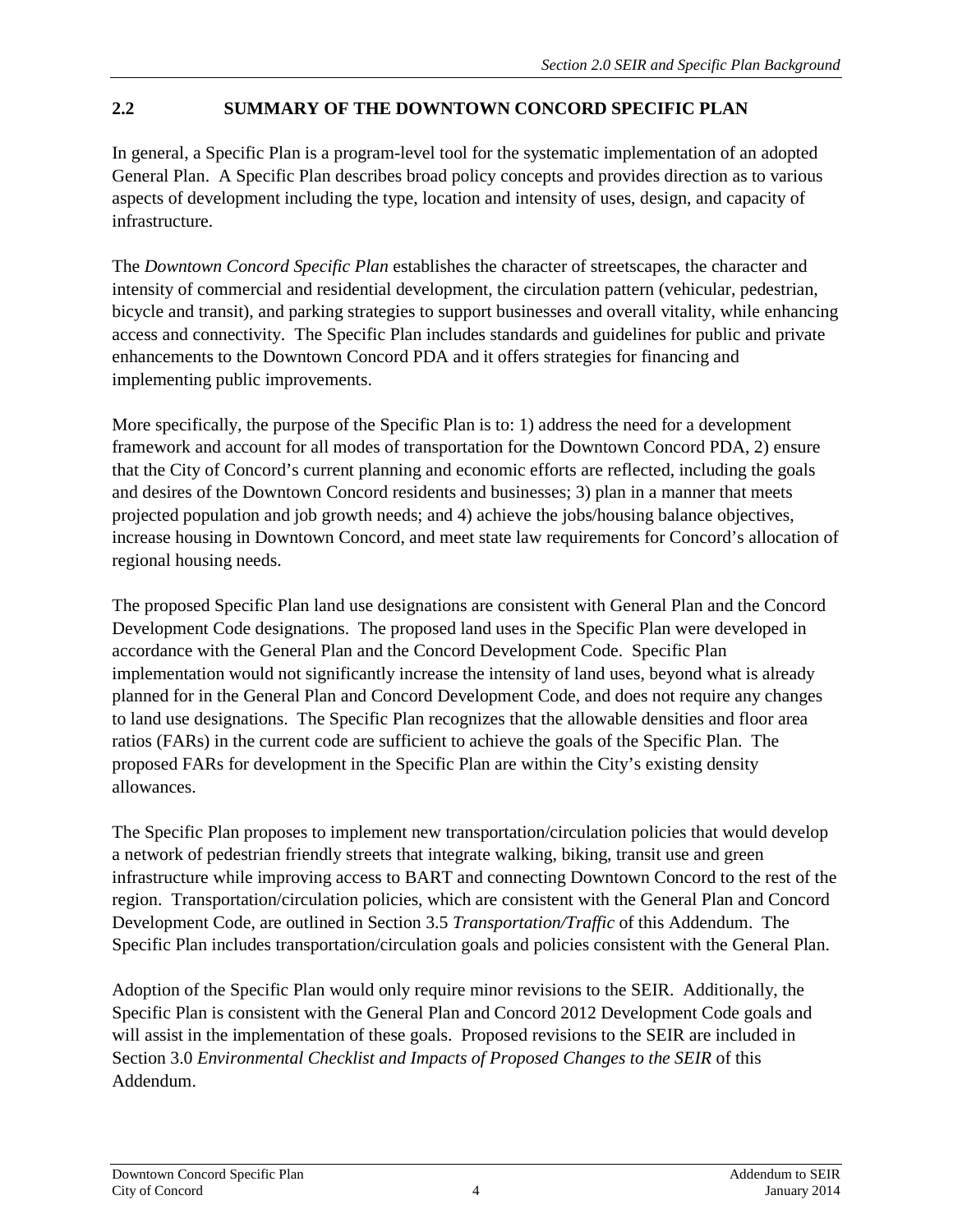# <span id="page-6-0"></span>**SECTION 3.0 ENVIRONMENTAL CHECKLIST AND IMPACTS OF PROPOSED CHANGES TO THE SEIR**

This Addendum to the *SEIR to the 2030 Concord General Plan Environmental Impact Report for the Concord Development Code Project* evaluates the environmental impacts that could result from the minor changes in uses within the Downtown Concord PDA that were not addressed in the previously certified EIR. With the exception of the transportation/traffic and public services and utilities sections, all changes to the SEIR are due to changes in regulatory policies and law and resulting changes in data. Because the proposed project is not anticipated to result in new significant impacts and would not require major revisions to the previously prepared SEIR, an Addendum has been prepared for the proposed project (CEQA Guidelines Sections 15162 and 15164), rather than a supplemental or subsequent EIR.

This section describes any changes that have occurred in existing environmental conditions on and near the project area, as well as the environmental impacts associated with the proposed Specific Plan or the changed conditions. The environmental checklist, as recommended in the California Environmental Quality Act (CEQA) Guidelines, was used to compare the environmental impacts of the "Proposed Project (Specific Plan)" with those of the "Approved Project (Concord Development Code Project)" and to identify whether the Proposed Project would likely result in new significant environmental impacts not previously evaluated in the EIR. The right-hand column in the checklist lists the source(s) for the answer to each question. The sources cited are identified in Section 5.0.

Mitigation measures are identified for all significant project impacts. "Mitigation Measures" are measures that will minimize, avoid, or eliminate a significant impact (CEQA Guidelines Section 15370). This analysis assumes all applicable mitigation measures identified in the previous program SEIR will be implemented by the project.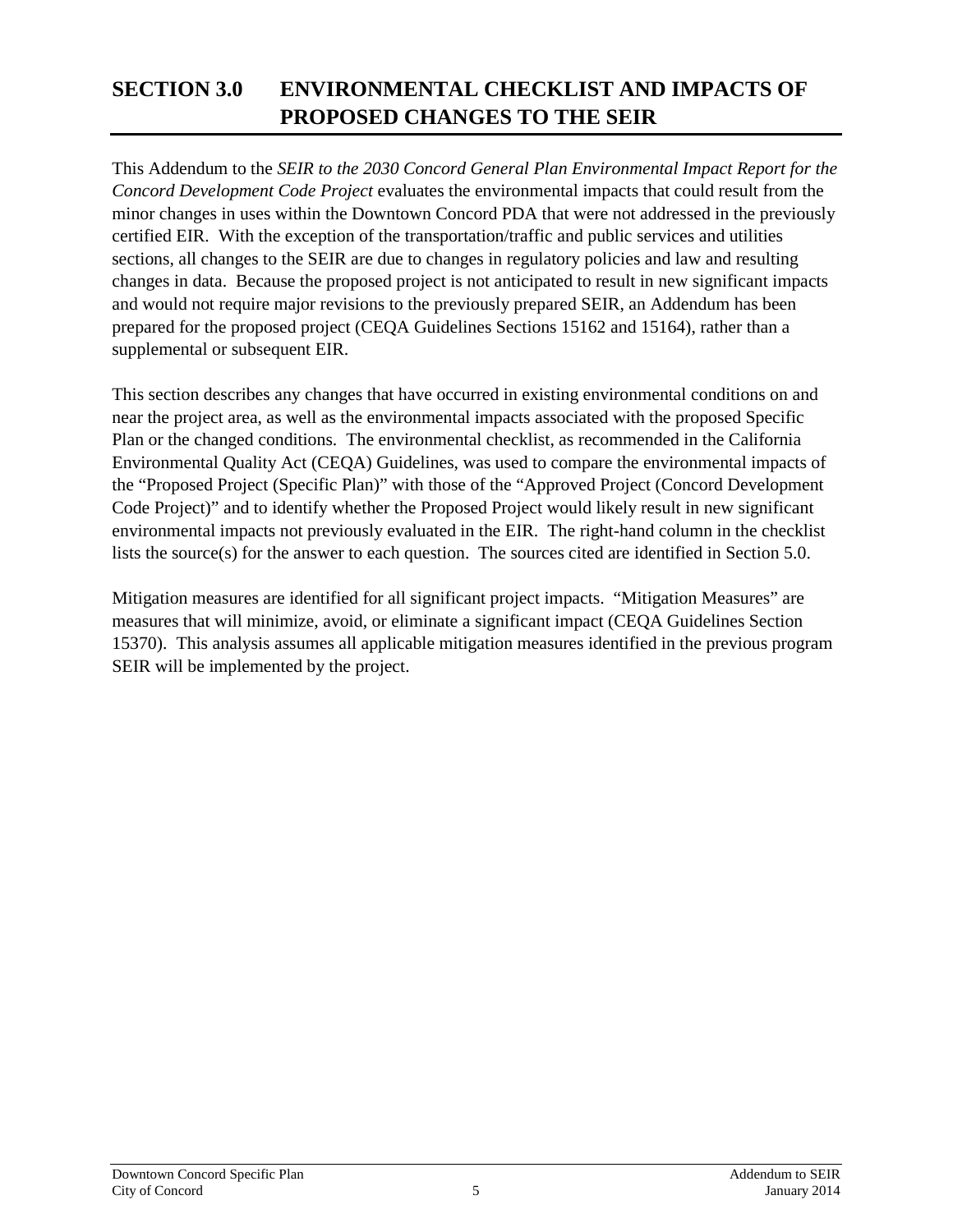## <span id="page-7-0"></span>**3.1 AIR QUALITY**

Changes to air quality standards, laws and regulations have occurred since the adoption of the SEIR. This section also lists air quality standards that were established before the adoption of SEIR but were not included in the SEIR. Additionally, the section describes recent updates to BAAQMD's CEQA Air Quality Guidelines.

#### **3.1.1 Proposed Revisions to SEIR**

#### <span id="page-7-1"></span>**Regulatory Framework**

#### Federal and State Air Quality Standards

Federal and state ambient air quality standards are listed in Table 3.1-3 of the SEIR. Updates to the federal and state ambient air quality standards, including annual mean data, have been added to Table 3.1-3. The following Table 3.1-3 (listed below) includes updated data (shown in italics) and supersedes Table 3.1-3 in the SEIR:

| <b>Table 3.1-3</b>                      |                          |                                                        |                                    |  |  |  |  |  |
|-----------------------------------------|--------------------------|--------------------------------------------------------|------------------------------------|--|--|--|--|--|
|                                         |                          | <b>Federal and State Ambient Air Quality Standards</b> |                                    |  |  |  |  |  |
| <b>Air Pollutant</b>                    | Averaging                | California                                             | <b>National Standard</b>           |  |  |  |  |  |
|                                         | <b>Time</b>              | <b>Standard</b>                                        |                                    |  |  |  |  |  |
| Ozone                                   | 1-hour                   | $0.090$ pm                                             |                                    |  |  |  |  |  |
|                                         | 8-hour                   | $0.070$ pm                                             | $0.075$ ppm                        |  |  |  |  |  |
|                                         | 24-hour                  | $50 \mu g/m^3$                                         | $\overline{150}$ µg/m <sup>3</sup> |  |  |  |  |  |
| Particulate Matter (PM <sub>10</sub> )  | <b>Annual Mean</b>       | $20 \mu g/m^3$                                         |                                    |  |  |  |  |  |
|                                         | 24-hour                  |                                                        | $35 \mu g/m^3$                     |  |  |  |  |  |
| Particulate Matter (PM <sub>2.5</sub> ) | <b>Annual Mean</b>       | $12 \mu g/m^3$                                         | $15 \mu g/m^3$                     |  |  |  |  |  |
|                                         | 1-hour                   | 20 ppm                                                 | 35 ppm                             |  |  |  |  |  |
| <b>Carbon Monoxide (CO)</b>             | 8-hour                   | $9.0$ ppm                                              |                                    |  |  |  |  |  |
|                                         | 1-hour                   | $0.18$ ppm                                             | $0.100$ ppm                        |  |  |  |  |  |
| Nitrogen Dioxide (NO2)                  | <b>Annual Mean</b>       | $0.030$ ppm                                            | $0.053$ ppm                        |  |  |  |  |  |
|                                         | 1-hour                   | $0.25$ ppm                                             | $0.075$ ppm                        |  |  |  |  |  |
| <b>Sulfur Dioxide (SO2)</b>             | 24-hour                  | 0.040 ppm                                              | $0.14$ ppm <sup>1</sup>            |  |  |  |  |  |
|                                         | Annual Mean <sup>2</sup> |                                                        | $0.030$ ppm <sup>2</sup>           |  |  |  |  |  |
|                                         | 30-day Average           | $1.5 \,\mu g/m^3$                                      |                                    |  |  |  |  |  |
|                                         | Calendar                 |                                                        | $1.5 \,\mu g/m^3$                  |  |  |  |  |  |
| Lead                                    | Quarter                  |                                                        |                                    |  |  |  |  |  |
|                                         | Rolling 3-               |                                                        | $0.15 \mu g/m^3$                   |  |  |  |  |  |
|                                         | Month Average            |                                                        |                                    |  |  |  |  |  |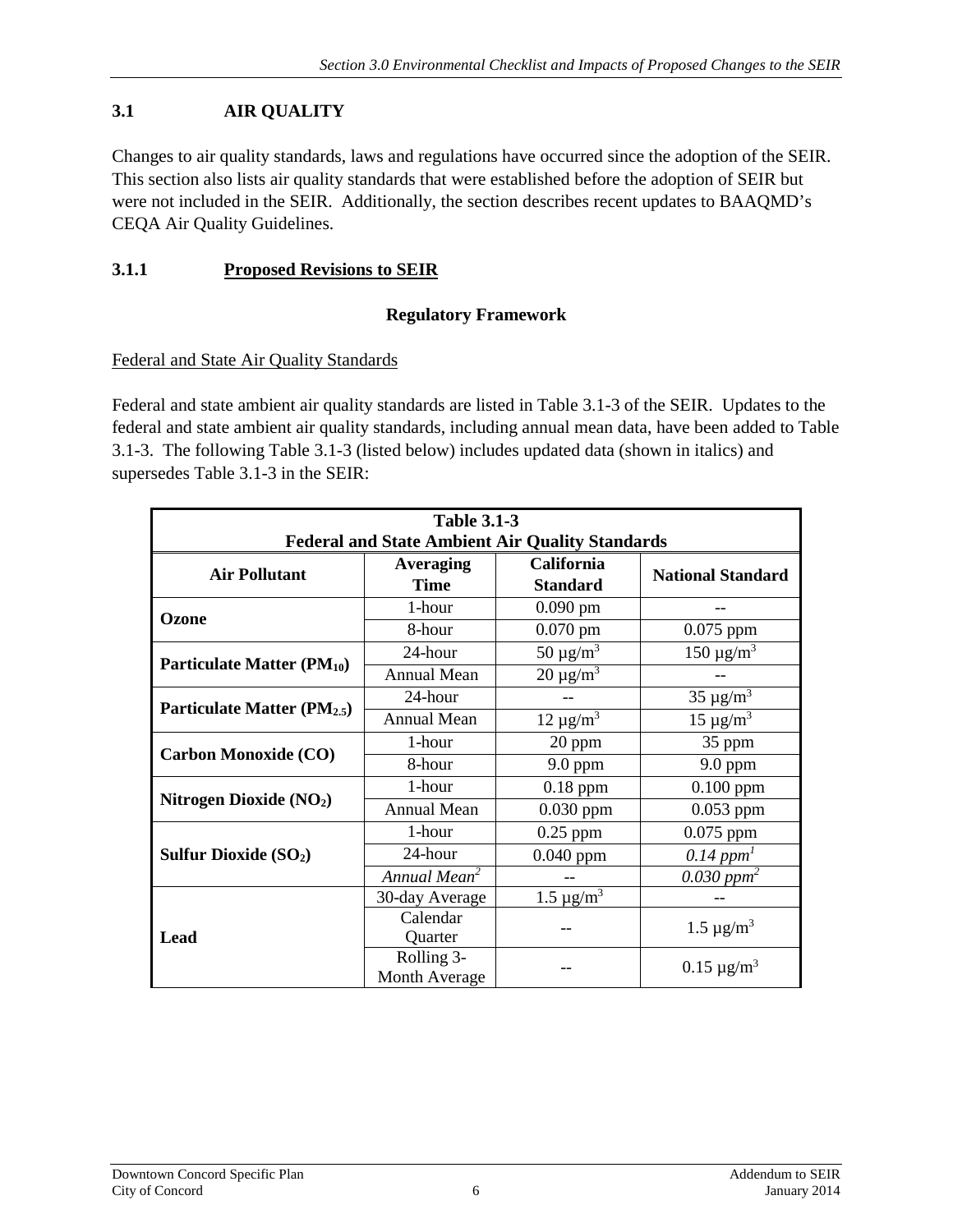| <b>Table 3.1-3</b>                                                                                                                                                                                                                                                                                                                       |                                                                                                                                                               |                |  |  |  |  |  |  |  |  |  |
|------------------------------------------------------------------------------------------------------------------------------------------------------------------------------------------------------------------------------------------------------------------------------------------------------------------------------------------|---------------------------------------------------------------------------------------------------------------------------------------------------------------|----------------|--|--|--|--|--|--|--|--|--|
|                                                                                                                                                                                                                                                                                                                                          | <b>Federal and State Ambient Air Quality Standards continued</b><br><b>California</b><br><b>Averaging</b><br><b>Air Pollutant</b><br><b>National Standard</b> |                |  |  |  |  |  |  |  |  |  |
|                                                                                                                                                                                                                                                                                                                                          | <b>Time</b>                                                                                                                                                   | Standard       |  |  |  |  |  |  |  |  |  |
| <b>Hydrogen Sulfide</b>                                                                                                                                                                                                                                                                                                                  | 1-hour                                                                                                                                                        | $0.030$ ppm    |  |  |  |  |  |  |  |  |  |
| <b>Sulfates</b>                                                                                                                                                                                                                                                                                                                          | 24-hour                                                                                                                                                       | $25 \mu g/m^3$ |  |  |  |  |  |  |  |  |  |
| <b>Vinyl Chloride</b><br>24-hour<br>$0.010$ ppm                                                                                                                                                                                                                                                                                          |                                                                                                                                                               |                |  |  |  |  |  |  |  |  |  |
| <b>Notes</b><br><sup>1</sup> The National Ambient Air Quality Standard (NAAQS) for 24-hour $SO_2$ data is an addition to the<br>SEIR.<br><sup>2</sup> Annual mean standards for $SO_2$ is an addition to the SEIR.<br>$\mu$ g/m <sup>3</sup> = micrograms per cubic meter<br>$ppm =$ parts per million<br>$-$ = Standards not determined |                                                                                                                                                               |                |  |  |  |  |  |  |  |  |  |
| Source: BAAQMD. Air Quality Standards and Attainment Status. Available at:<br>.http://hank.baaqmd.gov/pln/air_quality/ambient_air_quality.htm>. Accessed November 26, 2013.                                                                                                                                                              |                                                                                                                                                               |                |  |  |  |  |  |  |  |  |  |

#### **Thresholds of Significance**

The Bay Area Air Quality Management District (BAAQMD) thresholds of significance are discussed in the SEIR in Section 3.1.6 *Thresholds of Significance, BAAQMD Thresholds.*

The following text is an update to the text in *Section 3.1.6 Thresholds of Significance* of the SEIR under *BAAQMD Thresholds.* This section provides an update to the California Building Industry Association lawsuit and provides a table of emissions thresholds based on *BAAQMD CEQA Air Quality Guidelines*:

As discussed in CEQA Guidelines Section 15064(b), the determination of whether a project may have a significant effect on the environment calls for careful judgment on the part of the Lead Agency and must be based to the extent possible on scientific and factual data. The City of Concord and other Lead Agencies in the San Francisco Bay Area Air Basin often utilize the thresholds and methodology for assessing air emissions and/or health effects adopted by BAAQMD based upon the scientific and other factual data prepared by BAAQMD in developing those thresholds.

In December 2010, the California Building Industry Association (BIA) filed a lawsuit in Alameda County Superior Court challenging toxic air contaminants (TACs) and particulate matter with particle sizes that are 2.5 micrometers in diameter and smaller  $(PM_{2.5})$  thresholds adopted by BAAQMD in its 2010 CEQA Air Quality Guidelines (California Building Industry Association v. Bay Area Air Quality Management District, Alameda County Superior Court Case No. RG10548693). One of the identified concerns was inhibiting infill and smart growth in the urbanized Bay Area. On March 5, 2012, the Superior Court found that the adoption of thresholds by the BAAQMD in its CEQA Air Quality Guidelines is a CEQA project and BAAQMD is not to disseminate officially sanctioned air quality thresholds of significance until BAAQMD fully complies with CEQA.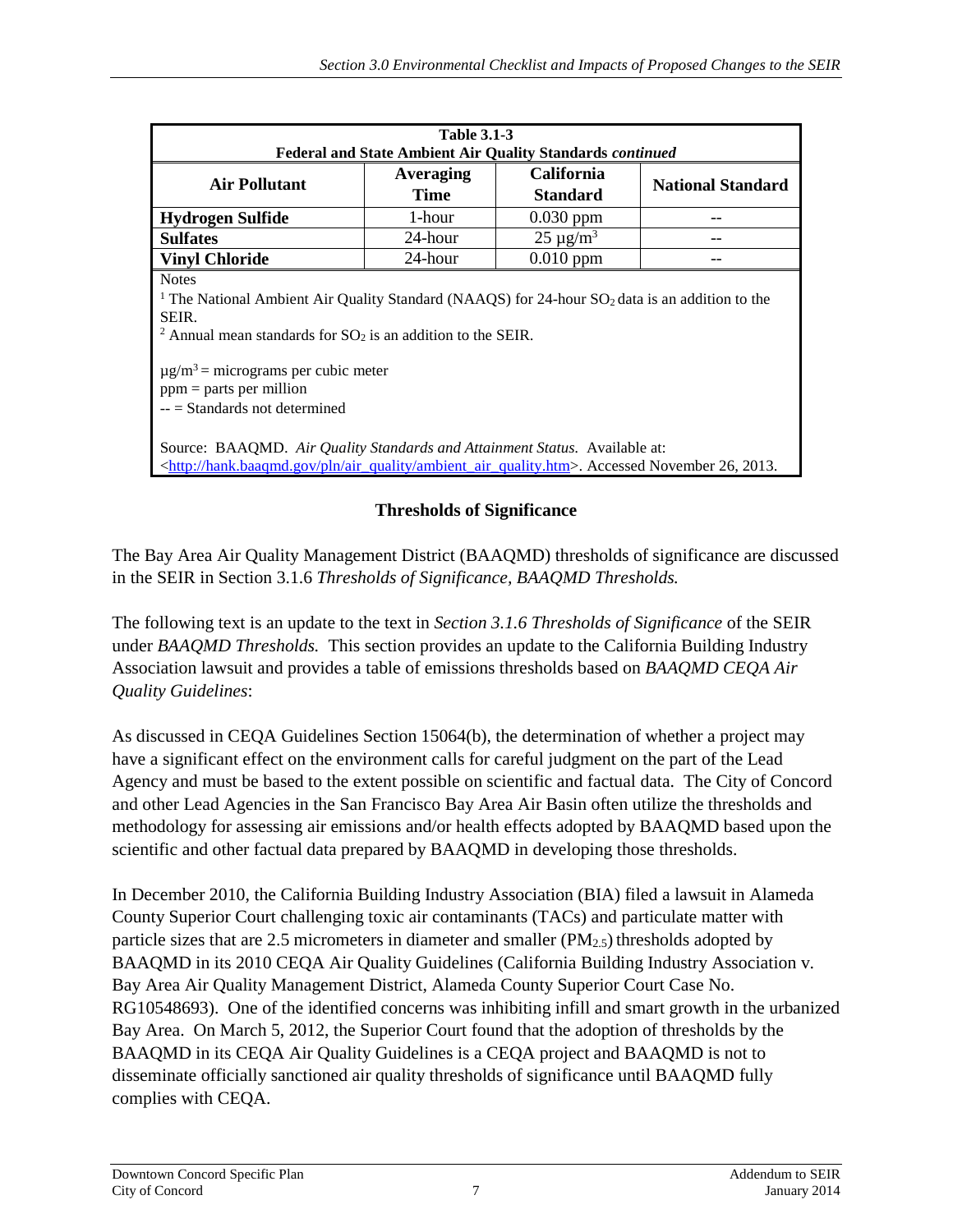At the time that the SEIR was adopted, it was unclear if the ruling would be appealed or if BAAQMD would proceed with preparing the appropriate CEQA documentation. The decision was appealed to the California Court of Appeal, First District (case A136212), where it was overturned.

Based on the Court of Appeal's decision, the City has carefully considered the thresholds (established in June 2010 and updated in May 2011) previously prepared by BAAQMD and regards the thresholds listed below to be based on the best information available for the San Francisco Bay Area Air Basin and conservative in terms of the assessment of health effects associated with TACs and  $PM_{2.5}$ . Evidence supporting these thresholds has been presented in the following documents:

- BAAQMD. *Thresholds Options and Justification Report*. 2009.
- BAAQMD. *CEQA Air Quality Guidelines.* June 2010. Updated May 2011.
- California Air Pollution Control Officers Association (CAPCOA). *Health Risk Assessments for Proposed Land Use Projects*. 2009.
- California Environmental Protection Agency, California Air Resources Board (CARB). *Air Quality and Land Use Handbook: A Community Health Perspective*. 2005.

Based on the above information, the following table (Table 3.1-6) is an addition to the SEIR.

<span id="page-9-0"></span>

|                                                                                 | <b>Table 3.1-6</b>                                   | <b>BAAQMD Thresholds of Significance Used in Air Quality Analyses</b>                                                                                                                                                                    |                                                          |  |
|---------------------------------------------------------------------------------|------------------------------------------------------|------------------------------------------------------------------------------------------------------------------------------------------------------------------------------------------------------------------------------------------|----------------------------------------------------------|--|
|                                                                                 | <b>Construction</b>                                  |                                                                                                                                                                                                                                          | <b>Operation-Related</b>                                 |  |
| <b>Pollutant</b>                                                                | Average<br>Daily<br><b>Emissions</b><br>(pounds/day) | Average<br><b>Daily Emissions</b><br>(pounds/day)                                                                                                                                                                                        | <b>Maximum</b><br><b>Annual Emissions</b><br>(tons/year) |  |
| <b>Reactive Organic Gases,</b><br><b>Nitrogen Oxides</b>                        | 54                                                   | 54                                                                                                                                                                                                                                       | 10                                                       |  |
| $PM_{10}$ <sup>1</sup>                                                          | 82<br>(exhaust)                                      | 82                                                                                                                                                                                                                                       | 15                                                       |  |
| $PM_{2.5}^2$                                                                    | 54<br>(exhaust)                                      | 54                                                                                                                                                                                                                                       | 10                                                       |  |
| <b>Fugitive Dust</b><br>$(PM_{10}/PM_{2.5})$                                    | BMPs <sup>3</sup>                                    | None                                                                                                                                                                                                                                     | None                                                     |  |
| <b>Risk and Hazards for New</b><br><b>Sources and Receptors</b><br>(Project)    | Same as<br>Operational<br>Threshold                  | • Increased cancer risk of $>10.0$ in one<br>million<br>Increased non-cancer risk of $> 1.0$<br>Hazard Index (chronic or acute)<br>• Ambient PM <sub>2.5</sub> increase: $> 0.3 \mu/m^3$<br>from property line of source or<br>receptor] | [Zone of influence: 1,000-foot radius                    |  |
| <b>Risk and Hazards for New</b><br><b>Sources and Receptors</b><br>(Cumulative) | Same as<br>Operational<br>Threshold                  | • Increased cancer risk of $>100$ in one<br>million<br>• Increased non-cancer risk of $> 10.0$<br>Hazard Index (chronic or acute)<br>• Ambient PM <sub>2.5</sub> increase: $> 0.8 \mu/m^3$                                               |                                                          |  |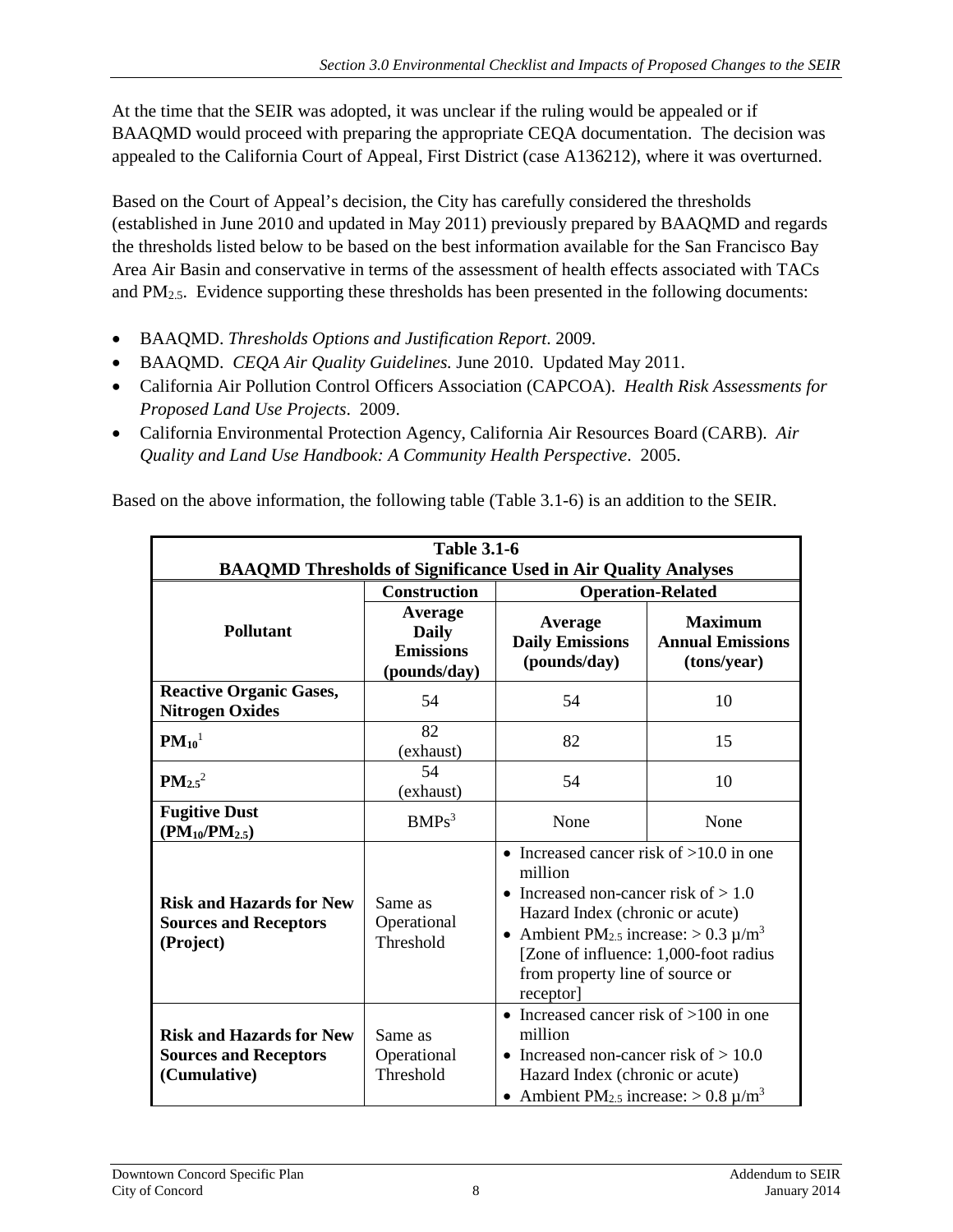|                                                                                                                                                                                                                                                                                                                                                                                                                          | <b>Table 3.1-6</b>                                          |                                                                                       |                                                          |  |  |  |  |  |
|--------------------------------------------------------------------------------------------------------------------------------------------------------------------------------------------------------------------------------------------------------------------------------------------------------------------------------------------------------------------------------------------------------------------------|-------------------------------------------------------------|---------------------------------------------------------------------------------------|----------------------------------------------------------|--|--|--|--|--|
| <b>BAAQMD Thresholds of Significance Used in Air Quality Analyses</b>                                                                                                                                                                                                                                                                                                                                                    |                                                             |                                                                                       |                                                          |  |  |  |  |  |
|                                                                                                                                                                                                                                                                                                                                                                                                                          | <b>Construction</b><br><b>Operation-Related</b>             |                                                                                       |                                                          |  |  |  |  |  |
| <b>Pollutant</b>                                                                                                                                                                                                                                                                                                                                                                                                         | Average<br><b>Daily</b><br><b>Emissions</b><br>(pounds/day) | Average<br><b>Daily Emissions</b><br>(pounds/day)                                     | <b>Maximum</b><br><b>Annual Emissions</b><br>(tons/year) |  |  |  |  |  |
|                                                                                                                                                                                                                                                                                                                                                                                                                          |                                                             | [Zone of influence: 1,000-foot radius]<br>from property line of source or<br>receptor |                                                          |  |  |  |  |  |
| <b>Odors</b>                                                                                                                                                                                                                                                                                                                                                                                                             |                                                             | Five confirmed complaints per year<br>averaged over three years                       |                                                          |  |  |  |  |  |
| <b>Notes</b><br><sup>1</sup> Particulate Matter greater than 2.5 micrometers and less than 10 micrometers in diameter<br>$2$ Particulate Matter greater than 2.5 micrometers or less in diameter<br><sup>3</sup> Best Management Practices<br>$4 \mu/m^3$ = micrometer per cubic meter<br>Sources: BAAQMD Thresholds Options and Justification Report (2009) and BAAQMD CEQA Air<br>Quality Guidelines (dated May 2011). |                                                             |                                                                                       |                                                          |  |  |  |  |  |

#### **3.1.2 Environmental Checklist and Discussion of Impacts**

|                                                                                                                                                                                                                                                                                                                                        | New<br>Potentially<br>Significant<br>Impact | New Less<br>Than<br>Significant<br>With<br>Mitigation<br>Incorporated | New Less<br>Than<br>Significant<br>Impact | Same<br>Impact as<br>"Approved<br>Project" | Less<br>Impact<br>Than<br>"Approved<br>Project" | Checklist<br>Source(s) |
|----------------------------------------------------------------------------------------------------------------------------------------------------------------------------------------------------------------------------------------------------------------------------------------------------------------------------------------|---------------------------------------------|-----------------------------------------------------------------------|-------------------------------------------|--------------------------------------------|-------------------------------------------------|------------------------|
| Would the project:                                                                                                                                                                                                                                                                                                                     |                                             |                                                                       |                                           |                                            |                                                 |                        |
| 1. Conflict with or obstruct<br>implementation of the applicable air<br>quality plan?                                                                                                                                                                                                                                                  |                                             |                                                                       |                                           | $\boxtimes$                                | $\sim$                                          | $1-5$                  |
| Violate any air quality standard or<br>2.<br>contribute substantially to an<br>existing or projected air quality<br>violation?                                                                                                                                                                                                         |                                             |                                                                       |                                           | $\boxtimes$                                | $\mathbf{I}$                                    | 6                      |
| Result in a cumulatively<br>3.<br>considerable net increase of any<br>criteria pollutant for which the<br>project region is classified as non-<br>attainment under an applicable<br>federal or state ambient air quality<br>standard including releasing<br>emissions which exceed<br>quantitative thresholds for ozone<br>precursors? |                                             |                                                                       |                                           | $\boxtimes$                                | $\mathbf{I}$                                    | 1,4,6                  |
| Expose sensitive receptors to<br>4.<br>substantial pollutant<br>concentrations?                                                                                                                                                                                                                                                        |                                             |                                                                       |                                           | $\boxtimes$                                | $\mathbf{I}$                                    | 1,4,6                  |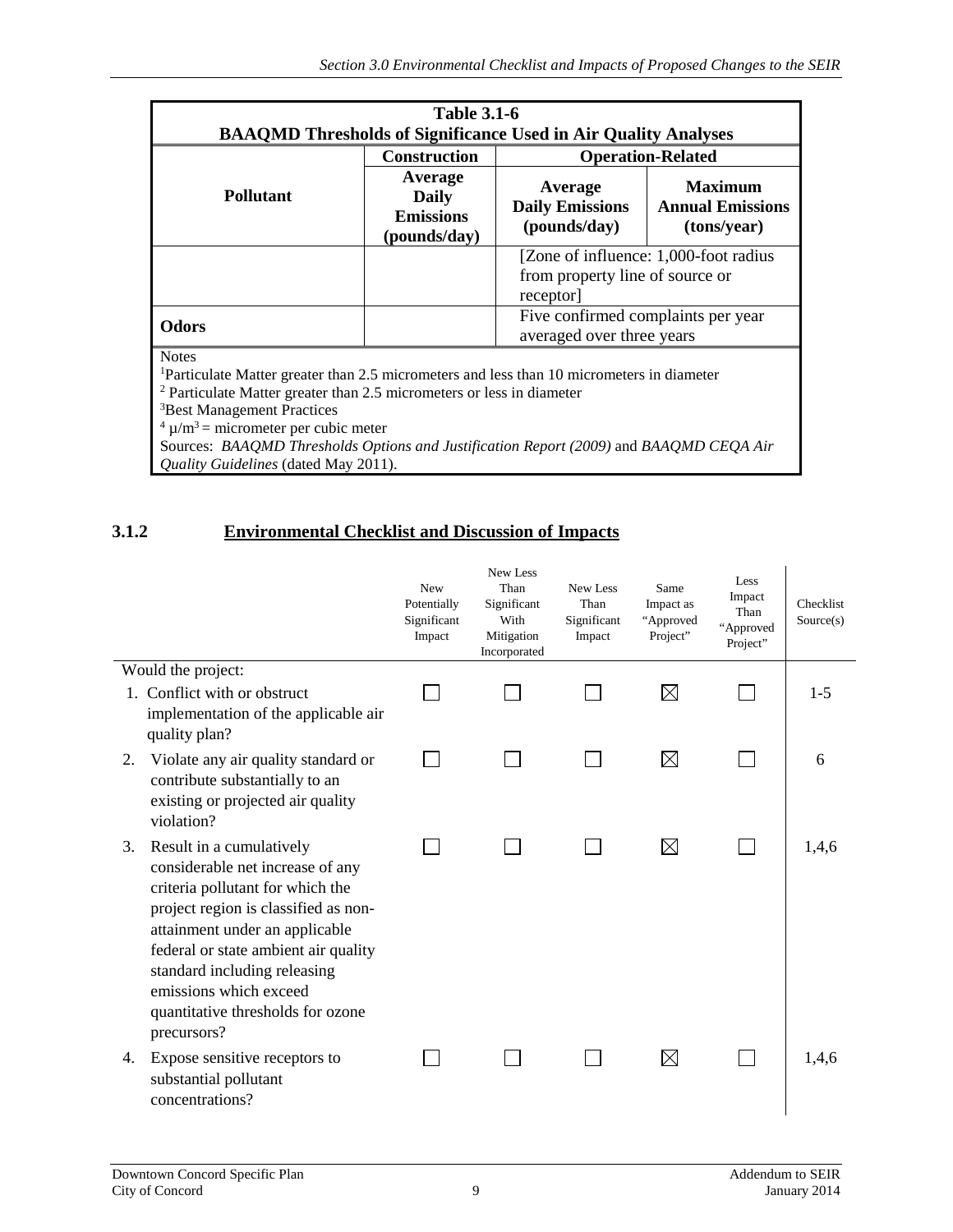|                                                                                                  | <b>New</b><br>Potentially<br>Significant<br>Impact | New Less<br>Than<br>Significant<br>With<br>Mitigation<br>Incorporated | New Less<br>Than<br>Significant<br>Impact | Same<br>Impact as<br>"Approved<br>Project" | Less<br>Impact<br>Than<br>"Approved<br>Project" | Checklist<br>Source(s) |
|--------------------------------------------------------------------------------------------------|----------------------------------------------------|-----------------------------------------------------------------------|-------------------------------------------|--------------------------------------------|-------------------------------------------------|------------------------|
| Would the project:<br>Create objectionable odors<br>affecting a substantial number of<br>people? |                                                    |                                                                       |                                           | $\times$                                   |                                                 | 1.6                    |

#### **3.1.2.1** *Air Quality Impacts*

With the implementation of General Plan policies, BAAQMD CEQA Air Quality Guidelines (updated May 2011), and state and federal regulations, the Specific Plan adoption would not result in a significant air quality impact not previously identified. Projects implemented under the Specific Plan would comply with BAAQMD's thresholds and would be consistent with General Plan goals and policies set forth to reduce air quality impacts. Pollutant emissions resulting from the Specific Plan's land uses are assumed in the General Plan and would be consistent with state and/or federal ambient air quality standards.

#### **3.1.3. Conclusion**

The Specific Plan would be in accordance the BAAQMD 2010 Clean Air Plan. The Specific Plan would allow high density office/commercial zoning and housing developments, consistent with the General Plan and Concord Development Code near the Downtown Concord BART station and transit connections with the goal of reducing daily vehicle trips and vehicle miles traveled. **(Less Than Significant Impact [Same as approved SEIR])**

Implementation of the Specific Plan would not violate any air quality standard or contribute substantially to an existing or projected air quality violation. Projects implemented within the Plan Area would comply with BAAQMD standards and General Plan policies.

#### **(Less Than Significant Impact [Same as approved SEIR])**

Implementation of the Specific Plan would not result in a cumulatively considerable net increase of any criteria pollutant for which the project region is classified as non-attainment under an applicable federal or state ambient air quality standard including releasing emissions which exceed quantitative thresholds for ozone precursors. Projects within the Downtown Concord PDA would be consistent with the BAAQMD 2010 Clean Air Plan and General Plan policies.

**(Less Than Significant Impact [Same as approved SEIR])**

Implementation of the Specific Plan would not expose sensitive receptors to substantial pollutant concentrations. The Specific Plan would not create new sources of toxic air contaminants near or proposed sensitive receptors relative to the existing General Plan.

**(Less Than Significant Impact [Same as approved SEIR])**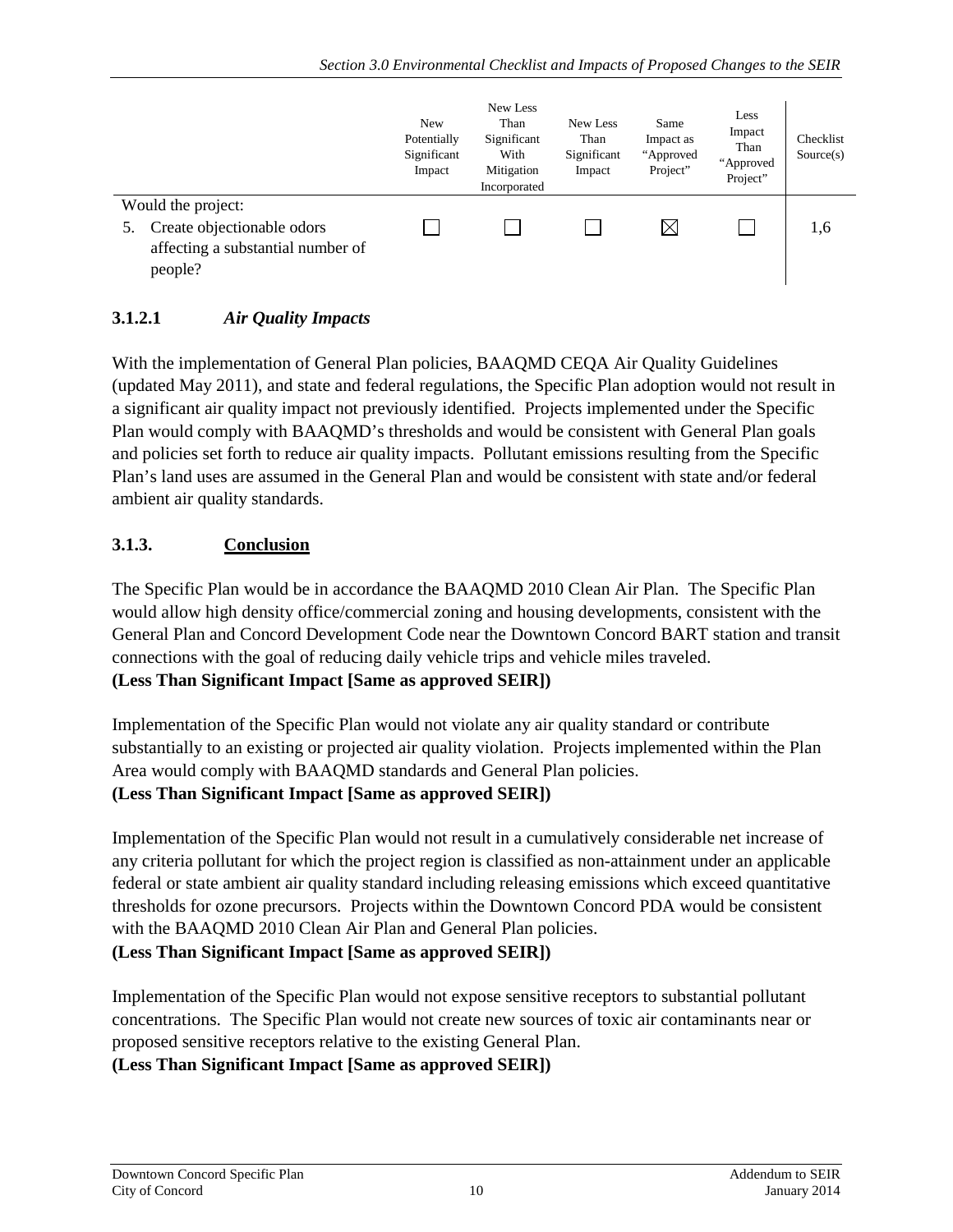Implementation of the Specific Plan would not create objectionable odors affecting a substantial number of people. The Specific Plan would not create new sources of odors near existing or proposed sensitive receptors relative to the existing General Plan. **(Less Than Significant Impact [Same as approved SEIR])**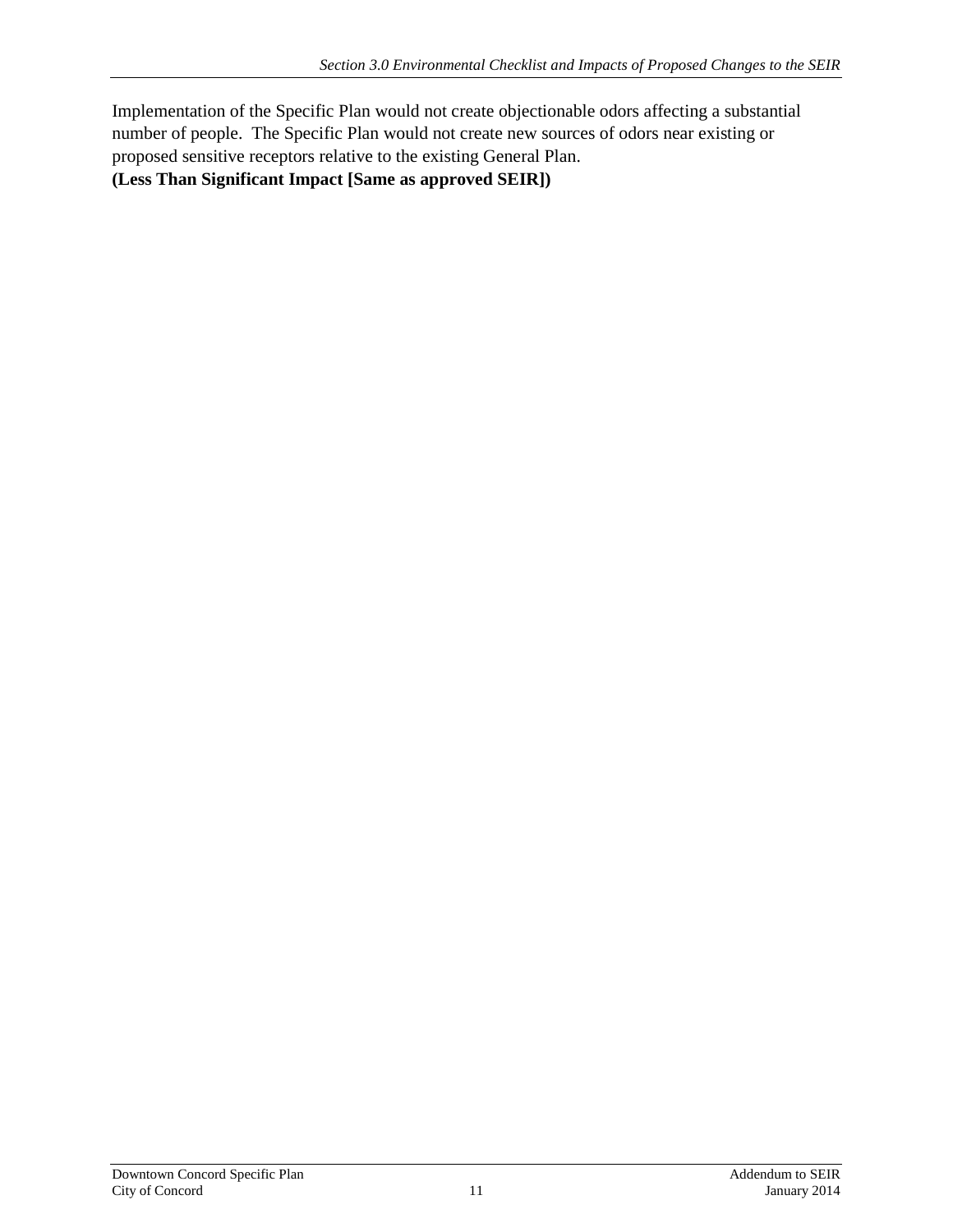#### <span id="page-13-0"></span>**3.2 GREENHOUSE GASES**

Since the adoption of the SEIR to the 2030 General Plan EIR for the Concord Development Code Project, the Metropolitan Transportation Commission (MTC) and Association of Bay Area Governments (ABAG) has adopted *Plan Bay Area* and the City of Concord has adopted the *Citywide*  Climate Action Plan (Citywide CAP)<sup>[1](#page-13-1)</sup>. New data has been added to the California Air Resources Board's Greenhouse Gas Inventory since the adoption of the SEIR.<sup>[2](#page-13-2)</sup> The section below describes the aforementioned changes.

#### **3.2.1 Proposed Revisions to SEIR**

#### **3.2.1.1** *Regulatory Framework*

#### **SB 375 and Adopted Plan Bay Area**

Section 3.2.4 - *Regulatory Framework, State, SB 375* of the SEIR describes the sustainable communities strategy (SCS) required by California Metropolitan Planning Organizations (MPOs) under Senate Bill 375. The MTC is the MPO for the San Francisco Bay Area (including Contra Costa County).

Consistent with the requirements of SB 375, the MTC has partnered with ABAG, BAAQMD, and the Bay Conservation and Development Commission (BCDC) to prepare the region's SCS as part of the regional transportation plan (RTP) process. [3](#page-13-3) The SCS is referred to as *Plan Bay Area*.

The original projected date for the adoption of the Plan Bay Area was April 2013 (per Section 3.2.4 of the SEIR). MTC and ABAG, however, adopted *Plan Bay Area* in July 2013. The strategies in the plan are intended to promote compact, mixed-use development close to public transit, jobs, schools, shopping, parks, recreation, and other amenities, particularly within PDAs identified by local jurisdictions.

#### **Adopted Climate Action Plan**

Section 3.2.4 - *Regulatory Framework, Regional and Local* of the SEIR describes regional and local climate action plans/programs that have been adopted to reduce local, regional, and statewide GHG emissions. Since the certification of the SEIR, the City of Concord has adopted the Citywide CAP to identify policies that would help reduce GHG emissions and the state (California) reach its GHG emissions reduction goals.

 $\overline{a}$ 

<span id="page-13-2"></span><span id="page-13-1"></span><sup>&</sup>lt;sup>1</sup> City of Concord. *City of Concord Citywide Climate Action Plan.* July 2013.<br><sup>2</sup> California Air Resources Board. *California Greenhouse Gas Inventory for 2000-2011 – by Category as Defined in the 2008 Scoping Plan*. Last Updated August 2013. Available at:

<span id="page-13-3"></span>[<sup>&</sup>lt;http://www.arb.ca.gov/cc/inventory/data/data.htm>](http://www.arb.ca.gov/cc/inventory/data/data.htm). Accessed November 22, 2013. 3 ABAG, BAAQMD, BCDC, and MTC. *One Bay Area Frequently Asked Questions*. Available at: [<http://onebayarea.org/about/faq.html#.UQceKR2\\_DAk>](http://onebayarea.org/about/faq.html%23.UQceKR2_DAk). Accessed November 22, 2013.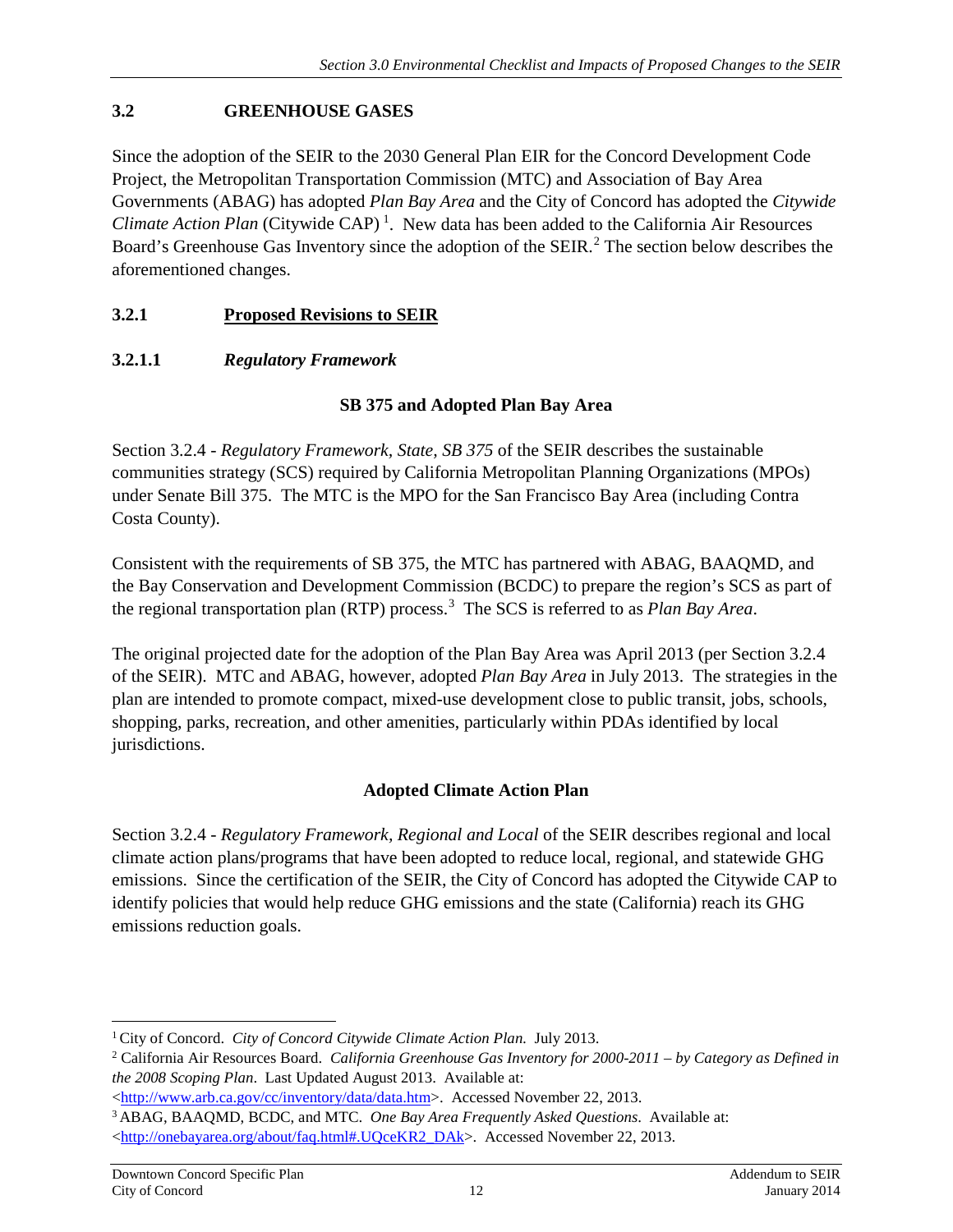#### City of Concord

The following section supplements the discussion of the Citywide CAP in Section 3.2-4 of the SEIR:

#### *Concord Citywide Climate Action Plan*

The Concord *Citywide Climate Action Plan* (Citywide CAP) was adopted in July 2013 in response to mandates from the State of California intended to reduce the emission of greenhouse gases statewide, because of their contribution to global climate change. The Citywide CAP identifies how the City will take action consistent with the state's goals while supporting the local economy and quality of life. The Citywide CAP is anticipated to bring the amended General Plan into compliance with regional and statewide greenhouse gas emission reduction goals, and incorporate regional reduction targets developed pursuant to SB 375.

#### **3.2.1.2** *Environmental Setting*

Section 3.2.3 *Environmental Setting, Emissions Inventory and Trends* of the SEIR describes greenhouse gas (GHG) emissions and trends by sector in California and the San Francisco Bay Area. Table 3.2-1 C*alifornia Greenhouse Gas Inventory 2000-2008* in the SEIR shows the biannual inventory for California's GHG emissions from 2000 to 2008 (i.e., 2002, 2004, 2006, and 2008). Since more recent greenhouse gas inventory data is now available, the following Table 3.2-1 California Gas Inventory  $2001 - 2011$  (which shows biannual data for  $2001$ ,  $2003$ , etc.) supersedes the existing Table 3.2-1 in the SEIR. Greenhouse gas inventory data for the odd-numbered years (between 2001 and 2011) is included in Table 3.2-1 below.

<span id="page-14-0"></span>

| <b>Table 3.2-1</b><br><b>California Greenhouse Gas Inventory 2001 -2011 (Biannual)</b> |        |        |                               |        |        |        |  |  |  |  |
|----------------------------------------------------------------------------------------|--------|--------|-------------------------------|--------|--------|--------|--|--|--|--|
| <b>Main Sector</b>                                                                     |        |        | Emissions MM $CO2e1$ per Year |        |        |        |  |  |  |  |
|                                                                                        | 2001   | 2003   | 2005                          | 2007   | 2009   | 2011   |  |  |  |  |
| <b>Agriculture and Forestry</b>                                                        | 29.23  | 32.84  | 32.81                         | 32.94  | 31.69  | 32.24  |  |  |  |  |
| Commercial                                                                             | 14.43  | 14.05  | 14.34                         | 15.13  | 15.53  | 15.62  |  |  |  |  |
| <b>Electricity Generation (Imports)</b>                                                | 59.03  | 64.57  | 62.81                         | 59.81  | 48.05  | 46.86  |  |  |  |  |
| <b>Electricity Generation (In-State)</b>                                               | 62.98  | 48.05  | 45.05                         | 54.12  | 55.52  | 39.71  |  |  |  |  |
| Industrial                                                                             | 93.85  | 93.42  | 94.23                         | 88.79  | 84.43  | 93.24  |  |  |  |  |
| Recycling and Waste                                                                    | 6.26   | 6.32   | 6.47                          | 6.57   | 6.81   | 7.00   |  |  |  |  |
| Residential                                                                            | 28.72  | 28.41  | 28.18                         | 28.69  | 28.65  | 29.85  |  |  |  |  |
| Transportation                                                                         | 176.65 | 183.55 | 188.94                        | 188.97 | 171.57 | 168.42 |  |  |  |  |
| <b>High Global Warming Potential</b><br>$(GWP)^2$                                      | 7.12   | 7.87   | 9.25                          | 10.50  | 12.45  | 15.17  |  |  |  |  |
| Total                                                                                  | 478.27 | 479.08 | 482.09                        | 485.54 | 454.69 | 448.11 |  |  |  |  |

Notes

<sup>1</sup> Million metric tons of CO<sub>2</sub> equivalent<br><sup>2</sup> Includes Ozone depleting substance substitutes, electricity grid losses, and semiconductor manufacturing

Source: California Air Resources Board. *California Greenhouse Gas Inventory for 2000-2011 – by Category as Defined in the 2008 Scoping Plan*. Last Updated August 2013. Available at: [<http://www.arb.ca.gov/cc/inventory/data/data.htm>](http://www.arb.ca.gov/cc/inventory/data/data.htm). Accessed November 22, 2013.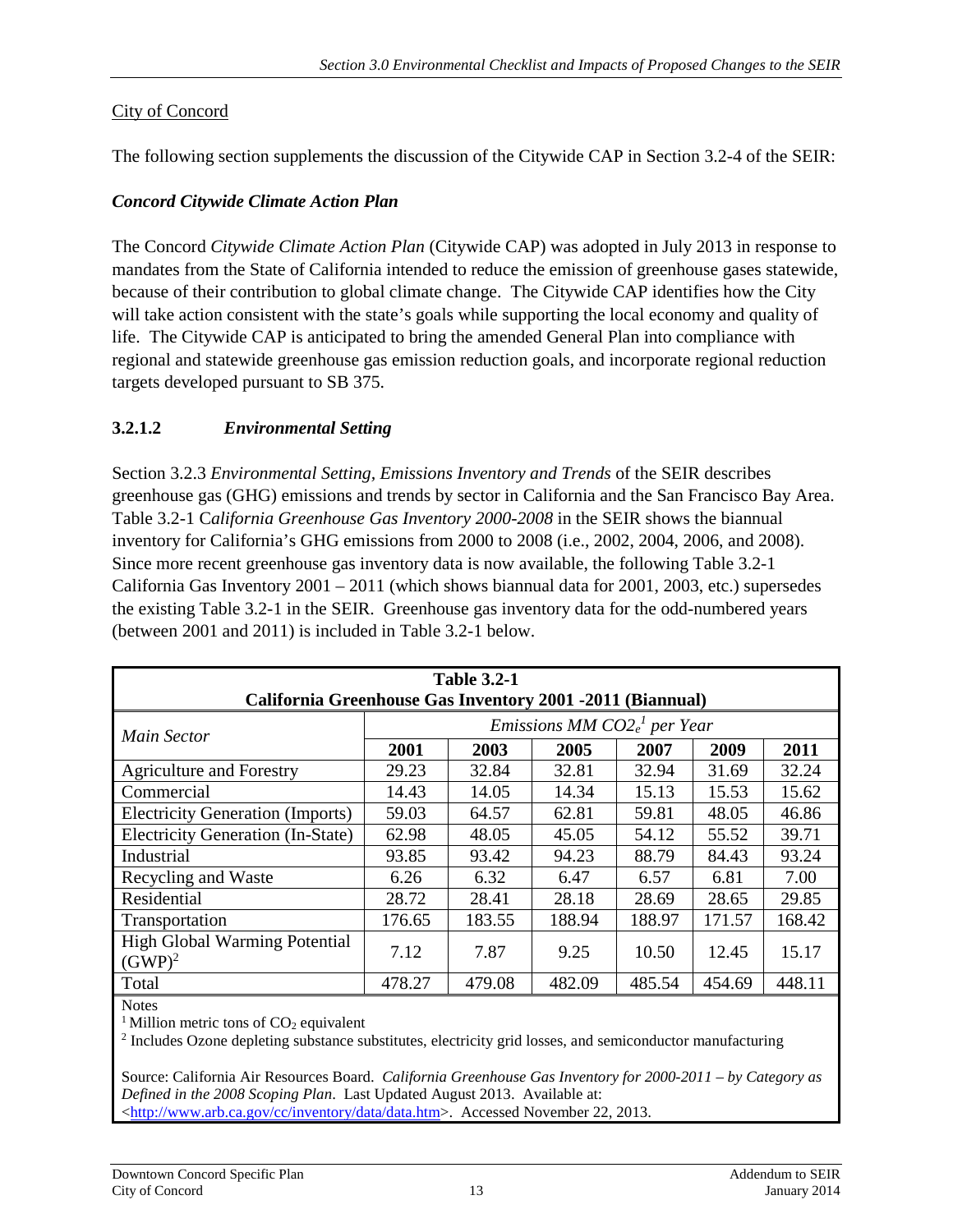#### **3.2.2 Environmental Checklist and Discussion of Impacts**

|    |                                                                                                                                           | <b>New</b><br>Potentially<br>Significant<br>Impact | New Less<br>Than<br>Significant<br>With<br>Mitigation<br>Incorporated | New Less Than<br>Significant<br>Impact | Same<br>Impact<br>as<br>"Appro<br>ved<br>Project<br>, , | Less<br>Impact<br>Than<br>"Approved<br>Project" | Checklist<br>Source(s) |
|----|-------------------------------------------------------------------------------------------------------------------------------------------|----------------------------------------------------|-----------------------------------------------------------------------|----------------------------------------|---------------------------------------------------------|-------------------------------------------------|------------------------|
|    | Would the project:                                                                                                                        |                                                    |                                                                       |                                        |                                                         |                                                 |                        |
|    | Generate greenhouse gas<br>emissions, either directly or                                                                                  |                                                    |                                                                       |                                        | $\boxtimes$                                             |                                                 | 1,4,6                  |
|    | indirectly, that may have a<br>significant impact on the<br>environment?                                                                  |                                                    |                                                                       |                                        |                                                         |                                                 |                        |
| 2. | Conflict with an applicable<br>plan, policy or regulation<br>adopted for the purpose of<br>reducing the emissions of<br>greenhouse gases? |                                                    |                                                                       |                                        | $\boxtimes$                                             |                                                 | 1,4,7                  |

#### **3.2.2.1** *Greenhouse Gas Impacts*

#### **Greenhouse Gas Generation Impacts**

#### Impact Analysis

As a result of the adoption of the Citywide CAP (July 2013), the following paragraph will supersede the second paragraph of Section 3.2.7 *Project Impacts and Mitigation Measures Greenhouse Gas Generation, Impact Analysis* in the SEIR:

As previously stated, the City adopted a Citywide CAP (July 2013). The Citywide CAP includes greenhouse gas emissions data for the City of Concord. The following text supplements the fourth paragraph of Section 3.2.7 *Project Impacts and Mitigation Measures Greenhouse Gas Generation, Impact Analysis* in the SEIR:

Forecasted GHG emissions for the City of Concord in 2035 without mitigation is 1,503,498 MTCO2e. Based on the adopted Citywide CAP, the citywide emissions target for 2035 is 959,474 MTCO2e. With implementation of the Citywide CAP, the projected emissions for 2035 is 741,271 MTCO<sub>2</sub>e.<sup>[4](#page-15-0)</sup> The Citywide CAP is consistent with the General Plan's goals and policies that support reductions in GHG emissions, particularly in the Specific Plan area. Because land uses and densities assumed in the General Plan and Concord Development Code are consistent with the Specific Plan, implementation of the Specific Plan would not result in significant GHG emissions impacts.

<span id="page-15-0"></span><sup>4</sup> City of Concord. *Citywide Climate Action Plan. Attachment A: Draft Forecast Calculations*. Adopted July 2013.  $\overline{a}$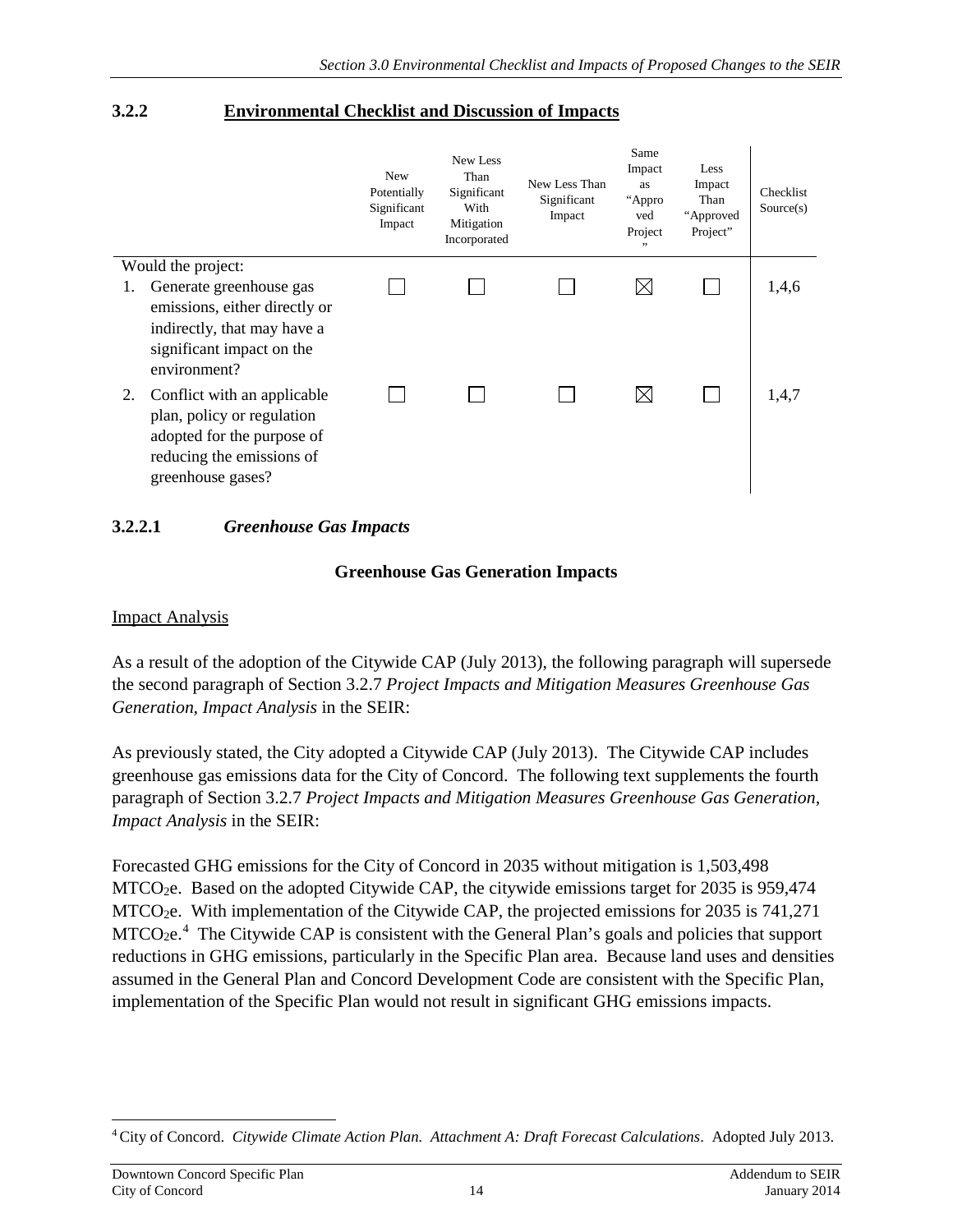#### **Mitigation Measures**

The following text supplements Section 3.2.7 *Project Impacts and Mitigation Measures Greenhouse Gas Generation, Mitigation Measures* of the SEIR:

Greenhouse gas reduction goals and targets from the Citywide CAP are listed under mitigation measure (MM) GHG-1 in the SEIR. In the SEIR, the second measure of MM GHG-1 indicates that the citywide CAP shall establish a level below which the contribution to GHG emissions from activities covered by the General Plan would not be cumulatively considerable. The second measure of MM GHG-1 also indicates that the City's carbon dioxide equivalent  $(CO_2e)$  plan-level emissions threshold (an emissions threshold for an adopted plan) could be the BAAQMD 2020 plan-level threshold, which is 6.6 metric tons  $CO<sub>2</sub>e/person/year$ , or an emissions reduction level determined in consultation with BAAQMD and ABAG. While the BAAQMD 2020 plan-level threshold is 6.6 metric tons CO2e (MTCO<sub>2</sub>e)/person/year, it would be contrary to the purpose of the Citywide CAP to include a target that is higher than the current emissions of  $5.0$  MTCO<sub>2</sub>e (based on 2005 baseline data provided in the Citywide CAP). Based on BAAQMD's guidance, the City used the baseline figure of 5.0 MTCO<sub>2</sub>e as the Citywide CAP target for 2020, and established greater reductions for  $2030$  (4.0 MTCO<sub>2</sub>e threshold) and  $2035$  (3.2 MTCO<sub>2</sub>e threshold).

While Impact GHG-1 of the SEIR continues to be accurate, given that the Citywide CAP was adopted (July 2013) subsequent to the SEIR's certification, the MM GHG-1 has been revised as follows:

**Impact GHG-1**: Implementation of the Specific Plan and General Plan could generate greenhouse gas emissions, either directly or indirectly, that may have a significant impact on the environment.

**Mitigation Measure**: Implementation of the adopted Citywide CAP would reduce impacts from the implementation of the Specific Plan and General Plan to a less than significant level.

- **MM GHG-1:** The City has incorporated the following components and performance measures into the citywide Climate Action Plan (adopted July 2013):
	- The Citywide CAP quantifies greenhouse gas emissions, both existing and projected to the end date of the General Plan, resulting from activities within the city limits.
	- The Citywide CAP establishes a level, based on substantial evidence, below which the contribution to greenhouse gas emissions from activities covered by the General Plan would not be cumulatively considerable. This level is:
		- $\circ$  A citywide demonstration of the 5.0 MTCO<sub>2</sub>e per service population metric, or
	- The Citywide CAP identifies and analyzes greenhouse gas emissions resulting from specific actions or categories of actions anticipated to occur within the city limits.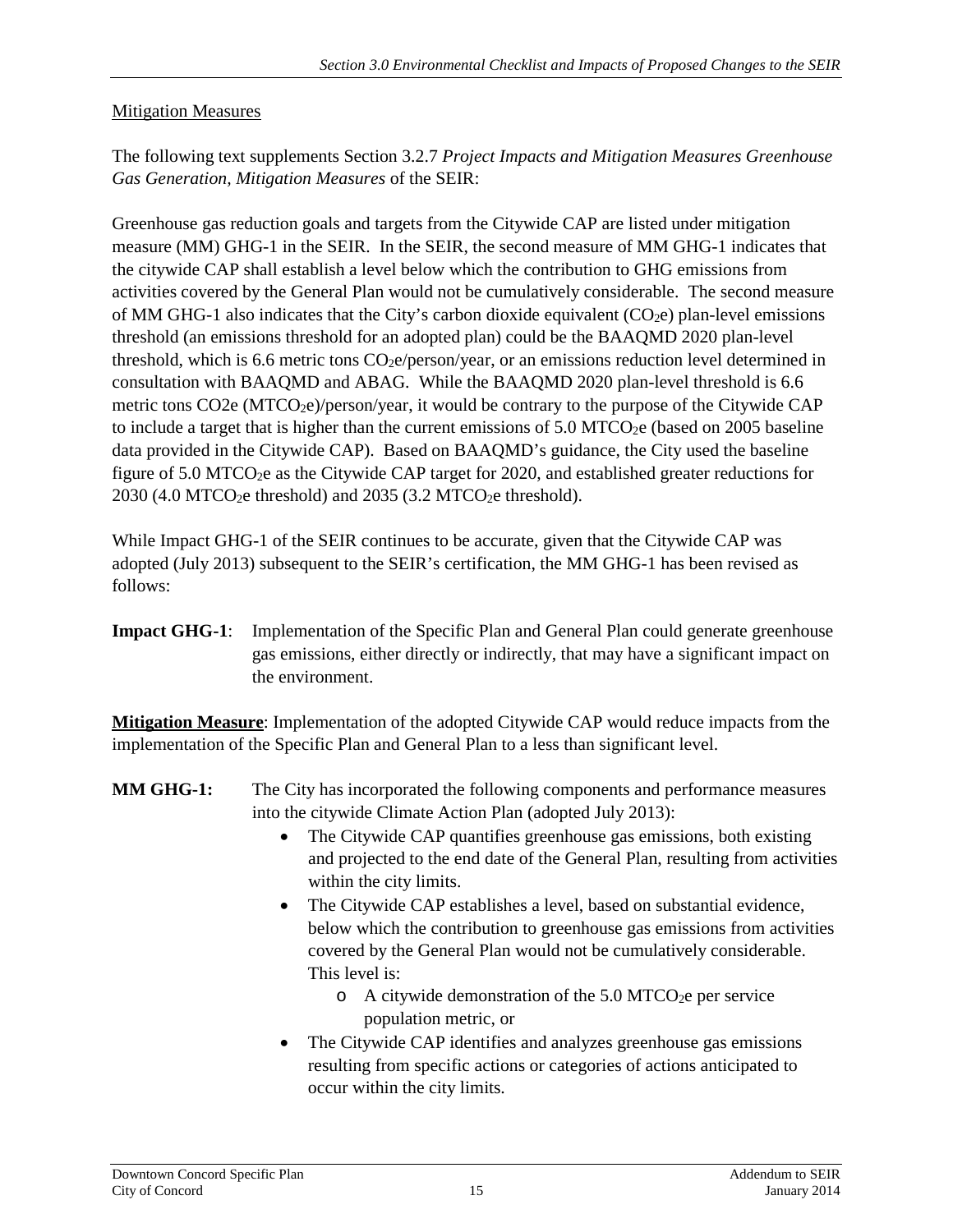- The Citywide CAP specifies measures, including performance standards, which demonstrate with substantial evidence that if implemented on a project-by project basis, the specified emissions level would be achieved.
- The Citywide CAP establishes a mechanism to monitor the plan's progress toward achieving the level described above (second bullet point of **MM GHG-1** of this Addendum) and requires an amendment if the Citywide CAP is not achieving the specified levels.

**(Less Than Significant Impact with Mitigation [Same as Approved Project])** 

## **Consistency with Applicable Plans and Policies**

#### **Impact Analysis**

Implementation of the Specific Plan, which is consistent with General Plan policies that serve to reduce GHG emissions would not conflict with an applicable plan, policy, or regulation adopted for the purpose of reducing the emission of greenhouse gases.

## **(Less Than Significant Impact [Same as Approved Project])**

# **3.2.3 Conclusion**

With the implementation of **MM GHG-1**, Citywide CAP, and local goals and policies, greenhouse gas emissions that are generated as a result of implementation the Specific Plan, would not result in a significant GHG emissions impact.

## **(Less Than Significant Impact with Mitigation [Same as Approved Project])**

Implementation of the Specific Plan, consistent with the Citywide CAP, would not conflict with an applicable plan, policy, or regulation adopted for the purpose of reducing emissions of greenhouse gases. **(Less Than Significant Impact [Same as Approved Project])**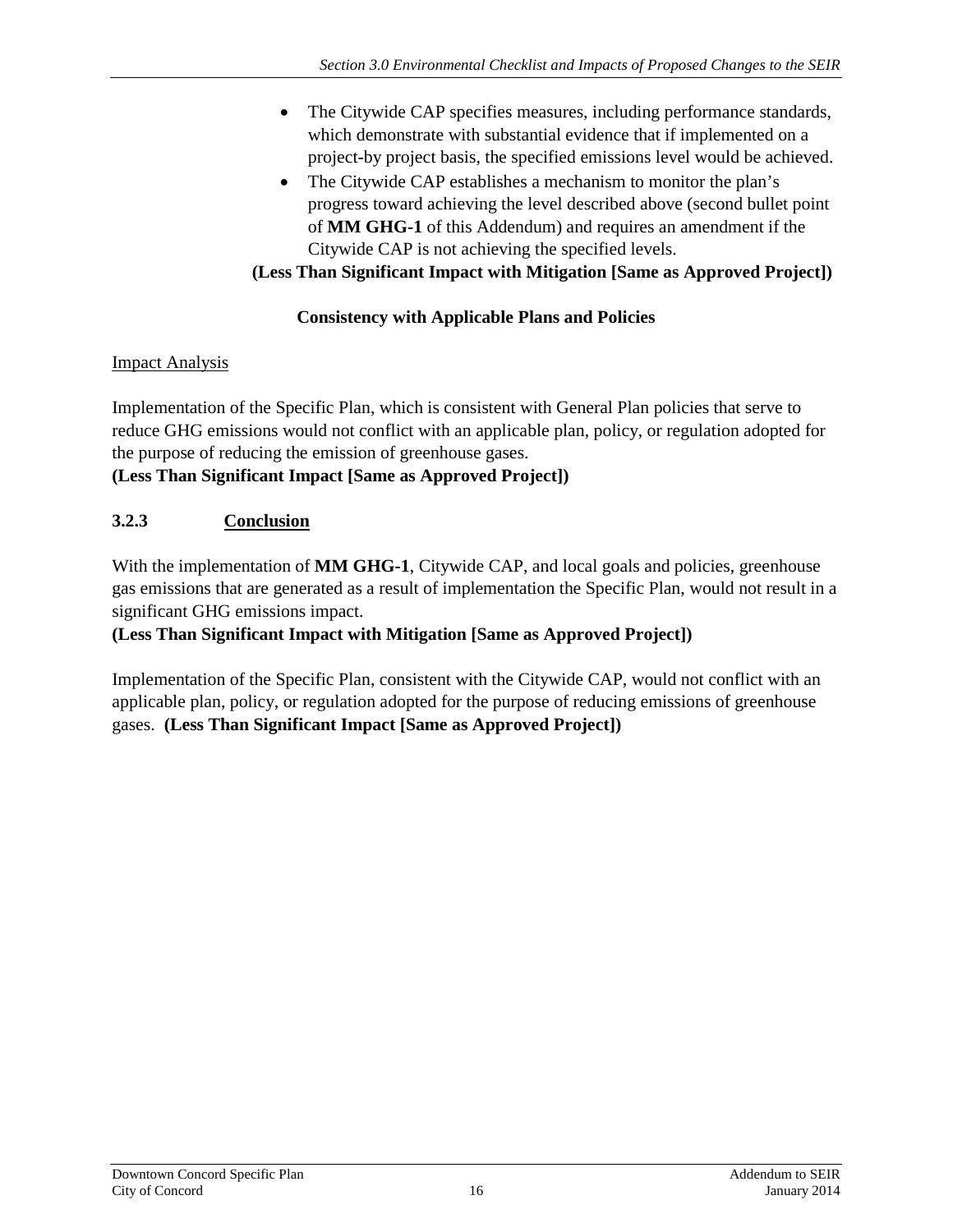#### <span id="page-18-0"></span>**3.4 PUBLIC SERVICES AND UTILITIES**

This section is an update to Section 3.4.3 *Environmental Setting, Potable Water, Reliability* of the SEIR and the City's water supply data. As mentioned in the SEIR, the City's water supplier is Contra Costa Water District (CCWD), which provides water service to the City from the Sacramento/San Joaquin Delta.

This section is also an update to the California Energy Commission's Energy Efficiency Standards listed in Section 3.4.4 *Regulatory Framework, State, Title 24, California's Energy Efficiency Standards for Residential and Non-residential Buildings* of the SEIR. The energy standards established in 2005 were listed in the SEIR; this section includes the standards established in 2008, the most recent standards available.

## **3.4.1 Environmental Setting**

Tables 3.4.1 through 3.4.5, in Section 3.4.3 *Environmental Setting, Potable Water: Reliability* of the SEIR have been updated in accordance with CCWD's 2011 *Urban Water Management Plan* (UWMP). The 2011 UWMP is an update to the 2005 UWMP. The tables below show the existing and planned sources of water supply for the City and their expected availability under various supply conditions in five year increments through 2035. The updated data is shown in italics in the Tables 3.4.1 through 3.4.5 below.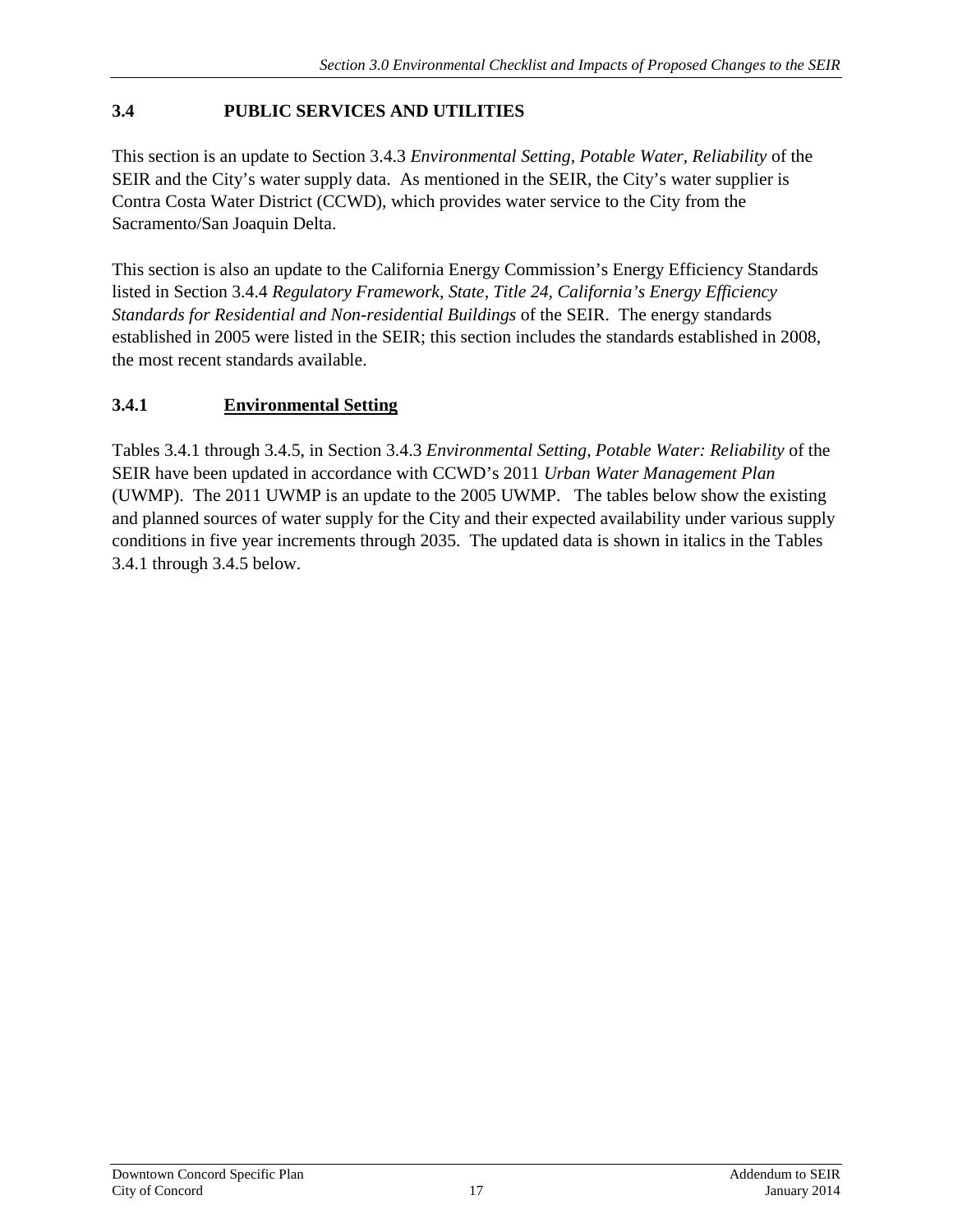|            | <b>Table 3.4-1</b><br><b>Projected Water Supply (Normal Year)</b> |                                |                                |                                |                                |                                |                          |                                |                                |                                |                                |  |  |
|------------|-------------------------------------------------------------------|--------------------------------|--------------------------------|--------------------------------|--------------------------------|--------------------------------|--------------------------|--------------------------------|--------------------------------|--------------------------------|--------------------------------|--|--|
|            | East Contra                                                       |                                |                                |                                |                                |                                |                          |                                |                                |                                |                                |  |  |
|            |                                                                   |                                |                                |                                |                                | Costa County                   |                          |                                |                                |                                | Total                          |  |  |
|            |                                                                   | Industrial                     | Mallard <sup>3</sup>           | Antioch                        |                                | Irrigation                     |                          | Recycled                       | Planned                        | Conservation                   | Planned                        |  |  |
| Normal $1$ | CVP <sup>2</sup>                                                  | Diversions                     | Slough                         | Diversions <sup>4</sup>        | Groundwater <sup>5</sup>       | Purchases                      | LV                       | Water <sup>7</sup>             | Purchases                      | Savings <sup>8</sup>           | Supply                         |  |  |
| Year       | $\left( \frac{af}{yr} \right)$                                    | $\left( \frac{af}{yr} \right)$ | $\left( \frac{af}{yr} \right)$ | $\left( \frac{af}{yr} \right)$ | $\left( \frac{af}{yr} \right)$ | $\left( \frac{af}{yr} \right)$ | Supply <sup>6</sup>      | $\left( \frac{af}{yr} \right)$ | $\left( \frac{af}{yr} \right)$ | $\left( \frac{af}{yr} \right)$ | $\left( \frac{af}{yr} \right)$ |  |  |
| Near-Term  | 170.000                                                           | 10.000                         | 3,100                          | 6.400                          | 3,000                          | 6,000                          | $\overline{\phantom{0}}$ | 8,500                          |                                | 7.900                          | 214,900                        |  |  |
| 2015       | 183,000                                                           | 10.000                         | 3.100                          | 6.400                          | 3,000                          | 7,100                          | $\overline{\phantom{0}}$ | 10.500                         | -                              | 11.000                         | 234,100                        |  |  |
| 2020       | 195,000                                                           | 10.000                         | 3,100                          | 6.400                          | 3,000                          | 8,200                          | $\overline{\phantom{a}}$ | 12,500                         | $\overline{\phantom{0}}$       | 16.200                         | 250,900                        |  |  |
| 2025       | 195,000                                                           | 10.000                         | 3.100                          | 6.400                          | 3,000                          | 8,200                          | ۰                        | 13,300                         |                                | 17.000                         | 256,000                        |  |  |
| 2030       | 195,000                                                           | 10.000                         | 3.100                          | 6.400                          | 3,000                          | 8,200                          | $\overline{\phantom{0}}$ | 14.100                         |                                | 19.200                         | 259,000                        |  |  |
| 2035       | 195.000                                                           | 10.000                         | 3,100                          | 6,400                          | 3,000                          | 8,200                          |                          | 14,800                         |                                | 21,200                         | 261,700                        |  |  |

 $af/yr = acre-freet per year$ 

<span id="page-19-0"></span>1. Basis of water year data is as follows: Normal (Average) represents a below normal or wetter year on the Sacramento River Hydrologic Region 40-30-30 Water Supply Index. Single-Year drought represents 1977 conditions. Multiple-Year drought sequence represents 1987-1992 conditions.

2. The Central Valley Project (CVP) conditions used for supply planning are defined as follows: Normal is Adjusted Historical Use. Single Year Drought supply is 75 percent of Historical Use. Multi-year drought (year 1) supply is 85 percent of Historical Use. Multi-Year Drought (year 2) is 75 percent of Historical Use. Multi-Year Drought (year 3) is 65 percent of Historical Use.

3. Mallard Slough average annual diversion over 15 year period (1995-2009).

4. Antioch Diversions is average annual diversion over 11 year period since pumping plant improvements (1999-2009).

5. Groundwater represents production from Mallard Wells, municipal customer owned wells, and miscellaneous other wells in the District's service area.

6. Anticipated water supply reliability benefit resulting from expansion of Los Vaqueros Reservoir.

7. Recycled water does not include wildlife habitat enhancement and wetlands or plant use.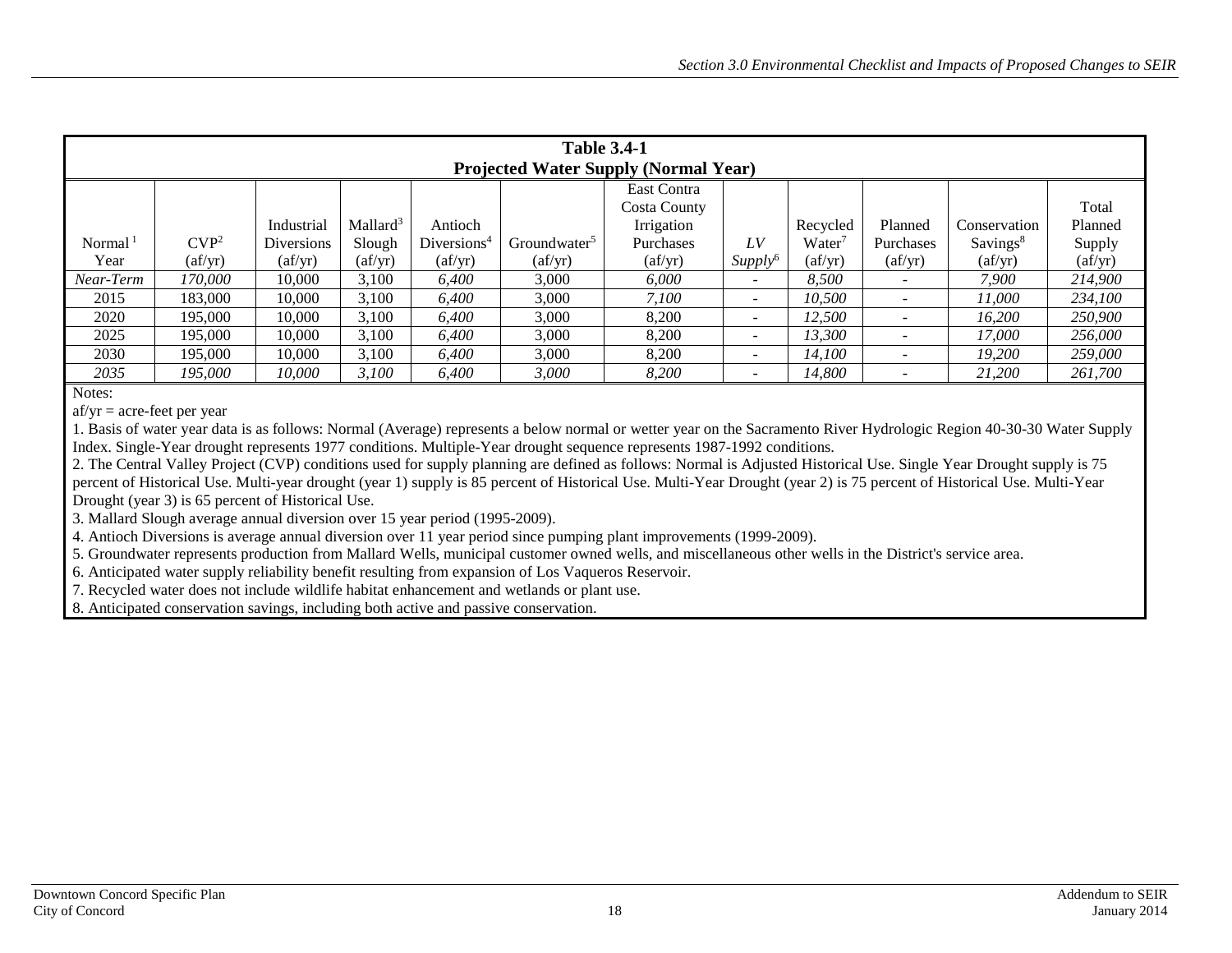|                      | <b>Table 3.4-2</b><br><b>Projected Water Supply (Single-Year Drought)</b> |                                |                                |                               |                                |                                |                     |          |                                |                                |                                |  |  |
|----------------------|---------------------------------------------------------------------------|--------------------------------|--------------------------------|-------------------------------|--------------------------------|--------------------------------|---------------------|----------|--------------------------------|--------------------------------|--------------------------------|--|--|
|                      |                                                                           |                                |                                |                               |                                | East Contra                    |                     |          |                                |                                |                                |  |  |
|                      |                                                                           |                                |                                |                               |                                | Costa County                   |                     |          |                                |                                | Total                          |  |  |
| Single-              |                                                                           | Industrial                     | Mallard <sup>3</sup>           | Antioch                       |                                | Irrigation                     | LV                  | Recycled | Planned                        | Conservation                   | Planned                        |  |  |
| Year                 | CVP <sup>2</sup>                                                          | <b>Diversions</b>              | Slough                         | Diversions <sup>4</sup>       | Groundwater <sup>5</sup>       | Purchases                      | Supply <sup>6</sup> | Water    | Purchases                      | Savings <sup>8</sup>           | Supply                         |  |  |
| Drought <sup>1</sup> | $\left( \frac{af}{yr} \right)$                                            | $\left( \frac{af}{yr} \right)$ | $\left( \frac{af}{yr} \right)$ | $\left( \text{af/yr} \right)$ | $\left( \frac{af}{yr} \right)$ | $\left( \frac{af}{yr} \right)$ | (af/yr)             | (af/yr)  | $\left( \frac{af}{yr} \right)$ | $\left( \frac{af}{yr} \right)$ | $\left( \frac{af}{yr} \right)$ |  |  |
| Near-Term            | 127.500                                                                   | $\Omega$                       | $\Omega$                       |                               | 3,000                          | 10.000                         | 10.000              | 8,500    |                                | 7.900                          | 166,900                        |  |  |
| 2015                 | 137.250                                                                   |                                | $\Omega$                       |                               | 3,000                          | 11.100                         | 10,000              | 10,500   |                                | 11.000                         | 182,900                        |  |  |
| 2020                 | 146.250                                                                   |                                |                                |                               | 3.000                          | 12.200                         | 10.000              | 12,500   | $\overline{\phantom{a}}$       | 16.200                         | 197.500                        |  |  |
| 2025                 | 146.250                                                                   |                                |                                |                               | 3.000                          | 12.200                         | 10.000              | 13,300   |                                | 17.000                         | 201.800                        |  |  |
| 2030                 | 146.250                                                                   |                                | $\Omega$                       |                               | 3,000                          | 12.200                         | 10,000              | 14,100   | 3.100                          | 19.200                         | 207,900                        |  |  |
| 2035                 | 146.250                                                                   | 0                              |                                |                               | 3.000                          | 12,200                         | 10.000              | 14,800   | 7.200                          | 21,200                         | 214,700                        |  |  |

 $af/yr = acre-free$  per year

<span id="page-20-0"></span>1. Basis of water year data is as follows: Normal (Average) represents a below normal or wetter year on the Sacramento River Hydrologic Region 40-30-30 Water Supply Index. Single-Year drought represents 1977 conditions. Multiple-Year drought sequence represents 1987-1992 conditions.

2. The Central Valley Project (CVP) conditions used for supply planning are defined as follows: Normal is Adjusted Historical Use. Single Year Drought supply is 75 percent of Historical Use. Multi-year drought (year 1) supply is 85 percent of Historical Use. Multi-Year Drought (year 2) is 75 percent of Historical Use. Multi-Year Drought (year 3) is 65 percent of Historical Use.

3. Mallard Slough average annual diversion over 15 year period (1995 - 2009).

4. Antioch Diversions is average annual diversion over 11 year period since pumping plant improvements (1999-2009).

5. Groundwater represents production from Mallard Wells, municipal customer owned wells, and miscellaneous other wells in the District's service area.

6. Anticipated water supply reliability benefit resulting from expansion of Los Vaqueros Reservoir.

7. Recycled water does not include wildlife habitat enhancement and wetlands or plant use.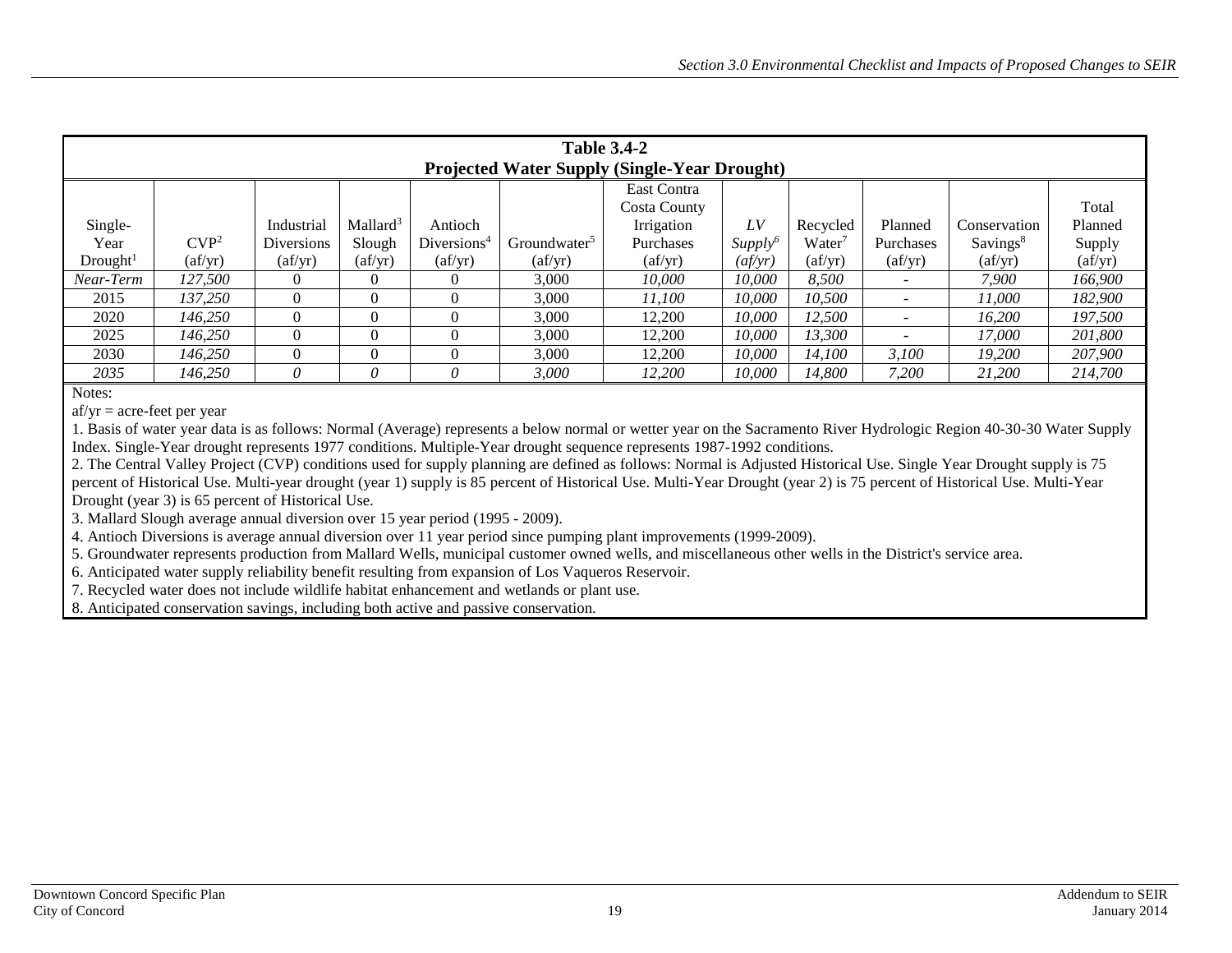| <b>Table 3.4-3</b><br>Projected Water Supply (Multi-Year Drought – Year 1) |                                |                                |                                |                               |                                |                                |                     |                    |                                |                                |                                |  |
|----------------------------------------------------------------------------|--------------------------------|--------------------------------|--------------------------------|-------------------------------|--------------------------------|--------------------------------|---------------------|--------------------|--------------------------------|--------------------------------|--------------------------------|--|
|                                                                            | East Contra                    |                                |                                |                               |                                |                                |                     |                    |                                |                                |                                |  |
|                                                                            | Total<br>Costa County          |                                |                                |                               |                                |                                |                     |                    |                                |                                |                                |  |
| Multi-Year                                                                 |                                | Industrial                     | Mallard <sup>3</sup>           | Antioch                       |                                | Irrigation                     | LV                  | Recycled           | Planned                        | Conservation                   | Planned                        |  |
| Drought                                                                    | CVP <sup>2</sup>               | <b>Diversions</b>              | Slough                         | Diversions <sup>4</sup>       | Groundwater <sup>5</sup>       | Purchases                      | Supply <sup>6</sup> | Water <sup>7</sup> | Purchases                      | Savings <sup>8</sup>           | Supply                         |  |
| $(Year 1)^1$                                                               | $\left( \frac{af}{yr} \right)$ | $\left( \frac{af}{yr} \right)$ | $\left( \frac{af}{yr} \right)$ | $\left( \text{af/yr} \right)$ | $\left( \frac{af}{yr} \right)$ | $\left( \frac{af}{yr} \right)$ | (af/yr)             | (af/yr)            | $\left( \frac{af}{yr} \right)$ | $\left( \frac{af}{yr} \right)$ | $\left( \frac{af}{yr} \right)$ |  |
| Near-Term                                                                  | 144,500                        | $\Omega$                       | $\Omega$                       |                               | 3,000                          | 10.000                         | 10.000              | 8,500              |                                | 7.900                          | 183,900                        |  |
| 2015                                                                       | 155,550                        |                                | $\Omega$                       |                               | 3,000                          | 11.100                         | 10,000              | 10,500             |                                | 11.000                         | 201,200                        |  |
| 2020                                                                       | 165,750                        |                                |                                |                               | 3.000                          | 12.200                         | 10.000              | 12,500             | $\overline{\phantom{a}}$       | 16.200                         | 216,700                        |  |
| 2025                                                                       | 165.750                        |                                | $\Omega$                       |                               | 3.000                          | 12.200                         | 10.000              | 13,300             |                                | 17.000                         | 221,300                        |  |
| 2030                                                                       | 165,750                        |                                | $\Omega$                       |                               | 3,000                          | 12.200                         | 10,000              | 14,100             | 3.100                          | 19.200                         | 227,400                        |  |
| 2035                                                                       | 165.750                        | 0                              |                                |                               | 3.000                          | 12,200                         | 10.000              | 14,800             | 7.200                          | 21,200                         | 234,200                        |  |

 $af/yr = acre-free$  per year

<span id="page-21-0"></span>1. Basis of water year data is as follows: Normal (Average) represents a below normal or wetter year on the Sacramento River Hydrologic Region 40-30-30 Water Supply Index. Single-Year drought represents 1977 conditions. Multiple-Year drought sequence represents 1987-1992 conditions.

2. The Central Valley Project (CVP) conditions used for supply planning are defined as follows: Normal is Adjusted Historical Use. Single Year Drought supply is 75 percent of Historical Use. Multi-year drought (year 1) supply is 85 percent of Historical Use. Multi-Year Drought (year 2) is 75 percent of Historical Use. Multi-Year Drought (year 3) is 65 percent of Historical Use.

3. Mallard Slough average annual diversion over 15 year period (1995 - 2009).

4. Antioch Diversions is average annual diversion over 11 year period since pumping plant improvements (1999-2009).

5. Groundwater represents production from Mallard Wells, municipal customer owned wells, and miscellaneous other wells in the District's service area.

6. Anticipated water supply reliability benefit resulting from expansion of Los Vaqueros Reservoir.

7. Recycled water does not include wildlife habitat enhancement and wetlands or plant use.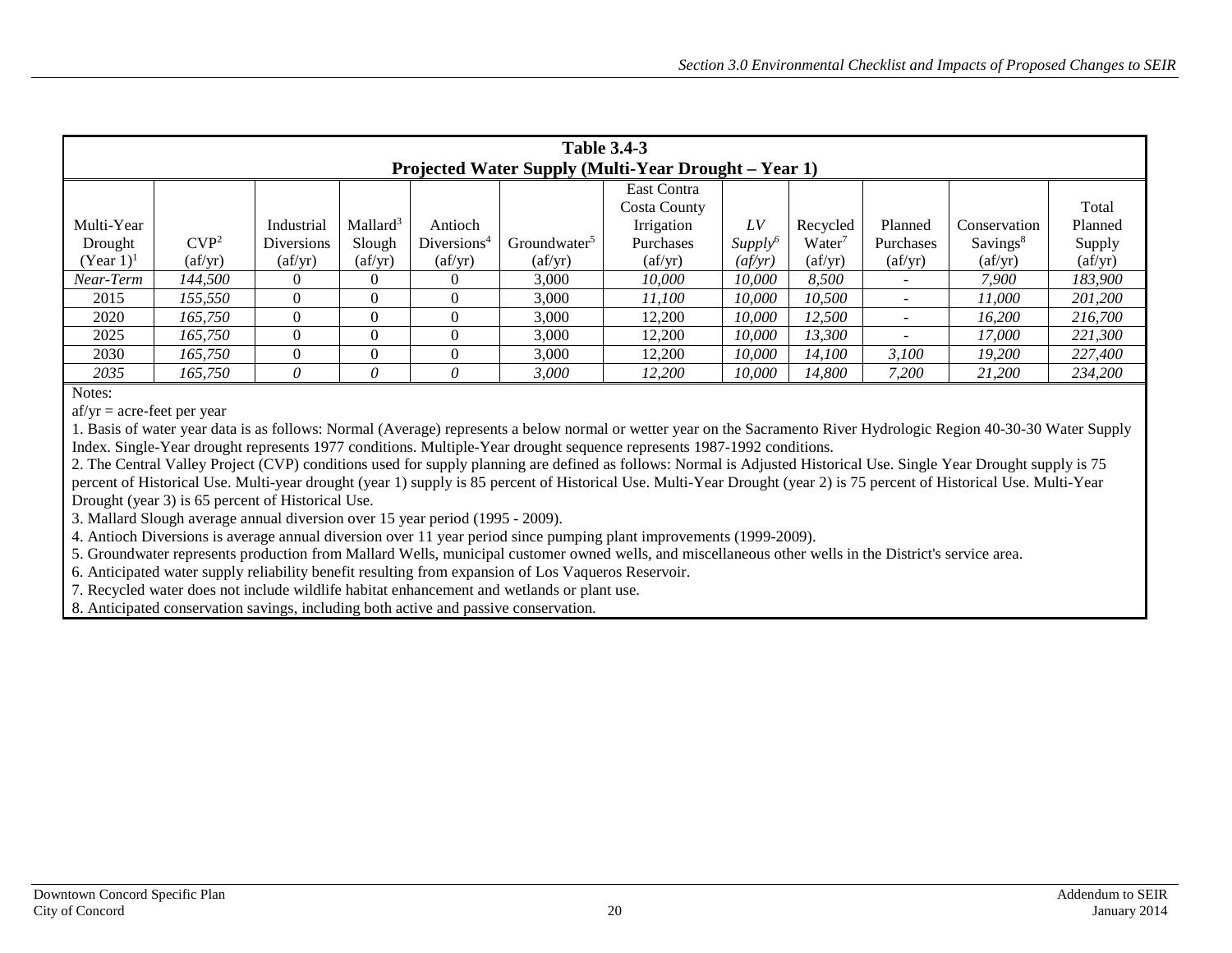| <b>Table 3.4-4</b><br>Projected Water Supply (Multi-Year Drought – Year 2) |                                |                                |                                |                                |                                |                                |                     |                                |                                |                                |                                |  |
|----------------------------------------------------------------------------|--------------------------------|--------------------------------|--------------------------------|--------------------------------|--------------------------------|--------------------------------|---------------------|--------------------------------|--------------------------------|--------------------------------|--------------------------------|--|
|                                                                            | East Contra                    |                                |                                |                                |                                |                                |                     |                                |                                |                                |                                |  |
| Costa County                                                               |                                |                                |                                |                                |                                |                                |                     |                                |                                | Total                          |                                |  |
| Multi-Year                                                                 |                                | Industrial                     | Mallard <sup>3</sup>           | Antioch                        |                                | Irrigation                     | LV                  | Recycled                       | Planned                        | Conservation                   | Planned                        |  |
| Drought                                                                    | CVP <sup>2</sup>               | Diversions                     | Slough                         | Diversions <sup>4</sup>        | Groundwater <sup>5</sup>       | Purchases                      | Supply <sup>6</sup> | Water <sup>7</sup>             | Purchases                      | Savings <sup>8</sup>           | Supply                         |  |
| $(Year 2)^{1}$                                                             | $\left( \frac{af}{yr} \right)$ | $\left( \frac{af}{yr} \right)$ | $\left( \frac{af}{yr} \right)$ | $\left( \frac{af}{yr} \right)$ | $\left( \frac{af}{yr} \right)$ | $\left( \frac{af}{yr} \right)$ | (af/yr)             | $\left( \frac{af}{yr} \right)$ | $\left( \frac{af}{yr} \right)$ | $\left( \frac{af}{yr} \right)$ | $\left( \frac{af}{yr} \right)$ |  |
| Near-Term                                                                  | 127.500                        | 0                              |                                |                                | 3,000                          | 10.000                         | 10.000              | 8,500                          |                                | 7.900                          | 166,900                        |  |
| 2015                                                                       | 137.250                        | $\theta$                       | $\theta$                       |                                | 3,000                          | 11.100                         | 10,000              | 10.500                         |                                | 11.000                         | 182,900                        |  |
| 2020                                                                       | 146.250                        | 0                              |                                |                                | 3.000                          | 12,200                         | 10.000              | 12,500                         | $\overline{\phantom{a}}$       | 16.200                         | 197.500                        |  |
| 2025                                                                       | 146.250                        | 0                              |                                |                                | 3.000                          | 12.200                         | 10.000              | 13,300                         |                                | 17.000                         | 201.800                        |  |
| 2030                                                                       | 146.250                        | 0                              | $\Omega$                       |                                | 3,000                          | 12.200                         | 10,000              | 14.100                         | 3.100                          | 19.200                         | 207,900                        |  |
| 2035                                                                       | 146.250                        | U                              | 0                              |                                | 3.000                          | 12,200                         | 10.000              | 14,800                         | 7.200                          | 21,200                         | 214,700                        |  |

 $af/yr = acre-free$  per year

<span id="page-22-0"></span>1. Basis of water year data is as follows: Normal (Average) represents a below normal or wetter year on the Sacramento River Hydrologic Region 40-30-30 Water Supply Index. Single-Year drought represents 1977 conditions. Multiple-Year drought sequence represents 1987-1992 conditions.

2. The Central Valley Project (CVP) conditions used for supply planning are defined as follows: Normal is Adjusted Historical Use. Single Year Drought supply is 75 percent of Historical Use. Multi-year drought (year 1) supply is 85 percent of Historical Use. Multi-Year Drought (year 2) is 75 percent of Historical Use. Multi-Year Drought (year 3) is 65 percent of Historical Use.

3. Mallard Slough average annual diversion over 15 year period (1995 - 2009).

4. Antioch Diversions is average annual diversion over 11 year period since pumping plant improvements (1999-2009).

5. Groundwater represents production from Mallard Wells, municipal customer owned wells, and miscellaneous other wells in the District's service area.

6. Anticipated water supply reliability benefit resulting from expansion of Los Vaqueros Reservoir.

7. Recycled water does not include wildlife habitat enhancement and wetlands or plant use.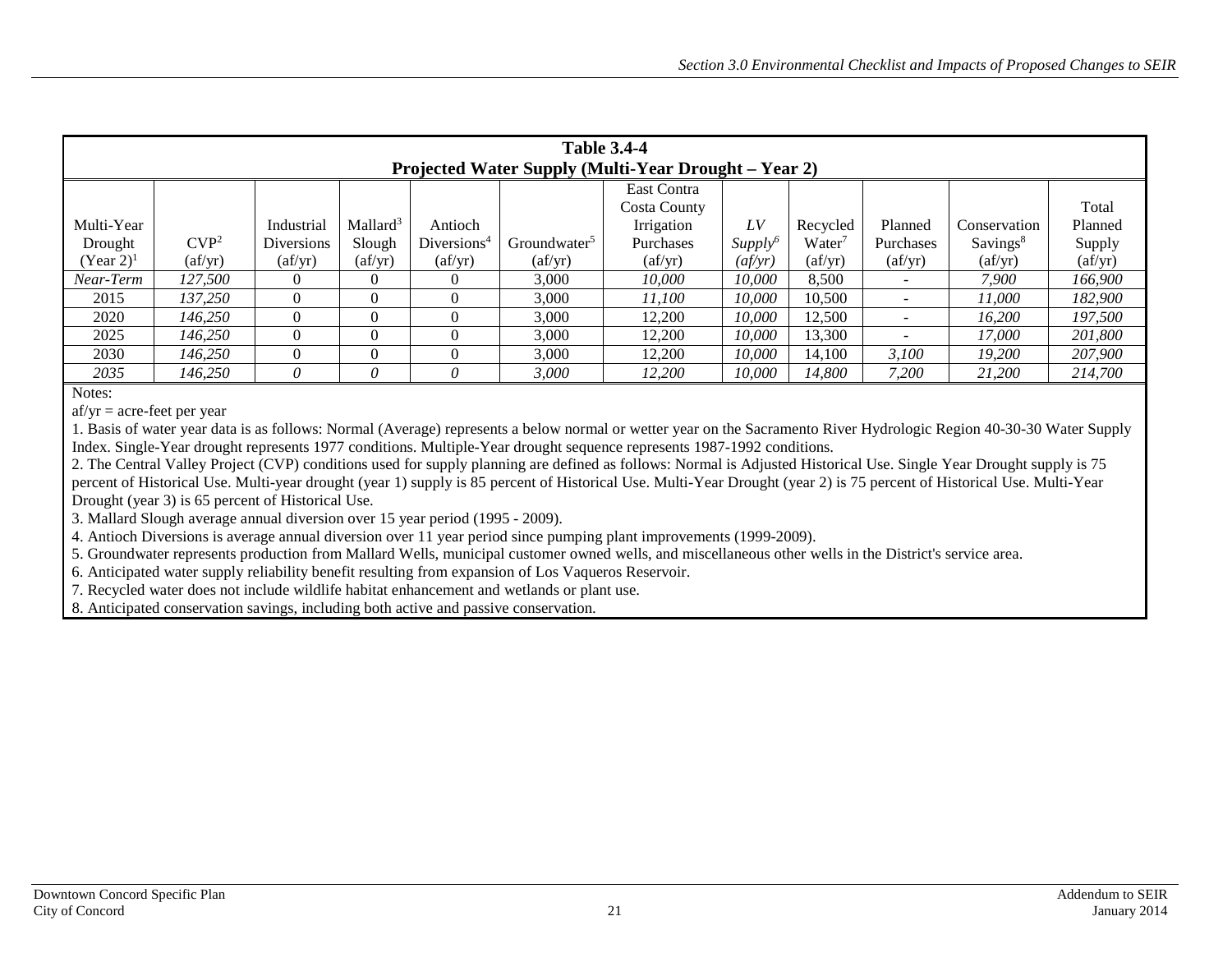| <b>Table 3.4-5</b><br>Projected Water Supply (Multi-Year Drought – Year 3) |                                |                                |                                |                                |                                |                                |                     |                                |                                |                                |                                |  |
|----------------------------------------------------------------------------|--------------------------------|--------------------------------|--------------------------------|--------------------------------|--------------------------------|--------------------------------|---------------------|--------------------------------|--------------------------------|--------------------------------|--------------------------------|--|
|                                                                            | East Contra                    |                                |                                |                                |                                |                                |                     |                                |                                |                                |                                |  |
|                                                                            |                                |                                |                                |                                |                                | Costa County                   |                     |                                |                                |                                | Total                          |  |
| Multi-Year                                                                 |                                | Industrial                     | Mallard <sup>3</sup>           | Antioch                        |                                | Irrigation                     | LV                  | Recycled                       | Planned                        | Conservation                   | Planned                        |  |
| Drought                                                                    | CVP <sup>2</sup>               | Diversions                     | Slough                         | Diversions <sup>4</sup>        | Groundwater <sup>5</sup>       | Purchases                      | Supply <sup>6</sup> | Water <sup>7</sup>             | Purchases                      | Savings <sup>8</sup>           | Supply                         |  |
| $(Year 3)^{1}$                                                             | $\left( \frac{af}{yr} \right)$ | $\left( \frac{af}{yr} \right)$ | $\left( \frac{af}{yr} \right)$ | $\left( \frac{af}{yr} \right)$ | $\left( \frac{af}{yr} \right)$ | $\left( \frac{af}{yr} \right)$ | (af/yr)             | $\left( \frac{af}{yr} \right)$ | $\left( \frac{af}{yr} \right)$ | $\left( \frac{af}{yr} \right)$ | $\left( \frac{af}{yr} \right)$ |  |
| Near-Term                                                                  | 110.500                        | 0                              |                                |                                | 3,000                          | 10.000                         | 10.000              | 8,500                          |                                | 7.900                          | 149,900                        |  |
| 2015                                                                       | 118.950                        | $\theta$                       | $\theta$                       |                                | 3,000                          | 11.100                         | 10,000              | 10,500                         |                                | 11.000                         | 164,600                        |  |
| 2020                                                                       | 126.750                        | 0                              |                                |                                | 3.000                          | 12,200                         | 10.000              | 12,500                         | $\overline{\phantom{a}}$       | 16.200                         | 178,400                        |  |
| 2025                                                                       | 126.750                        | 0                              |                                |                                | 3.000                          | 12.200                         | 10.000              | 13,300                         |                                | 17.000                         | 182,300                        |  |
| 2030                                                                       | 126.750                        | 0                              | $\Omega$                       |                                | 3,000                          | 12.200                         | 10,000              | 14.100                         | 3.100                          | 19.200                         | 188,400                        |  |
| 2035                                                                       | 126.750                        | U                              | 0                              |                                | 3.000                          | 12,200                         | 10.000              | 14,800                         | 7.200                          | 21,200                         | 195,200                        |  |

 $af/yr = acre-free$  per year

<span id="page-23-0"></span>1. Basis of water year data is as follows: Normal (Average) represents a below normal or wetter year on the Sacramento River Hydrologic Region 40-30-30 Water Supply Index. Single-Year drought represents 1977 conditions. Multiple-Year drought sequence represents 1987-1992 conditions.

2. The Central Valley Project (CVP) conditions used for supply planning are defined as follows: Normal is Adjusted Historical Use. Single Year Drought supply is 75 percent of Historical Use. Multi-year drought (year 1) supply is 85 percent of Historical Use. Multi-Year Drought (year 2) is 75 percent of Historical Use. Multi-Year Drought (year 3) is 65 percent of Historical Use.

3. Mallard Slough average annual diversion over 15 year period (1995 - 2009).

4. Antioch Diversions is average annual diversion over 11 year period since pumping plant improvements (1999-2009).

5. Groundwater represents production from Mallard Wells, municipal customer owned wells, and miscellaneous other wells in the District's service area.

6. Anticipated water supply reliability benefit resulting from expansion of Los Vaqueros Reservoir.

7. Recycled water does not include wildlife habitat enhancement and wetlands or plant use.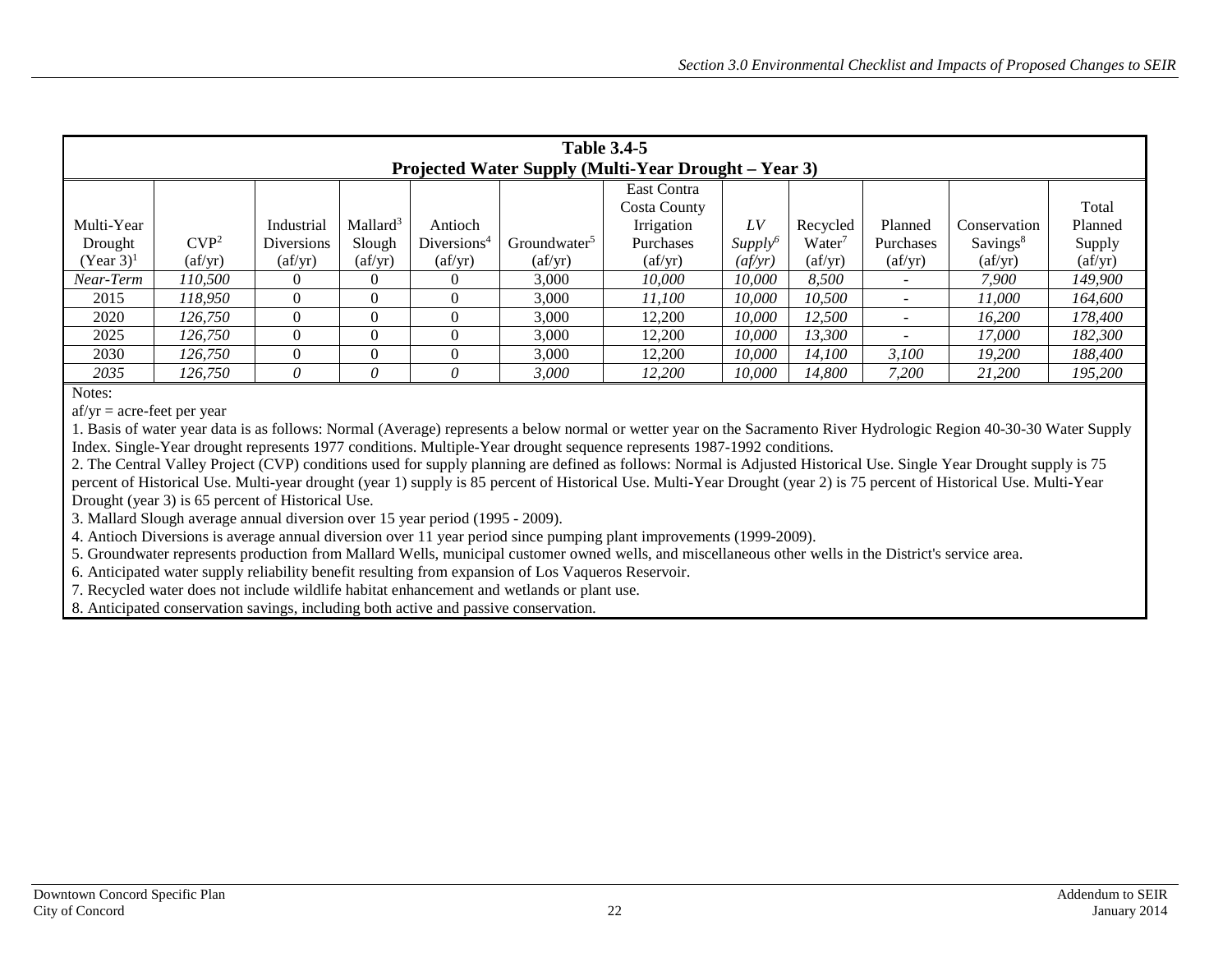Based on updates to the UWMP, the following paragraph supersedes the paragraph following Tables 3.4-1 through 3.4-5 in Section 3.4.3 of the SEIR:

CCWD's 2011 UWMP included an evaluation of water demand, conservation, and existing and potential sources of supplies including continued use of Central Valley Project (see Tables 3.4-1 through 3.4-5 above) water, groundwater, recycled water desalination, and water transfers. The supply and demand forecasts indicated that near-term demands can be met under all supply conditions, except in the latter years of a multi-year drought where short-term water purchases or voluntary short-term conservation of up to *nine (9) percent* (versus seven percent indicated in the SEIR) would be considered to meet demands. Future water demands will be achieved through implementation of the CCWD's Future Water Supply Study, [5](#page-24-0) which identifies alternative ways of meeting future water demand for the next 50 years.

# **3.4.2 Regulatory Framework**

The following paragraph supersedes the paragraph under Section 3.4.4 *Regulatory Framework, State, Title 24, California's Energy Efficiency Standards for Residential and Non-Residential Buildings*. The standards are changed to reflect the current California Energy Commission Building Energy Efficiency Standards (established in 2008). Updated data is shown in italics.

Title 24, Part 6, of the California Code of Regulations establishes California's Energy Efficiency Standards for Residential and Nonresidential Buildings. The standards were updated in *2008* and set a goal of reducing growth in electricity use by *561* gigawatt-hours per year (GWh/y) and growth in natural gas use by *19.0* million therms per year (therms/y). The savings attributable to new nonresidential buildings are *459* GWh/y of electricity savings and *11.5* million therms. For nonresidential buildings, the standards establish minimum energy efficiency requirements related to building envelope, mechanical systems (e.g., HVAC and water heating systems), indoor and outdoor lighting, and illuminated signs.

<span id="page-24-0"></span><sup>5</sup> Contra Costa Water District. *Future Water Supply Study*. August 1996 (updated 2002).  $\overline{a}$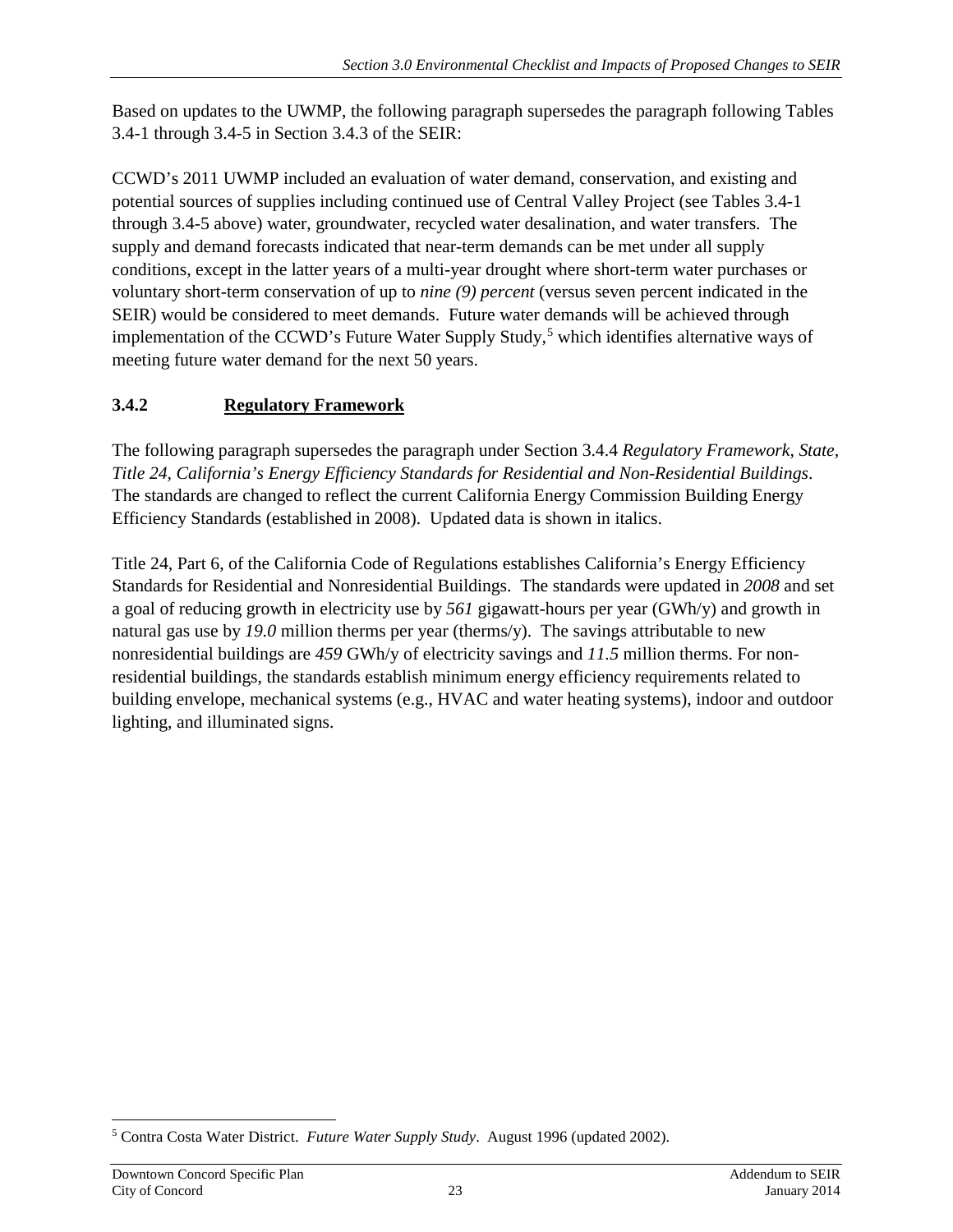#### **3.4.3 Environmental Checklist and Discussion Impacts**

|    |                                                                                                                                                                                                                                                     | New<br>Potentially<br>Significant<br>Impact | New Less<br>Than<br>Significant<br>With<br>Mitigation<br>Incorporated | New Less<br>Than<br>Significant<br>Impact | Same Impact<br>as<br>"Approved<br>Project" | Less<br>Impact<br>than<br>"Approved<br>Project" | Checklist<br>Source(s) |
|----|-----------------------------------------------------------------------------------------------------------------------------------------------------------------------------------------------------------------------------------------------------|---------------------------------------------|-----------------------------------------------------------------------|-------------------------------------------|--------------------------------------------|-------------------------------------------------|------------------------|
|    | Would the project:                                                                                                                                                                                                                                  |                                             |                                                                       |                                           |                                            |                                                 |                        |
| 1. | Exceed wastewater treatment<br>requirements of the applicable<br><b>Regional Water Quality</b><br>Control Board?                                                                                                                                    |                                             |                                                                       |                                           | $\boxtimes$                                |                                                 | $1-4,8$                |
| 2. | Require or result in the<br>construction of new water or<br>wastewater treatment facilities<br>or expansion of existing<br>facilities, the construction of<br>which could cause significant<br>environmental effects?                               |                                             |                                                                       |                                           | $\boxtimes$                                |                                                 | $1-4,8$                |
| 3. | Require or result in the<br>construction of new<br>stormwater drainage facilities<br>or expansion of existing<br>facilities, the construction of<br>which could cause significant<br>environmental effects?                                         |                                             |                                                                       |                                           | $\boxtimes$                                |                                                 | 1-4                    |
| 4. | Have sufficient water supplies<br>available to serve the project<br>from existing entitlements and<br>resources, or are new or<br>expanded entitlements needed?                                                                                     |                                             |                                                                       |                                           | $\boxtimes$                                |                                                 | $1-4,9$                |
| 5. | Result in a determination by<br>the wastewater treatment<br>provider which serves or may<br>serve the project that it has<br>adequate capacity to serve the<br>project's projected demand in<br>addition to the provider's<br>existing commitments? |                                             |                                                                       |                                           | $\boxtimes$                                |                                                 | $1-4,8$                |
| 6. | Be served by a landfill with<br>sufficient permitted capacity to<br>accommodate the project's<br>solid waste disposal needs?                                                                                                                        |                                             |                                                                       |                                           | $\boxtimes$                                |                                                 | $1-3$                  |
| 7. | Comply with federal, state and<br>local statutes and regulations<br>related to solid waste?                                                                                                                                                         |                                             |                                                                       |                                           | $\boxtimes$                                |                                                 | $1 - 3$                |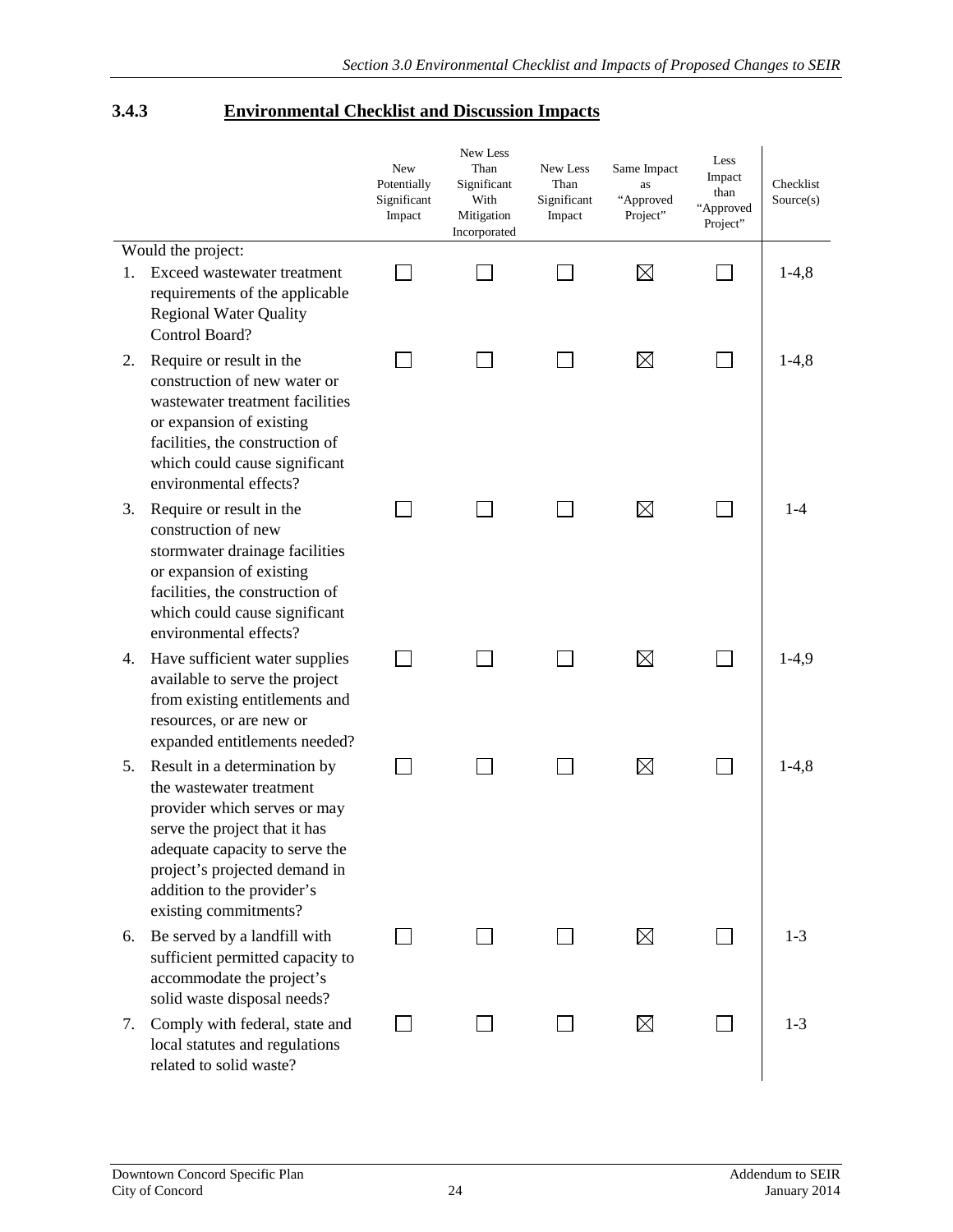# **3.4.3.1** *Project Impacts and Mitigation Measures*

Implementation of the Specific Plan, which is consistent with General Plan policies adopted for the purpose of reducing or avoiding impacts associated with public services and utilities, the CCWD's UWMP and Future Water Supply Study, California's energy efficiency standards, and local, state and federal regulations, would not result in a significant impact on public services or utilities. The following discussion supplements Section 3.4.7 of the SEIR. Impacts of public services and utilities in this Addendum are consistent with those of the SEIR.

## **Impacts on Water and Wastewater**

Future development in the Concord Downtown PDA would increase the demand for water supply. CCWD's Future Water Supply Study Update (2002) and 2010 UWMP indicate that the City is on target with meeting the future demands of its service areas, while accounting for future growth throughout the area. Development in the Concord Downtown PDA is not anticipated to require any significant upgrades to water supply infrastructure.

Densification of the Downtown Concord PDA and changes in land use will likely increase sewage generation. The current Downtown Concord Sewer and Streetscape Improvements Phase II project (includes replacement of sewer mains and laterals), however, takes into consideration this increased density as projected by the General Plan. Although local lines may need to be upsized or extended to serve redeveloped parcels, no significant infrastructure deficiency mitigation is anticipated in order to serve the Downtown Concord PDA.

As stated in the SEIR, water demand with implementation of the General Plan, would not change substantially. Furthermore, the City's future water conservation measures may reduce future water demand. For these reasons, the proposed Specific Plan would not require water supply in excess of the demand assumed in the General Plan.

## **Impacts on Stormwater Drainage**

The Downtown Concord PDA includes primarily developed parcels. Redevelopment of existing parcels would likely decrease stormwater runoff with the anticipated reduction in impervious area, additional greening, and compliance with regional and state stormwater requirements for water quality and quantity reductions. New development that increases stormwater runoff may be subject to Hydrograph Modification requirements to mitigate the additional flow if the increased runoff negatively impacts receiving stormwater facilities.

Local storm drainage infrastructure that collect and convey runoff to the major storm drain systems would likely be reconfigured to allow for redevelopment. New development may require that storm drainage infrastructure be extended to serve parcels if existing improvements are not currently available. Design would be in accordance with City of Concord design standards and specifications and would be coordinated with the City. No significant infrastructure impacts are anticipated in order to serve the Downtown Concord PDA.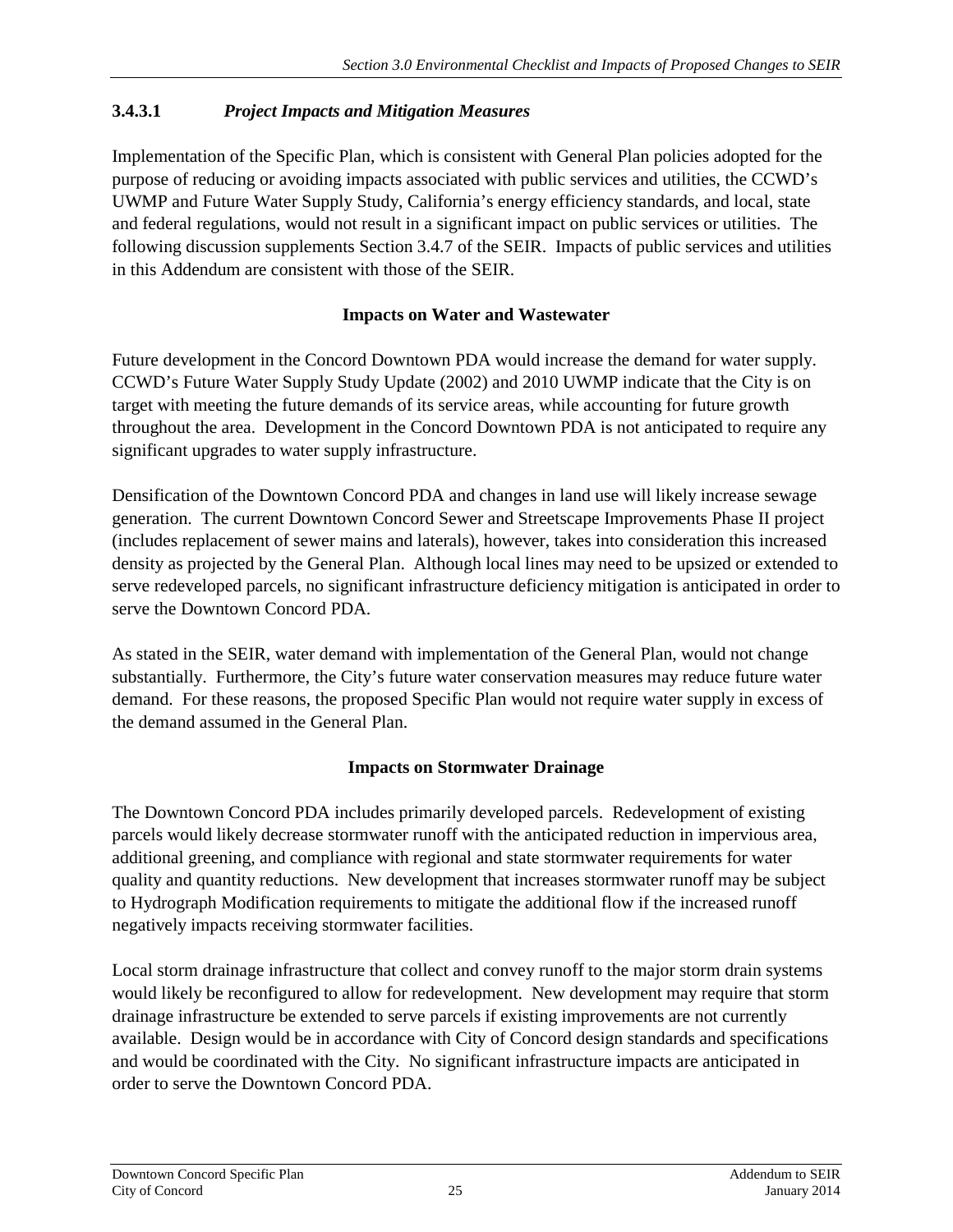State stormwater requirements require that new developments or re-developed areas more than 10,000 square feet (s.f.) maintain post-construction stormwater flows from the site at preconstruction levels; since the implementation of projects under the Specific Plan would comply with this requirement, no significant changes in stormwater flows are anticipated for the Downtown Concord PDA. Private and public projects would mitigate increased stormflows in effort to ensure that flows generated by the development are not increased. New developments would meet regional requirements for stormwater quality prior to being approved. Best Management Practices (BMPs) such as detention basins, bio-filtration basins, flow-through planters, and green roofs would also be implemented to mitigate stormwater runoff.

#### **Solid Waste**

Based on the Concord General Plan EIR, the City's solid waste capacity is sufficient to meet the needs of projected growth until 2030. With the implementation of General Plan policies established to reduce waste, solid waste impacts associated with the Specific Plan's new developments would not be significant. Projected population growth under the proposed General Plan is not anticipated to generate significant additional solid waste demand. Furthermore, the Concord Development Code includes development standards relating to solid waste, recycling, and green waste materials storage. Impacts of solid waste, associated with the Specific Plan's implementation, on solid waste landfills would be less than significant. New developments would be required to comply with General Plan policies, federal, state, and local solid waste regulations.

# **3.4.4 Conclusion**

Development under the Specific Plan would cause sewage treatment plant servicing area to exceed wastewater treatment requirements of the San Francisco Bay Regional Water Quality Control Board. Wastewater flows associated with development assumed in the General Plan in the Downtown Concord PDA is accounted for in the City's projected wastewater flows. **(Less Than Significant Impact [Same as Approved Project])** 

Implementation of the Specific Plan would not require or result in the construction of new water or wastewater treatment facilities or expansion of existing facilities, the construction of that could cause significant environmental effects. **(Less Than Significant Impact [Same as Approved Project])** 

New development from the implementation of the Specific Plan would not require or result in the construction of new stormwater drainage facilities or expansion of existing facilities, the construction of that could cause significant environmental effects.

## **(Less Than Significant Impact [Same as Approved Project])**

With implementation of the City's UWMP and water conservation efforts, new development resulting from the implementation of the Specific Plan would have sufficient water supplies available to serve the Proposed Project from existing entitlements and resources, and would not require new or expanded entitlements. **(Less Than Significant Impact [Same as Approved Project])** 

Projects under the Specific Plan would not result in an increase of capacity of the City's wastewater treatment system. The Central Contra Costa Sanitary District is anticipated to have the capacity to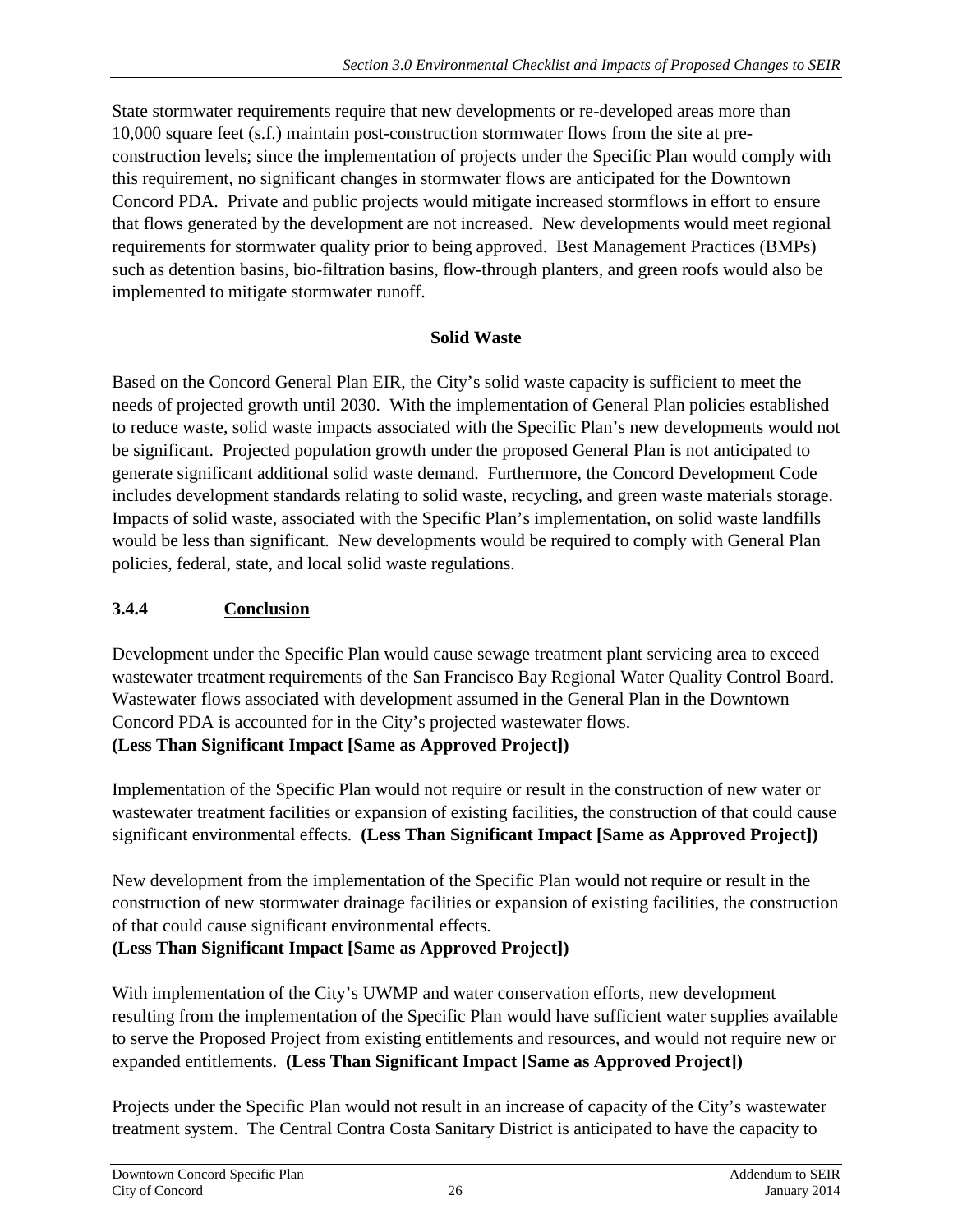serve developments under the General Plan and Specific Plan in addition to its existing commitments. **(Less Than Significant Impact [Same as Approved Project])**

New developments resulting from implementation of the Specific Plan would be served by a landfill with sufficient permitted capacity to accommodate the projects' solid waste disposal needs. **(Less Than Significant Impact [Same as Approved Project])**

Projects under the Specific Plan would comply with federal, state and local statutes and regulations related to solid waste. **(Less Than Significant Impact [Same as Approved Project])**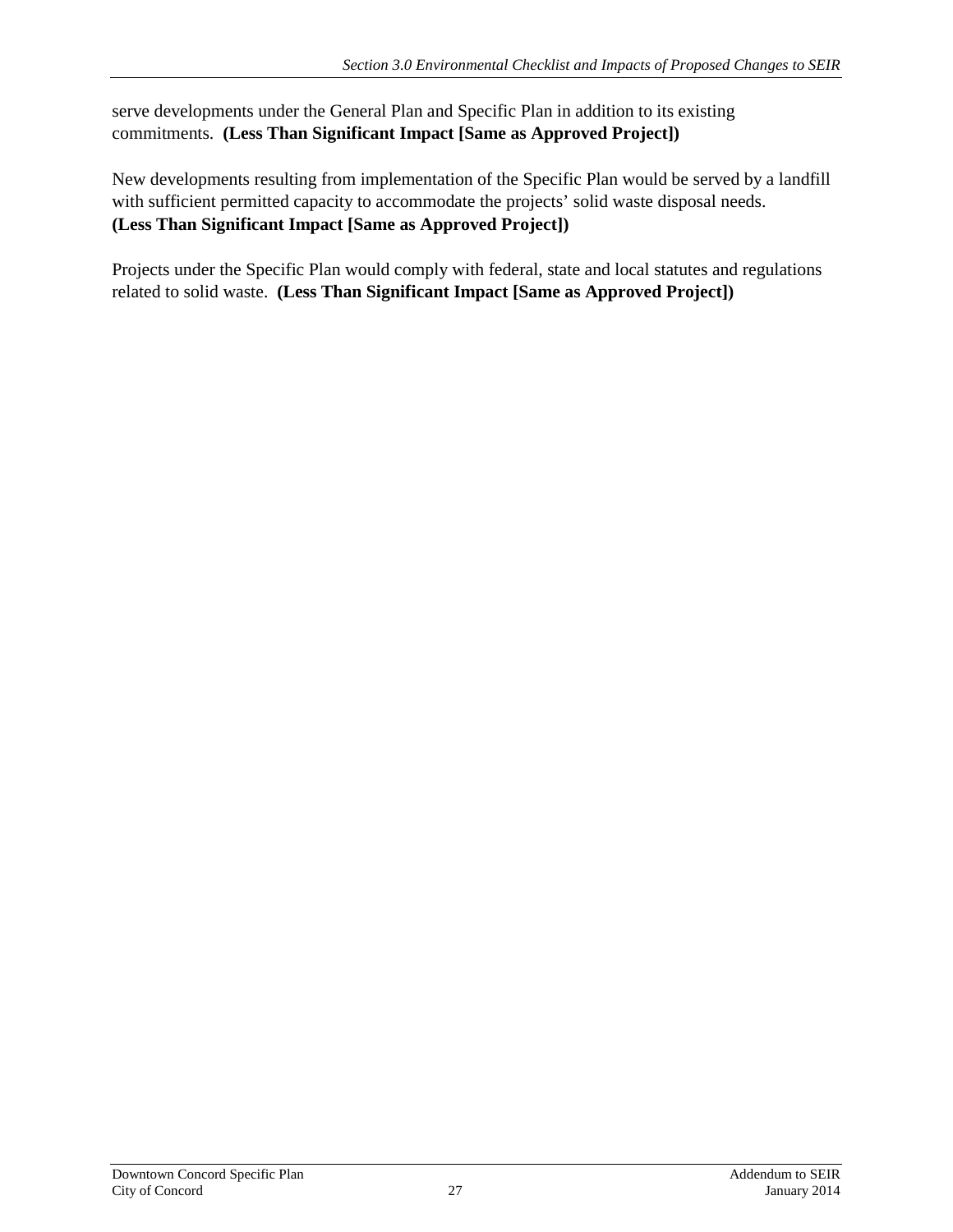#### <span id="page-29-0"></span>**3.5 TRANSPORTATION/TRAFFIC**

The Specific Plan proposes development that would allow for all modes of travel, with an emphasis on pedestrians, bicyclists, and transit users. Focusing new development in and around the BART station and Downtown core with a diversity of uses in proximity to BART, reduces the reliance on private motor vehicles, which helps minimize traffic congestion and the amount of land designated for parking.

The transportation and circulation goals and policies in the Specific Plan are consistent with the General Plan and Concord Development Code. The Specific Plan outlines transportation and circulation goals, policies and objectives planned for implementation and/or development in the Downtown Concord PDA. Transportation and circulation goals and objectives proposed for implementation of the Specific Plan's Downtown Concord PDA are to develop the following:

- A vehicular circulation system that accommodates both local traffic and through traffic with built-in flexibility to allow other modes of travel to take priority on specific streets as defined by this Specific Plan.
- An integrated pedestrian network of expansive sidewalks within the Downtown Concord PDA, with an emphasis on streets within the pedestrian priority zone.
- A bicycle network that builds upon existing plans and integrates more fully with the downtown and proposed public space improvements in the area.
- An integrated circulation plan that supports transit use.
- A public parking strategy and management plan that efficiently accommodates downtown visitors and supports downtown businesses.
- Flexible parking standards for private development based on current industry standards.

The following discussion is based on the *Transportation Assessment* (refer to Appendix A of this Initial Study) prepared by Fehr and Peers in January 2014 to confirm that implementation of the Specific Plan would not result in traffic impacts not previously identified in the SEIR.

## **3.5.1 Environmental Setting**

The following section supplements *Section 3.5.3 Environmental Setting, Study Area, Traffic Operations and Analysis* of the SEIR. The section describes the City of Concord's benchmarks for Levels of Service (LOS) for signalized intersections and roadway segments, specifically for the Central Business District (CBD) in the City of Concord.

The Concord 2030 General Plan established a performance threshold for vehicle operations of LOS E for signalized intersections and roadway segments in the CBD. The CBD is generally defined as the area from Downtown Concord to I-680 including the area from Concord Avenue to Clayton Road. The Downtown Concord PDA is within the CBD. The LOS E benchmark is also applicable to the Downtown Concord BART Station vicinity and the City's transit routes, which are generally defined as roads with two or more bus transit lines.

The *Transportation Assessment* evaluated existing conditions and future conditions (implementation of the Specific Plan) of intersection and roadway segment levels of service. LOS based on the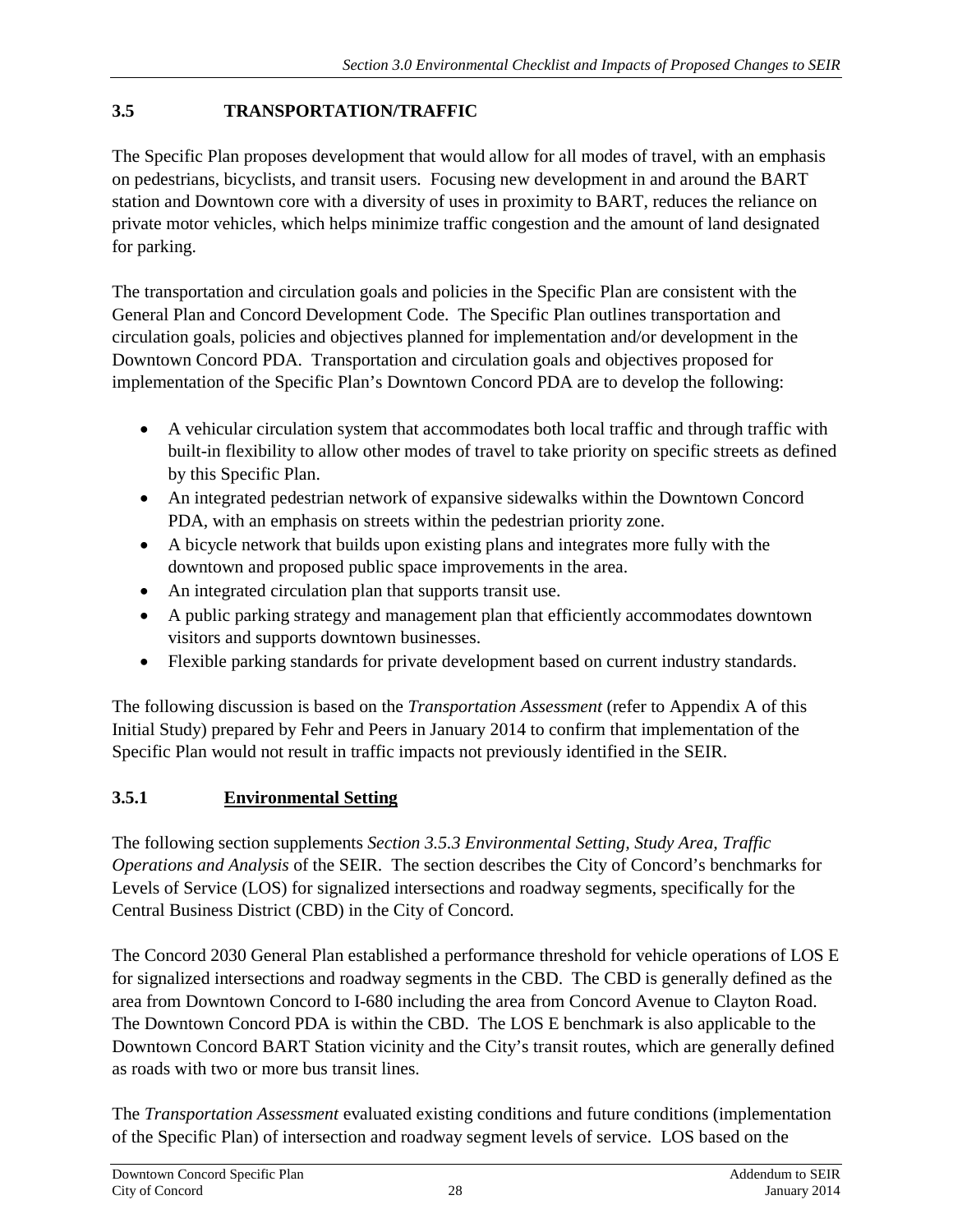implementation of the Specific Plan were compared to LOS based on the implementation of the General Plan and Concord Development Code to evaluate traffic impacts.

# **3.5.2 Regional Framework**

#### **3.5.2.1** *Applicable Plans and Policies*

*Section 3.5.4 Regulatory Framework, Local, 2030 Concord General Plan* of the SEIR outlines applicable General Plan policies related to traffic and circulation in the City of Concord. Traffic and circulation Specific Plan goals and policies are consistent with the General Plan. The following paragraphs outline Specific Plan goals and policies for Circulation, Vehicle Circulation, Pedestrian Circulation, Bicycle Circulation, Transit, Accessibility and Parking Strategy

#### **Circulation**

**GOAL C-1**: A system of complete streets that recognizes the modal priorities of each facility.

*Policy C-1.1* (General Plan Policy T-1.1.5): Maintain transportation levels of service benchmarks which consider not only vehicle travel time and intersection delay, but also broader goals relating to environmental quality and community character. Lower levels of service may be acceptable in Downtown Concord, within one half mile of the City's two BART stations, along designated transit routes, and in other locations as deemed appropriate by the City Council.

*Policy C-1.2*: Adopt a street designation overlay for the Specific Plan Area.

## **Vehicle Circulation**

**GOAL C-2**: Efficient but managed vehicle access in the Specific Plan Area.

*Policy C-2.1*: Continue to evaluate the effects of land use development on the overall circulation system through the preparation of focused transportation impact studies. Guidelines should be developed that identify the analysis procedures for evaluating all modes of travel.

*Policy C-2.2*: Eliminate the level of service benchmark for vehicles within the pedestrian priority zone.

*Policy C-2.3*: Update the City's Transportation Impact Fee to include non-motorized projects within the Specific Plan Area. These improvements would shift existing and future trips to non-auto modes, thereby freeing up capacity for new vehicle trips within the plan area.

*Policy C-2-4:* Evaluate potential improvements on Galindo Street between Salvio Street and Laguna Street to improve vehicle flow within the existing cross-section and facilitate pedestrian, bicycle and transit access.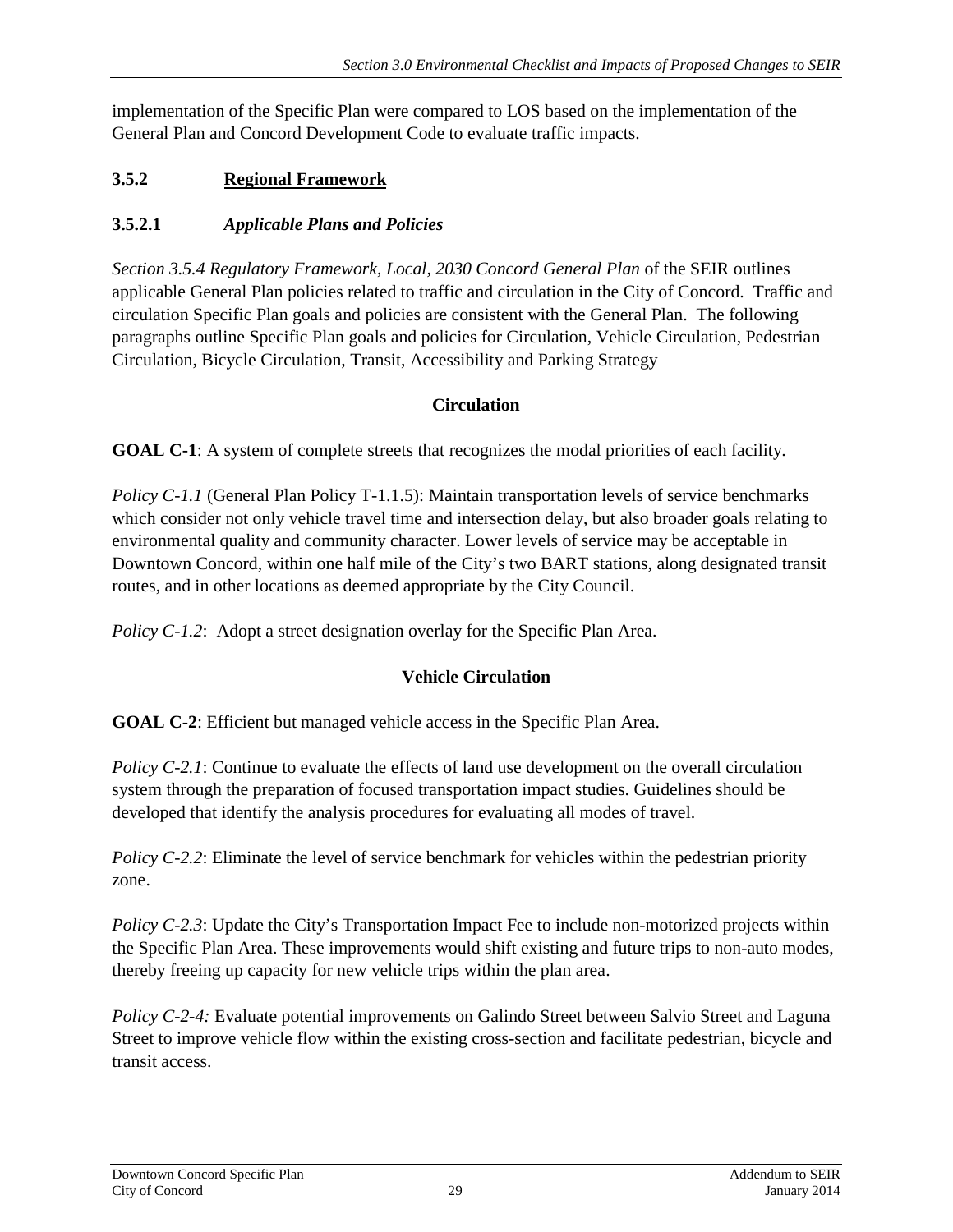# **Pedestrian Circulation**

**GOAL C-3**: Quality pedestrian facilities and amenities that create a safe and aesthetically pleasing environment that encourages walking and accommodates increased pedestrian activity.

*Policy C-3.1*: To the extent feasible, eliminate existing and minimize future driveways and curbcuts within the pedestrian priority zone, specifically along Grant Street and Willow Pass Road. Sidewalks across driveways should be set back from the driveway so that they remain level.

*Policy C-3.2*: Widen sidewalks within the pedestrian priority zone and provide landscape buffers on connector and transit streets.

*Policy C-3.3*: Reduce street crossing widths and increase pedestrian visibility by installing curb extensions and crosswalk markings at intersections on key pedestrian streets where feasible.

*Policy C-3.4*: Provide pedestrian scale wayfinding throughout the Specific Plan Area.

*Policy C-3.5*: Provide pedestrian-scale street lighting along all streets in the Specific Plan Area, especially streets with commercial frontage.

*Policy C-3.6*: When traffic signals are upgraded, provide pedestrian countdown timers and audible devices.

# **Bicycle Circulation**

**GOAL C-4:** A bicycle network with safe and efficient connections to major destinations within the Specific Plan Area and throughout the City of Concord and adjacent communities where feasible.

*Policy C-4.1*: Develop the bicycle network as depicted in the Specific Plan and further refined as part of the Bicycle Master Plan process.

*Policy C-4.2*: Enhance bicycle facilities at key intersections with high bicycle and automobile traffic. Potential changes may include facilities such as bicycle detection and extension of green times and bicycle boxes.

*Policy C-4.3*: Increase bicycle parking supply in the public realm.

*Policy C-4.4*: Explore the feasibility of providing a bike share program within the Specific Plan Area.

# **Transit**

*Policy C-5.1*: Collaborate with Contra Costa Transportation Authority (CCTA) to improve bus service in the plan area and support Specific Plan objectives by incorporating the following recommendations into its Transit Performance Initiative.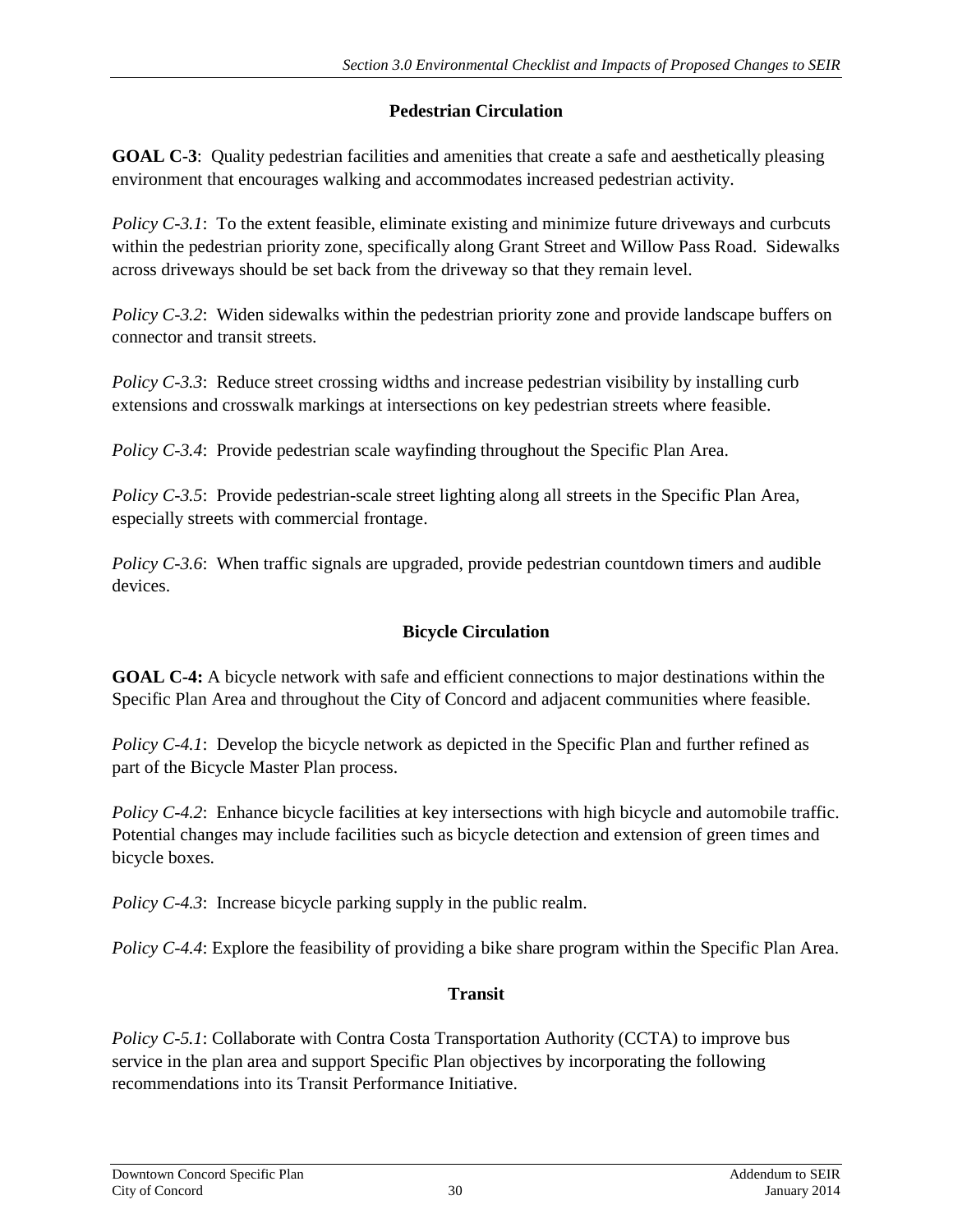*Policy C-5.2*: Evaluate and implement a free local circulator shuttle through the creation of a business improvement district.

*Policy C-5.3:* Coordinate enhancements for all modes of travel in the Plan Area with BART to provide seamless connections to and from the BART Station and the rest of the Specific Plan area.

#### **Accessibility**

The goals and policies identified within pedestrian, bicycle and transit sections would improve mobility within the study area for all users, including those with physical disabilities. Design of transportation and pedestrian infrastructure within the public right-of-way will meet requirements as set forth by the Americans with Disability Act (ADA).

# **Parking Strategy**

**GOAL C-7**: A parking supply that supports Downtown businesses and stimulates economic growth, while not promoting excessive driving.

*Policy C-7.1*: To the extent feasible, encourage private entities to allow public parking after typical business hours for shared parking use within each development and between different developments.

*Policy C-7.2*: Develop a parking management plan that includes a wayfinding component to encourage a "park once" strategy and a special event parking management strategy.

*Policy C-7.3*: Adjust parking requirements for developments within the Specific Plan Area.

*Policy C-7.4*: Evaluate the potential to provide more flexible parking standards to provide flexibility to developers as minimum parking requirements can reduce the feasibility of in-fill developments on small lots, including a requirement to unbundle parking from the purchase price of residential units.

*Policy C-7-5*: Encourage car sharing to occur throughout the plan area through partnership with zipcar or other car sharing entity.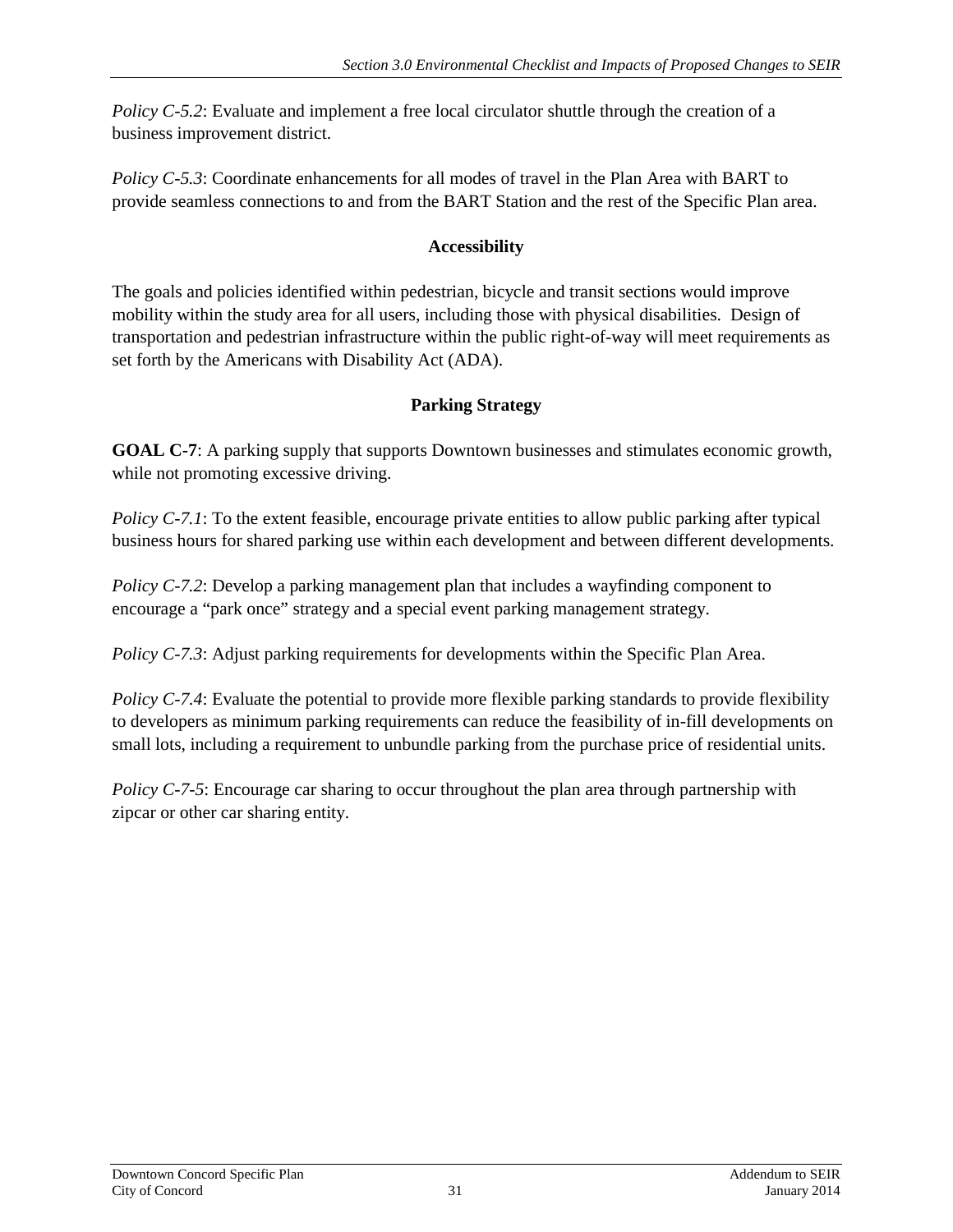#### **3.5.3 Environmental Checklist and Discussion of Impacts**

|    |                                                                                                                                                                                                                                                                                                                                                                                                                                                                                      | New<br>Potentially<br>Significant<br>Impact | New Less<br>Than<br>Significant<br>With<br>Mitigation<br>Incorporated | New Less<br>Than<br>Significant<br>Impact | Same<br>Impact as<br>"Approved<br>Project" | Less<br>Impact<br>Than<br>"Approved<br>Project" | Checklist<br>Source(s) |
|----|--------------------------------------------------------------------------------------------------------------------------------------------------------------------------------------------------------------------------------------------------------------------------------------------------------------------------------------------------------------------------------------------------------------------------------------------------------------------------------------|---------------------------------------------|-----------------------------------------------------------------------|-------------------------------------------|--------------------------------------------|-------------------------------------------------|------------------------|
| 1. | Would the project:<br>Conflict with an applicable plan,<br>ordinance or policy establishing<br>measures of effectiveness for the<br>performance of the circulation<br>system, taking into account all<br>modes of transportation including<br>mass transit and non-motorized<br>travel and relevant components of<br>the circulation system, including<br>but not limited to intersections,<br>streets, highways and freeways,<br>pedestrian and bicycle paths, and<br>mass transit? |                                             |                                                                       |                                           | $\boxtimes$                                | $\mathbf{I}$                                    | 1,2,4,10               |
| 2. | Conflict with an applicable<br>congestion management program,<br>including, but not limited to level<br>of service standards and travel<br>demand measures, or other<br>standards established by the county<br>congestion management agency for<br>designated roads or highways?                                                                                                                                                                                                     |                                             |                                                                       |                                           | $\boxtimes$                                | $\sim$                                          | 1,2,4,10               |
| 3. | Result in a change in air traffic<br>patterns, including either an<br>increase in traffic levels or a<br>change in location that results in<br>substantial safety risks?                                                                                                                                                                                                                                                                                                             |                                             |                                                                       |                                           | $\boxtimes$                                |                                                 | 1,3                    |
| 4. | Substantially increase hazards due<br>to a design feature (e.g., sharp<br>curves or dangerous intersections)<br>or incompatible land uses (e.g.,<br>farm equipment)?                                                                                                                                                                                                                                                                                                                 |                                             |                                                                       |                                           | $\boxtimes$                                |                                                 | 1,3,4                  |
| 5. | Result in inadequate emergency<br>access?                                                                                                                                                                                                                                                                                                                                                                                                                                            |                                             |                                                                       |                                           | $\boxtimes$                                |                                                 | 1,3,4                  |
| 6. | Conflict with adopted policies,<br>plans, or programs regarding public<br>transit, bicycle, or pedestrian<br>facilities, or otherwise decrease the<br>performance or safety of such<br>facilities?                                                                                                                                                                                                                                                                                   |                                             |                                                                       |                                           | $\boxtimes$                                |                                                 | 1,2,4,10               |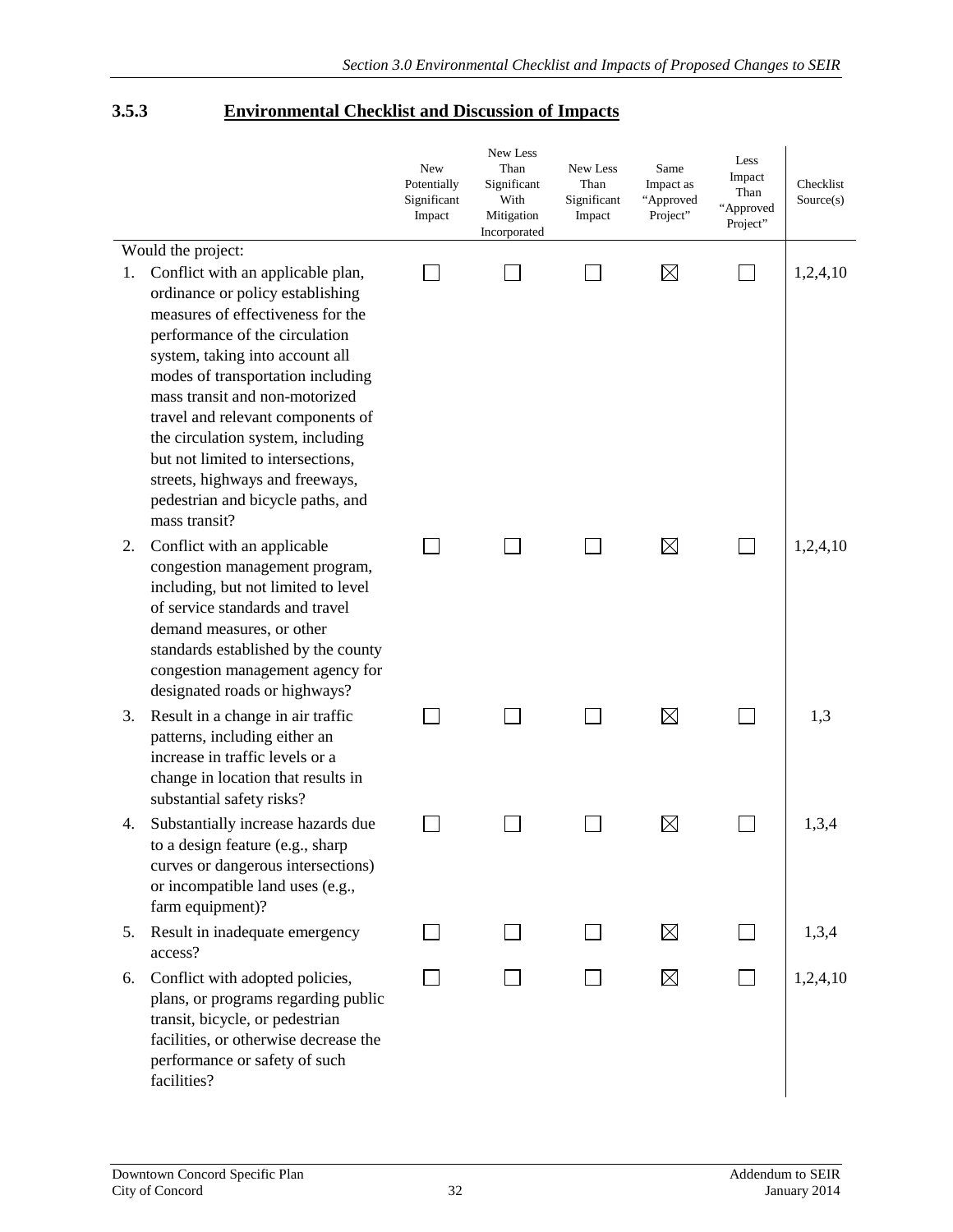# **3.5.3.1** *Transportation/Traffic Impacts*

The following assessment of traffic impacts compares the results of the SEIR to those of the *Transportation Assessment* prepared for the Specific Plan. The *Transportation Assessment* utilized updated traffic information, including traffic counts reflective of 2013 conditions, the most current regional modeling tools, and intersection LOS analysis tools that take into account pedestrian and bicycle activity, as well as intersection signal timings. Overall, the updated *Transportation Assessment* has similar conclusions as the General Plan transportation analysis since the Specific Plan would generate essentially the same amount of development (consistent with the Concord Development Code) in the Downtown Concord PDA that is projected in the General Plan.

#### **Impacts Applicable Plans, Policies, or Ordinances**

#### Trip Generation

Implementation of the Specific Plan and the General Plan would increase vehicle traffic that leaves the Downtown Concord PDA by approximately 9,560 trips on a daily basis, including 1,100 morning and 1,370 evening peak hour trips. Adoption of Specific Plan transportation policies that encourage vehicle trip reduction may reduce anticipated vehicle trips assumed in the General Plan. A local circulator shuttle connecting the BART station to various destinations within the Downtown Concord PDA, including transit stop enhancements, would also be further evaluated for its feasibility to encourage greater transit usage throughout the Downtown Concord PDA. Changes in trip generation were taken into account for the preparation of the *Transportation Assessment*.

## Freeway Impacts

As described in the SEIR, the General Plan would contribute to impaired freeway operations, which would remain at a substandard level of services (i.e., F). No feasible mitigation measures have been identified that would reduce freeway impacts to a less than significant level. Increasing freeway capacity by adding lanes is currently under review by CCTA (Contra Costa County's Congestion Management Agency) and California Department of Transportation (Caltrans). Because the Specific Plan allows essentially the same amount of development within the Downtown Concord PDA as the General Plan, no new significant impacts on freeway traffic would result from the implementation of the Specific Plan.

## Roadway Impacts

The SEIR and the *Transportation Assessment* prepared for the Specific Plan analyzed roadway segments within the Downtown area. The *Transportation Assessment* was completed with more up to date information; therefore, it has been confirmed that major roadways within the Downtown area would operate within the levels of service identified in the SEIR with Specific Plan implementation.

As stated in the SEIR, several roadway segments could improve with implementation of improvements included in the General Plan. For these reasons, and because additional development is not proposed, roadways within the Downtown Concord PDA would operate at similar unacceptable levels and significant unavoidable impacts identified in the SEIR would still occur.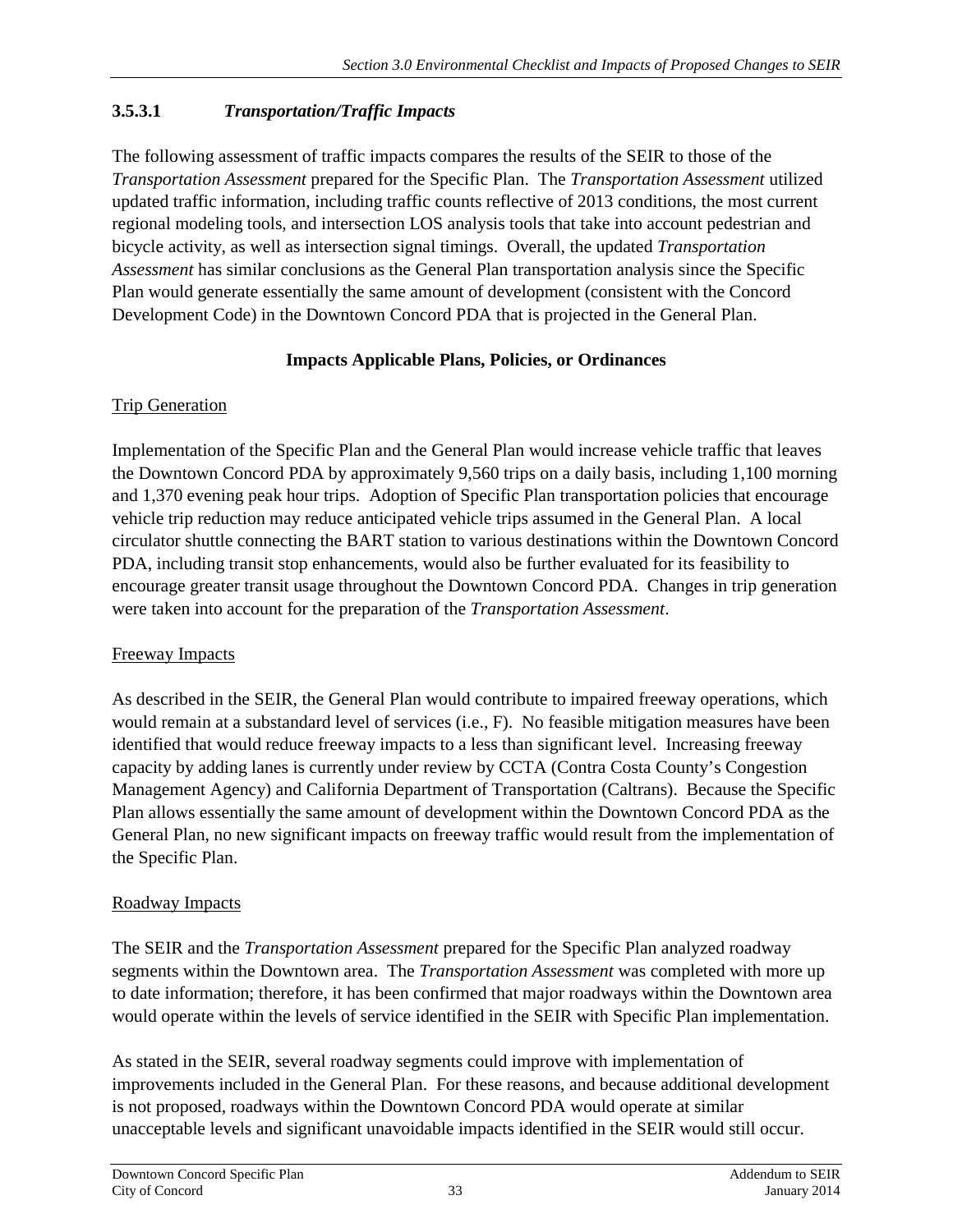## Vehicle Miles Traveled

Based on the *Transportation Assessment*, vehicle miles traveled (VMT) are expected to increase as the City continues to grow. The level of VMT growth, however, is within the range predicted within the SEIR and the Citywide CAP. Therefore, no new significant impacts would result from the increase of VMT resulting from Specific Plan implementation.

## Intersection Levels of Service

Similar to roadway segments, the *Transportation Assessment* was completed to determine if impacts associated with the development envisioned in the Specific Plan would be greater than impacts of General Plan and Concord Development Code Project development. Two intersections were evaluated in the *Transportation Assessment* that were also evaluated in the SEIR (based on development assumed in the General Plan and Concord Development Project). More up to date information was used in the *Transportation Assessment* for the existing and future levels of service at the intersections. For these intersections, impacts associated with Specific Plan implementation would be consistent with the City's LOS E benchmark.

Other intersection LOS impacts were identified in the SEIR that are assumed to continue to be significant and unavoidable. As stated in the SEIR, widening impacted intersections would require acquisition of property and the displacement of businesses and/or residents. Two mitigation measures were identified to reduce potential impacts; however, impacts would not be reduced to a less than significant level. This conclusion is consistent with the conclusions of the SEIR.

# Transit System

Transit services in Downtown Concord include BART trains and County Connection buses. Implementation of the Specific Plan has the potential to further increase transit system ridership in the Downtown Concord PDA; however, the increase in ridership is already assumed in the General Plan. The Specific Plan, therefore, would not result in a new significant impact on the City's transit system.

# **3.5.4 Conclusion**

The General Plan and Specific Plan propose several goals intended to encourage an efficient land use pattern, manage future traffic congestion, and reduce commute trips and length. Consistent with the SEIR analysis, however, implementation of the Specific Plan would contribute to freeway congestion and would conflict with the City's LOS benchmarks establishing measures of effectiveness for the performance of the circulation system, specifically roadways and intersections. Impacts on roadways and intersections are considered significant and unavoidable since planned mitigation measures for physical improvements do not currently exist that would reduce these impacts to a less than significant level. **(Significant and Unavoidable Impact [Same as Approved Project])** 

Implementation of the Specific Plan would not conflict with the standards established by the CCTA, including level of service standards, travel demand measures or other standards established by the CCTA. **(Less Than Significant Impact [Same as Approved Project])**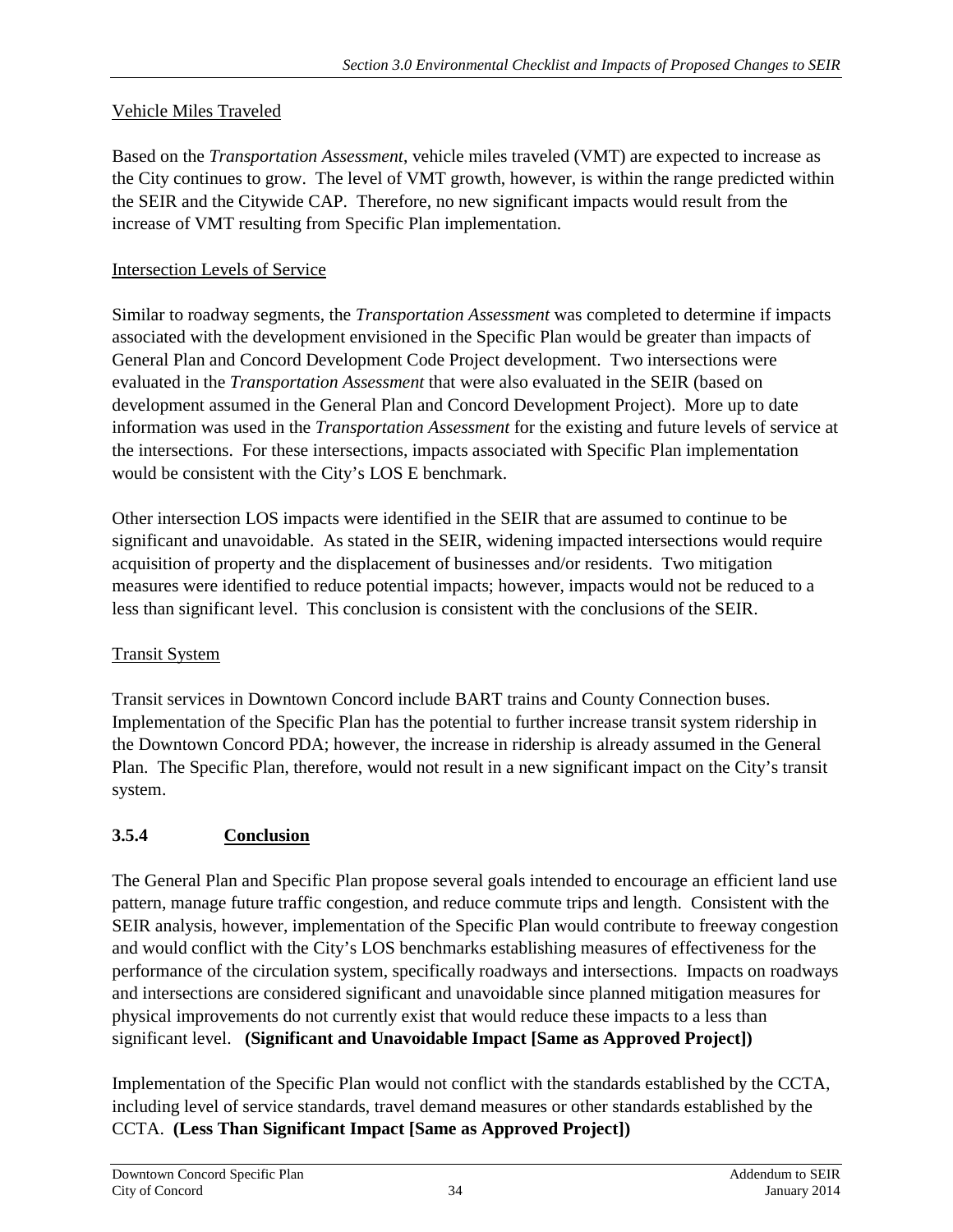Implementation of the Specific Plan would not result in a change in air traffic patterns, including either an increase in traffic levels or a change in location that results in substantial safety risks. **(No Impact [Same as Approved Project])** 

The Specific Plan's implementation would not substantially increase hazards due to a design feature (e.g., sharp curves or dangerous intersections) or incompatible land uses. Projects implemented under the Specific Plan would comply with the City's project design standards and Development Code (that address traffic hazards). **(Less Than Significant Impact [Same as Approved Project])** 

Implementation of the Specific Plan would not result in inadequate emergency access. Projects under the Specific Plan would comply with the City's zoning requirements and project design standards intended to address emergency access. The City of Concord Police Department and Contra Costa County Fire Protection District would review individual development proposals to ensure that access needs are met. **(Less Than Significant Impact [Same as Approved Project])** 

Implementation of the Specific Plan would be consistent with adopted policies, plans, or programs regarding public transit, bicycle, or pedestrian facilities, or otherwise decrease the performance or safety of such facilities. **(No Impact [Same as Approved Project])**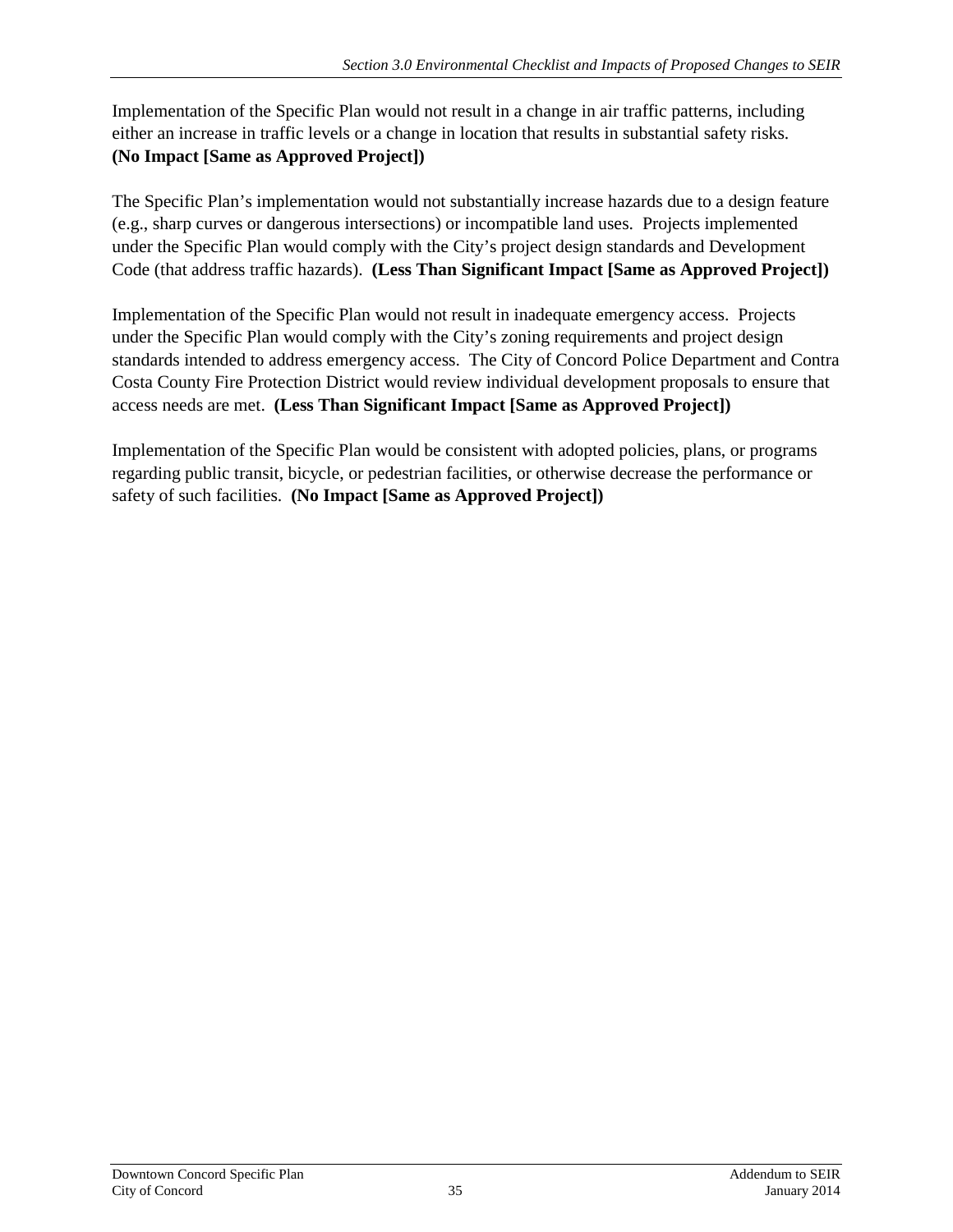# <span id="page-37-0"></span>**SECTION 4.0 CONCLUSION**

Based on the above analysis and discussion, no substantive revisions to the SEIR are needed because no new significant impacts or impacts of substantially greater severity would result from the approved Specific Plan. There have been no changes in circumstances in the Downtown Concord Priority Development Area that would result in new significant environmental impacts or substantially more severe impacts and no new information has come to light that would indicate the potential for new significant impacts or substantially more severe impacts than were discussed in the SEIR. For these reasons, no further evaluation is required, and no Subsequent EIR is needed pursuant to State CEQA Guidelines Section 15162, and an SEIR Addendum has therefore appropriately been prepared, pursuant to Section 15164.

Pursuant to CEQA Guidelines §15164(c), this Addendum will be included in the public record file for the *Supplemental Environmental Impact Report to the 2030 Concord General Plan EIR for the Concord Development Code Project.* 

The *draft Downtown Concord Specific Plan* is available for public review at the City of Concord Permit Center, located at 1950 Parkside Drive, Building D, between the hours of 8:00 a.m. and 5:00 p.m., Monday through Friday excluding holidays. The document may also be accessed on the City's website during the public comment period at<http://www.cityofconcord.org/downtownplan/> under "Project Documents". While circulation of the *Addendum to the Final Supplemental Environmental Impact Report (SEIR) to the 2030 Concord General Plan EIR for the Concord Development Code Project* (Addendum) is not required, in the interest of transparency, *the Addendum, the SEIR, and the Final Environmental Impact Report for the Concord 2030 Urban Area General Plan (General Plan EIR),* are available for public inspection as of January 28, 2014 at the City of Concord Permit Center, located at 1950 Parkside Drive, Building D, between the hours of 8:00 a.m. and 5:00 p.m., Monday through Friday excluding holidays. The document may also be accessed on the City's website during the public comment period at [http://www.cityofconcord.org/citygov/dept/planning/eir.htm.](http://www.cityofconcord.org/citygov/dept/planning/eir.htm)

By:

Victoria Walker, Director Community and Economic Development Department City of Concord

\_\_\_\_\_\_\_\_\_\_\_\_\_\_\_\_\_\_\_\_\_\_\_\_\_\_\_\_\_\_\_\_\_\_ Signature

\_\_\_\_\_\_\_\_\_\_\_\_\_\_\_\_\_\_\_\_\_\_\_\_\_\_\_\_\_\_\_\_\_\_ Date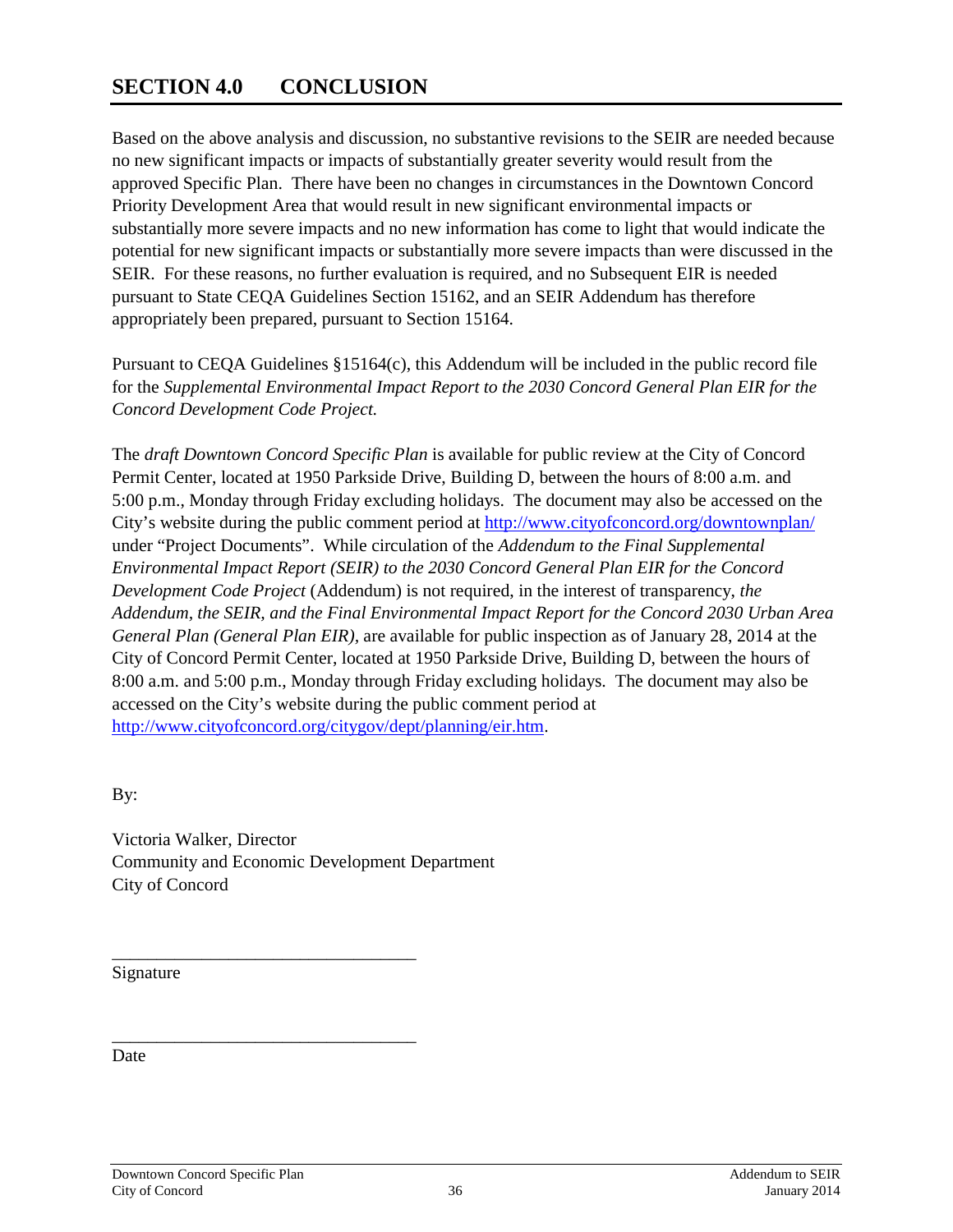- <span id="page-38-0"></span>1. CEQA Guidelines - Environmental Thresholds (Professional judgment and expertise and review of project plans).
- 2. City of Concord. *The Concord 2030 Urban Area General Plan*. Amendments Volume I. July 2012.
- 3. City of Concord. *Final Supplemental Environmental Impact Report to the 2030 Concord General Plan EIR Concord Development Code Project City of Concord, Contra Costa County, California.* June 2012.
- 4. City of Concord. *Downtown Concord Specific Plan*. September 2013.
- 5. BAAQMD. 2010. Clean Air Plan. Adopted September 2010.
- 6. Bay Area Air Quality Management District (BAAQMD). *California Environmental Quality Act Air Quality Guidelines.* June 2010. Updated May 2011.
- 7. City of Concord. *Citywide Climate Action Plan.* Adopted July 2013.
- 8. California Regional Water Quality Control Board, San Francisco Bay Region. *Central Contra Costa Sanitary District Wastewater Treatment Plant and its Associated Wastewater Collection System. Order Number (No.) R2-2012-0016, NPDES No. CA0037648*. Adopted in February 2012.
- 9. Contra Costa Water District. *Urban Water Management Plan*. June 2011.
- 10. Fehr and Peers. *Downtown Concord Specific Plan - Transportation Assessment*. December 2013.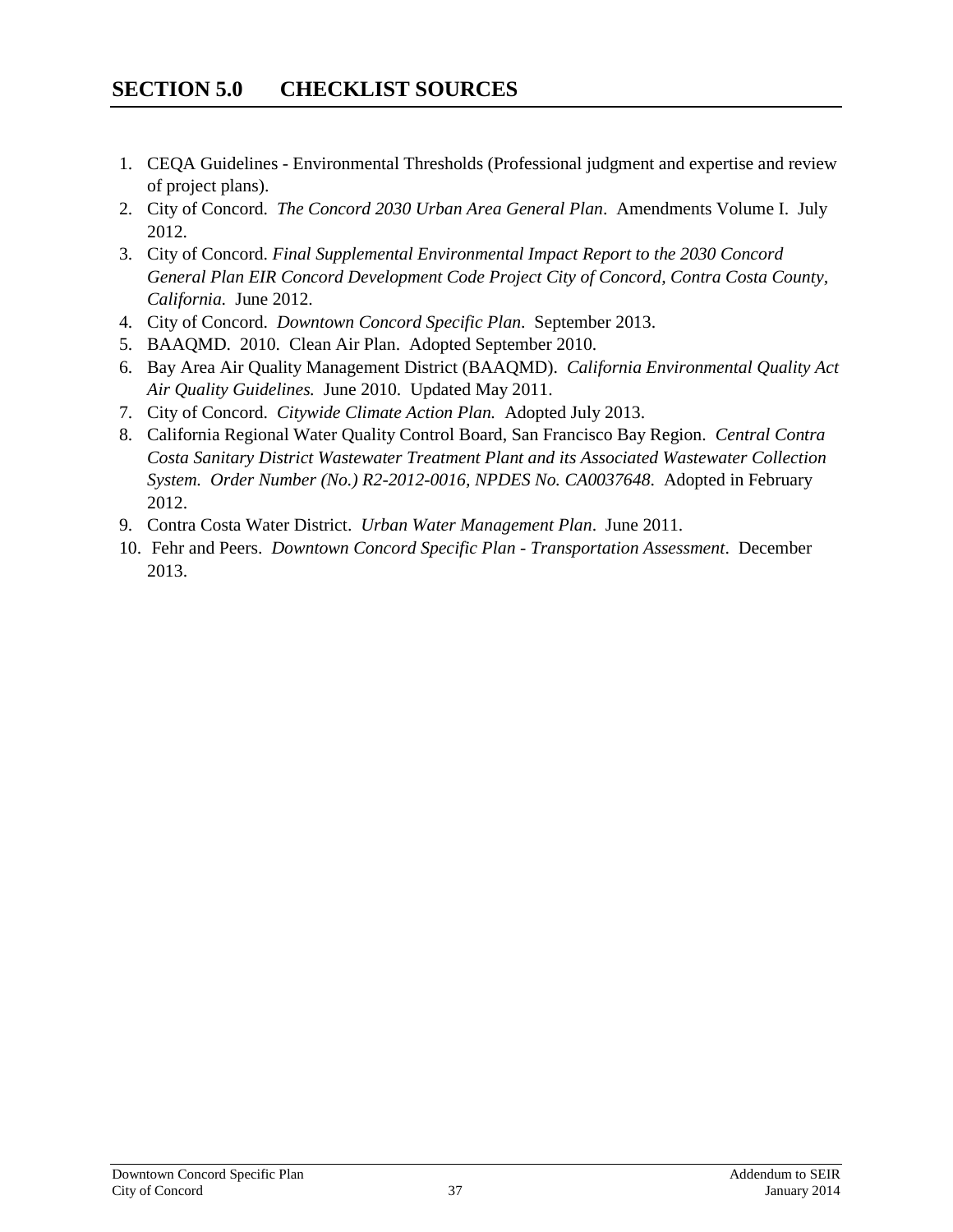# <span id="page-39-0"></span>**SECTION 6.0 REFERENCES**

Bay Area Air Quality Management District (BAAQMD). *Air Quality Standards and Attainment Status.* Available at: [<http://hank.baaqmd.gov/pln/air\\_quality/ambient\\_air\\_quality.htm>](http://hank.baaqmd.gov/pln/air_quality/ambient_air_quality.htm). Accessed November 26, 2013.

--. 2011. *California Environmental Quality Act Air Quality Guidelines.* Updated May 2011.

Bureau of Reclamation, Mid-Pacific Region. *Central Valley Project (CVP) Water Contractors*. Revised August 2013.

City of Concord. *Citywide Climate Action Plan*. Adopted July 2013.

--. 2012. *City of Concord 2012 Development Code*. Adopted July 2012 (Effective August 2012).

--. 2013. *Downtown Concord Draft Specific Plan*. September 2013.

--. 2007. *Final Environmental Impact Report: Concord 2030 Urban Area General Plan*. April.

--. 2012. *Final Supplemental Environmental Impact Report to the 2030 Concord General Plan EIR Concord Development Code Project City of Concord, Contra Costa County, California*. *State Clearinghouse No. 2006062093*. June 2012.

California Energy Commission. *2008 Building Energy Efficiency Standards. Nonresidential Compliance Manual. 2Q-2010*. Revised July 2010.

California Environmental Protection Agency, Air Resources Board. *California Greenhouse Gas Inventory for 2000-2011 - by Category as Defined in the 2008 Scoping Plan.* Updated August 2013.

California Regional Water Quality Control Board, San Francisco Bay Region. *Central Contra Costa Sanitary District Wastewater Treatment Plant and its Associated Wastewater Collection System*. Order Number (No.) R2-2012-0016, NPDES No. CA0037648. Adopted by Regional Water Quality Control Board in February 2012.

Contra Costa Water District. *Future Water Supply Study*. August 1996.

--. 2011. *Urban Water Management Plan*. June 2011.

Fehr and Peers. *Downtown Concord Specific Plan - Transportation Assessment*. January 2014.

Metropolitan Transportation Commission, Association of Bay Area Governments. *Plan Bay Area*. Adopted July 2013.